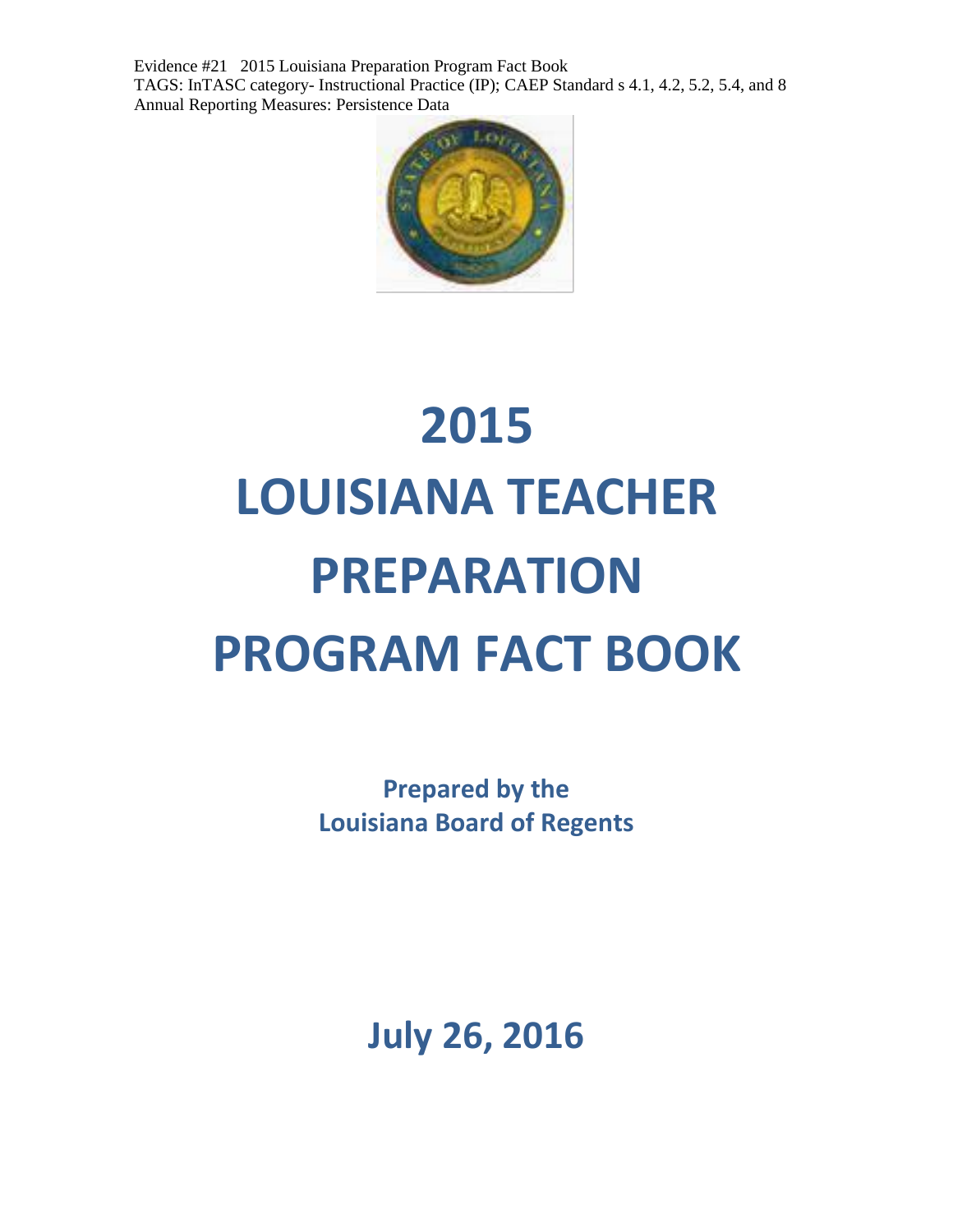Evidence #21 2015 Louisiana Preparation Program Fact Book TAGS: InTASC category- Instructional Practice (IP); CAEP Standard s 4.1, 4.2, 5.2, 5.4, and 8 Annual Reporting Measures: Persistence Data

# **TABLE OF CONTENTS**

| State, Regional, and National Approval/Accreditation of Teacher Preparation Programs5 |  |
|---------------------------------------------------------------------------------------|--|
| Percentage of Program Completers Passing Praxis Assessments For Teacher               |  |
| Percentage of Program Completers Passing Praxis Assessments For Teacher               |  |
| Median Grade Point Average of Candidates Entering and Completing Teacher              |  |
| Median Grade Point Averages of Candidates Entering and Completing Teacher             |  |
| Number of Teacher Candidates Enrolled and Teacher Candidate Completers -              |  |
| Number of Teacher Candidates Enrolled and Teacher Candidate Completers -              |  |
| Gender for Enrolled Teacher Candidates - Undergraduate and Alternate                  |  |
|                                                                                       |  |
|                                                                                       |  |
| Number of Hours for Clinical Experiences for Teacher Preparation Programs -           |  |
| Number of Hours for Clinical Experiences for Teacher Preparation Programs -           |  |
|                                                                                       |  |
| Number and Percentage of 2012-13 Completers Who Began Teaching in Public              |  |
| Means and Effectiveness Levels for Compass Final Evaluation Scores By Undergraduate   |  |
| Means and Effectiveness Levels for Compass Final Evaluation Scores By Alternate       |  |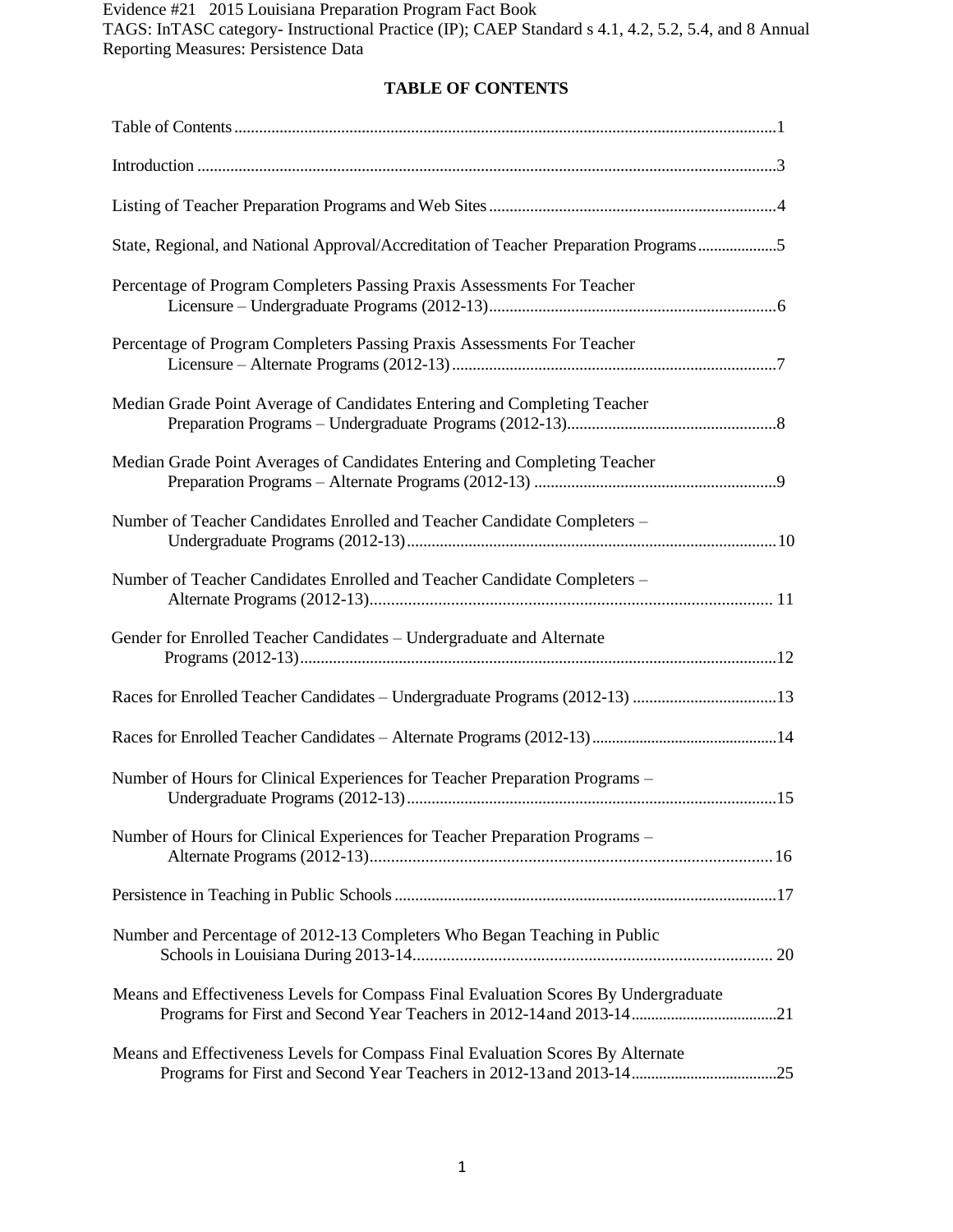Evidence #21 2015 Louisiana Preparation Program Fact Book TAGS: InTASC category- Instructional Practice (IP); CAEP Standard s 4.1, 4.2, 5.2, 5.4, and 8 Annual Reporting Measures: Persistence Data

# **TABLE OF CONTENTS (CONT'D.)**

| Value-Added Evaluation of Louisiana Teacher Preparation Programs for Academic                                                                                    |  |
|------------------------------------------------------------------------------------------------------------------------------------------------------------------|--|
| Percentage of Undergraduate Completers Obtaining Value-Added Scores in the Teacher<br>Effectiveness Levels During Their First and/or Second Year of Teaching  42 |  |
| Percentage of Alternate Completers Obtaining Value-Added Scores in the Teacher<br>Effectiveness Levels During Their First and/or Second Year of Teaching  46     |  |
|                                                                                                                                                                  |  |
|                                                                                                                                                                  |  |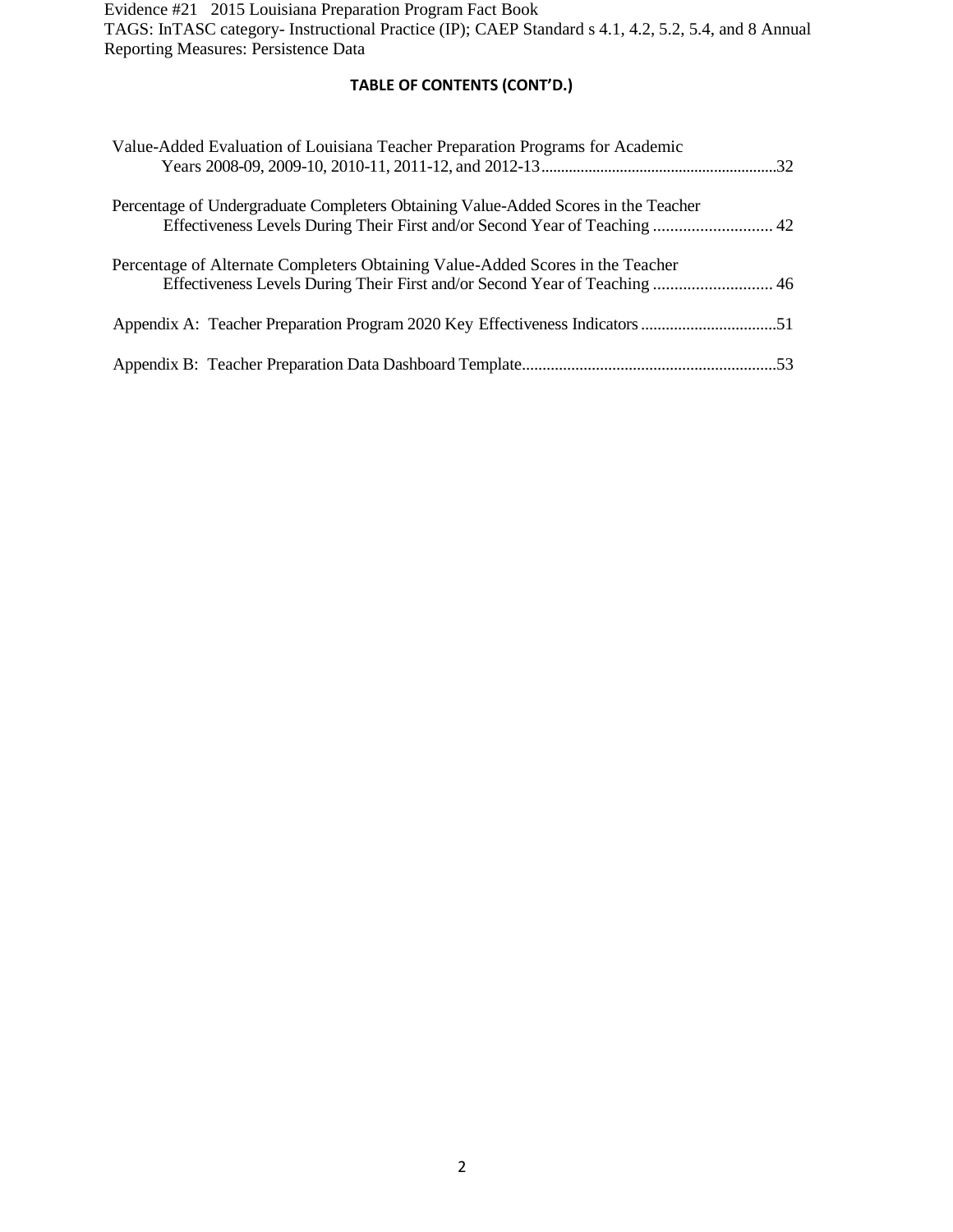## **PERSISTENCE IN TEACHING IN PUBLIC SCHOOLS**

Undergraduate and alternate program completers have the option of teaching in public schools in Louisiana, private schools in Louisiana, or schools in other states. It is not possible to track the retention of completers in private schools or out-of-state schools. The following two charts identify only the number and percentage of a cohort of program completers in 2008-09 who started teaching in public schools and who taught in public schools in Louisiana during the next five years. **Completers not reflected in the following chart may be teaching in private schools in Louisiana or teaching in other states**.

#### **UNDERGRADUATE**

|                                                             | Persistence in Teaching in Public Schools - 2008-09 Completers |                                                         |                                                         |                                                         |                                                         |                                                         |
|-------------------------------------------------------------|----------------------------------------------------------------|---------------------------------------------------------|---------------------------------------------------------|---------------------------------------------------------|---------------------------------------------------------|---------------------------------------------------------|
| <b>Undergraduate</b><br><b>Teacher Preparation Programs</b> | <b>Number of</b><br>2008-09<br><b>Completers</b>               | Number &<br>Percentage<br><b>Teaching in</b><br>2009-10 | Number &<br>Percentage<br><b>Teaching in</b><br>2010-11 | Number &<br>Percentage<br><b>Teaching in</b><br>2011-12 | Number &<br>Percentage<br><b>Teaching in</b><br>2012-13 | Number &<br>Percentage<br><b>Teaching in</b><br>2013-14 |
|                                                             | <b>PUBLIC UNIVERSITIES</b>                                     |                                                         |                                                         |                                                         |                                                         |                                                         |
|                                                             | 100%                                                           | 72%                                                     | 72%                                                     | 61%                                                     | 61%                                                     | 59%                                                     |
| <b>Grambling State University</b>                           | $(n=18)$                                                       | (n=13)                                                  | (n=13)                                                  | $(n=11)$                                                | $(n=11)$                                                | $(n=10)$                                                |
|                                                             | 100%                                                           | 86%                                                     | 91%                                                     | 91%                                                     | 91%                                                     | 91%                                                     |
| Louisiana State University at Alexandria                    | $(n=21)$                                                       | $(n=18)$                                                | $(n=19)$                                                | $(n=19)$                                                | $(n=19)$                                                | $(n=19)$                                                |
| Louisiana State University and A&M                          | 100%                                                           | 52%                                                     | 50%                                                     | 47%                                                     | 46%                                                     | 49%                                                     |
| College                                                     | $(n=151)$                                                      | $(n=79)$                                                | $(n=76)$                                                | $(n=71)$                                                | $(n=69)$                                                | $(n=74)$                                                |
|                                                             | 100%                                                           | 85%                                                     | 82%                                                     | 76%                                                     | 74%                                                     | 70%                                                     |
| Louisiana State University at Shreveport                    | $(n=74)$                                                       | (n=63)                                                  | $(n=61)$                                                | $(n=56)$                                                | $(n=55)$                                                | $(n=52)$                                                |
|                                                             | 100%                                                           | 61%                                                     | 67%                                                     | 64%                                                     | 64%                                                     | 55%                                                     |
| Louisiana Tech University                                   | (n=107)                                                        | (n=65)                                                  | $(n=72)$                                                | $(n=69)$                                                | $(n=68)$                                                | $(n=59)$                                                |
|                                                             | 100%                                                           | 71%                                                     | 68%                                                     | 70%                                                     | 63%                                                     | 63%                                                     |
| <b>McNeese State University</b>                             | $(n=108)$                                                      | $(n=77)$                                                | $(n=73)$                                                | $(n=76)$                                                | $(n=68)$                                                | $(n=68)$                                                |
|                                                             | 100%                                                           | 88%                                                     | 83%                                                     | 84%                                                     | 80%                                                     | 77%                                                     |
| <b>Nicholls State University</b>                            | $(n=86)$                                                       | $(n=76)$                                                | $(n=71)$                                                | $(n=72)$                                                | $(n=69)$                                                | $(n=66)$                                                |
|                                                             | 100%                                                           | 63%                                                     | 64%                                                     | 63%                                                     | 64%                                                     | 59%                                                     |
| Northwestern State University                               | $(n=64)$                                                       | (n=40)                                                  | $(n=41)$                                                | $(n=40)$                                                | $(n=41)$                                                | $(n=38)$                                                |
|                                                             | 100%                                                           | 67%                                                     | 68%                                                     | 69%                                                     | 72%                                                     | 73%                                                     |
| Southeastern Louisiana University                           | $(n=181)$                                                      | (n=122)                                                 | $(n=123)$                                               | $(n=125)$                                               | $(n=131)$                                               | $(n=133)$                                               |
|                                                             | 100%                                                           | 82%                                                     | 88%                                                     | 74%                                                     | 74%                                                     | 74%                                                     |
| Southern University and A&M College                         | $(n=34)$                                                       | (n=28)                                                  | $(n=30)$                                                | (n=25)                                                  | $(n=25)$                                                | $(n=25)$                                                |
|                                                             | 100%                                                           | 33%                                                     | 50%                                                     | 50%                                                     | 50%                                                     | 50%                                                     |
| Southern University at New Orleans                          | $(n=12)$                                                       | $(n=4)$                                                 | $(n=6)$                                                 | $(n=6)$                                                 | $(n=6)$                                                 | $(n=6)$                                                 |
|                                                             | 100%                                                           | 76%                                                     | 72%                                                     | 72%                                                     | 72%                                                     | 68%                                                     |
| University of Louisiana at Lafayette                        | (n=194)                                                        | (n=148)                                                 | (n=139)                                                 | $(n=140)$                                               | $(n=140)$                                               | (n=132)                                                 |
|                                                             | 100%                                                           | 76%                                                     | 70%                                                     | 68%                                                     | 67%                                                     | 65%                                                     |
| University of Louisiana at Monroe                           | $(n=63)$                                                       | $(n=48)$                                                | $(n=44)$                                                | $(n=43)$                                                | $(n=42)$                                                | $(n=41)$                                                |
|                                                             | 100%                                                           | 68%                                                     | 68%                                                     | 57%                                                     | 64%                                                     | 59%                                                     |
| University of New Orleans                                   | (n=44)                                                         | $(n=30)$                                                | $(n=30)$                                                | $(n=25)$                                                | $(n=28)$                                                | $(n=26)$                                                |
|                                                             | PRIVATE UNIVERSITIES                                           |                                                         |                                                         |                                                         |                                                         |                                                         |
|                                                             | 100%                                                           | 60%                                                     | 60%                                                     | 53%                                                     | 47%                                                     | 47%                                                     |
| Louisiana College                                           | $(n=15)$                                                       | $(n=9)$                                                 | $(n=9)$                                                 | $(n=8)$                                                 | $(n=7)$                                                 | $(n=7)$                                                 |
|                                                             | 100%                                                           | 50%                                                     | 50%                                                     | 45%                                                     | 45%                                                     | 45%                                                     |
| University of Holy Cross                                    | $(n=20)$                                                       | $(n=10)$                                                | $(n=10)$                                                | $(n=9)$                                                 | $(n=9)$                                                 | $(n=9)$                                                 |
|                                                             | 100%                                                           | 83%                                                     | 83%                                                     | 83%                                                     | 100%                                                    | 100%                                                    |
| Xavier University of Louisiana                              | $(n=6)$                                                        | $(n=5)$                                                 | $(n=5)$                                                 | $(n=5)$                                                 | $(n=6)$                                                 | $(n=6)$                                                 |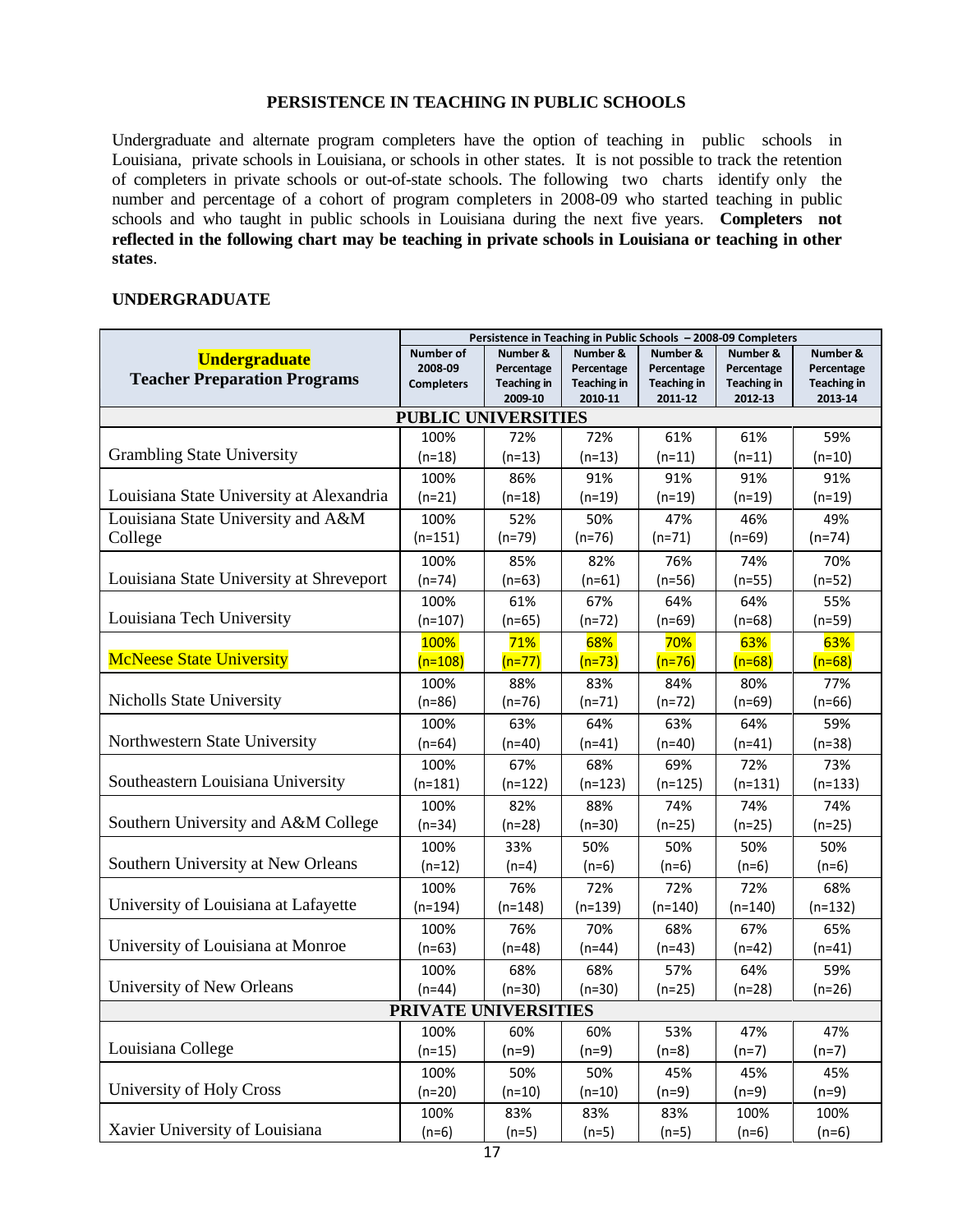# **PERSISTENCE IN TEACHING IN PUBLIC SCHOOLS (CONT'D.)**

# **ALTERNATE**

|                                          |                                  |                               | Persistence in Teaching in Public Schools - 2008-09 Completers |                               |                               |                               |
|------------------------------------------|----------------------------------|-------------------------------|----------------------------------------------------------------|-------------------------------|-------------------------------|-------------------------------|
| <b>Alternate</b>                         | Number of                        | Number &                      | Number &                                                       | Number &                      | Number &                      | Number &                      |
| <b>Teacher Preparation Programs</b>      | 2007-08                          | Percentage                    | Percentage                                                     | Percentage                    | Percentage                    | Percentage                    |
|                                          | <b>Completers</b>                | <b>Teaching in</b><br>2008-09 | <b>Teaching in</b><br>2009-10                                  | <b>Teaching in</b><br>2010-11 | <b>Teaching in</b><br>2011-12 | <b>Teaching in</b><br>2012-13 |
|                                          | <b>PUBLIC UNIVERSITIES</b>       |                               |                                                                |                               |                               |                               |
|                                          | 100%                             | 83%                           | 83%                                                            | 83%                           | 83%                           | 92%                           |
| <b>Grambling State University</b>        | $(n=12)$                         | $(n=10)$                      | $(n=10)$                                                       | $(n=10)$                      | $(n=10)$                      | $(n=11)$                      |
|                                          | 100%                             | 75%                           | 75%                                                            | 100%                          | 75%                           | 75%                           |
| Louisiana State University at Alexandria | $(n=4)$                          | $(n=3)$                       | $(n=3)$                                                        | $(n=4)$                       | $(n=3)$                       | $(n=3)$                       |
| Louisiana State University and A&M       | 100%                             | 59%                           | 58%                                                            | 56%                           | 53%                           | 41%                           |
| College                                  | $(n=102)$                        | $(n=60)$                      | $(n=59)$                                                       | $(n=57)$                      | $(n=54)$                      | $(n=42)$                      |
|                                          | 100%                             | 89%                           | 80%                                                            | 78%                           | 71%                           | 68%                           |
| Louisiana State University at Shreveport | $(n=44)$                         | $(n=39)$                      | $(n=35)$                                                       | $(n=34)$                      | $(n=31)$                      | $(n=30)$                      |
|                                          | 100%                             | 82%                           | 77%                                                            | 72%                           | 68%                           | 66%                           |
| Louisiana Tech University                | $(n=74)$                         | $(n=61)$                      | $(n=57)$                                                       | $(n=53)$                      | $(n=50)$                      | $(n=49)$                      |
|                                          | 100%                             | 85%                           | 82%                                                            | 83%                           | 80%                           | 64%                           |
| <b>McNeese State University</b>          | $(n=60)$                         | $(n=51)$                      | $(n=49)$                                                       | $(n=50)$                      | $(n=48)$                      | $(n=47)$                      |
|                                          | 100%                             | 89%                           | 87%                                                            | 83%                           | 74%                           | 74%                           |
| <b>Nicholls State University</b>         | $(n=46)$                         | $(n=41)$                      | $(n=40)$                                                       | $(n=38)$                      | $(n=34)$                      | $(n=34)$                      |
|                                          | 100%                             | 85%                           | 88%                                                            | 88%                           | 85%                           | 83%                           |
| Northwestern State University            | $(n=48)$                         | $(n=41)$                      | $(n=42)$                                                       | $(n=42)$                      | $(n=41)$                      | $(n=40)$                      |
|                                          | 100%                             | 86%                           | 86%                                                            | 73%                           | 75%                           | 73%                           |
| Southeastern Louisiana University        | $(n=63)$                         | $(n=54)$                      | $(n=54)$                                                       | $(n=46)$                      | $(n=47)$                      | $(n=46)$                      |
|                                          | 100%                             | 88%                           | 84%                                                            | 84%                           | 80%                           | 84%                           |
| Southern University and A&M College      | $(n=25)$                         | $(n=22)$                      | $(n=21)$                                                       | $(n=21)$                      | $(n=20)$                      | $(n=21)$                      |
|                                          | 100%                             | 80%                           | 40%                                                            | 60%                           | 80%                           | 60%                           |
| Southern University at New Orleans       | $(n=5)$                          | $(n=4)$                       | $(n=2)$                                                        | $(n=3)$                       | $(n=4)$                       | $(n=3)$                       |
| University of Louisiana at Lafayette     | 100%                             | 77%                           | 75%                                                            | 74%                           | 72%                           | 70%                           |
|                                          | $(n=121)$                        | $(n=93)$                      | $(n=91)$                                                       | $(n=90)$                      | $(n=87)$                      | $(n=85)$                      |
| University of Louisiana at Monroe        | 100%                             | 89%                           | 82%                                                            | 84%                           | 76%                           | 76%                           |
|                                          | $(n=62)$                         | $(n=55)$                      | $(n=51)$                                                       | $(n=52)$                      | $(n=47)$                      | $(n=47)$                      |
| University of New Orleans                | 100%                             | 63%                           | 58%                                                            | 52%                           | 48%                           | 52%                           |
|                                          | $(n=60)$<br>PRIVATE UNIVERSITIES | $(n=38)$                      | $(n=35)$                                                       | $(n=31)$                      | $(n=29)$                      | $(n=31)$                      |
|                                          | 100%                             | 80%                           | 70%                                                            | 70%                           | 60%                           | 60%                           |
| <b>Centenary College</b>                 | $(n=10)$                         | $(n=8)$                       | $(n=7)$                                                        | $(n=7)$                       | $(n=6)$                       | $(n=6)$                       |
|                                          | 100%                             | 95%                           | 91%                                                            | 89%                           | 84%                           | 79%                           |
| Louisiana College                        | $(n=57)$                         | $(n=54)$                      | $(n=52)$                                                       | $(n=51)$                      | $(n=48)$                      | (n=45)                        |
|                                          | 100%                             | 50%                           | 53%                                                            | 61%                           | 58%                           | 53%                           |
| University of Holy Cross                 | $(n=36)$                         | $(n=18)$                      | $(n=19)$                                                       | $(n=22)$                      | $(n=21)$                      | $(n=19)$                      |
|                                          | 100%                             | 0%                            | 0%                                                             | 0%                            | 0%                            | 50%                           |
| <b>Tulane University</b>                 | $(n=2)$                          | $(n=0)$                       | $(n=0)$                                                        | $(n=0)$                       | $(n=0)$                       | $(n=1)$                       |
|                                          | 100%                             | 64%                           | 64%                                                            | 57%                           | 43%                           | 57%                           |
| Xavier University of Louisiana           | $(n=14)$                         | $(n=9)$                       | $(n=9)$                                                        | $(n=8)$                       | $(n=6)$                       | $(n=8)$                       |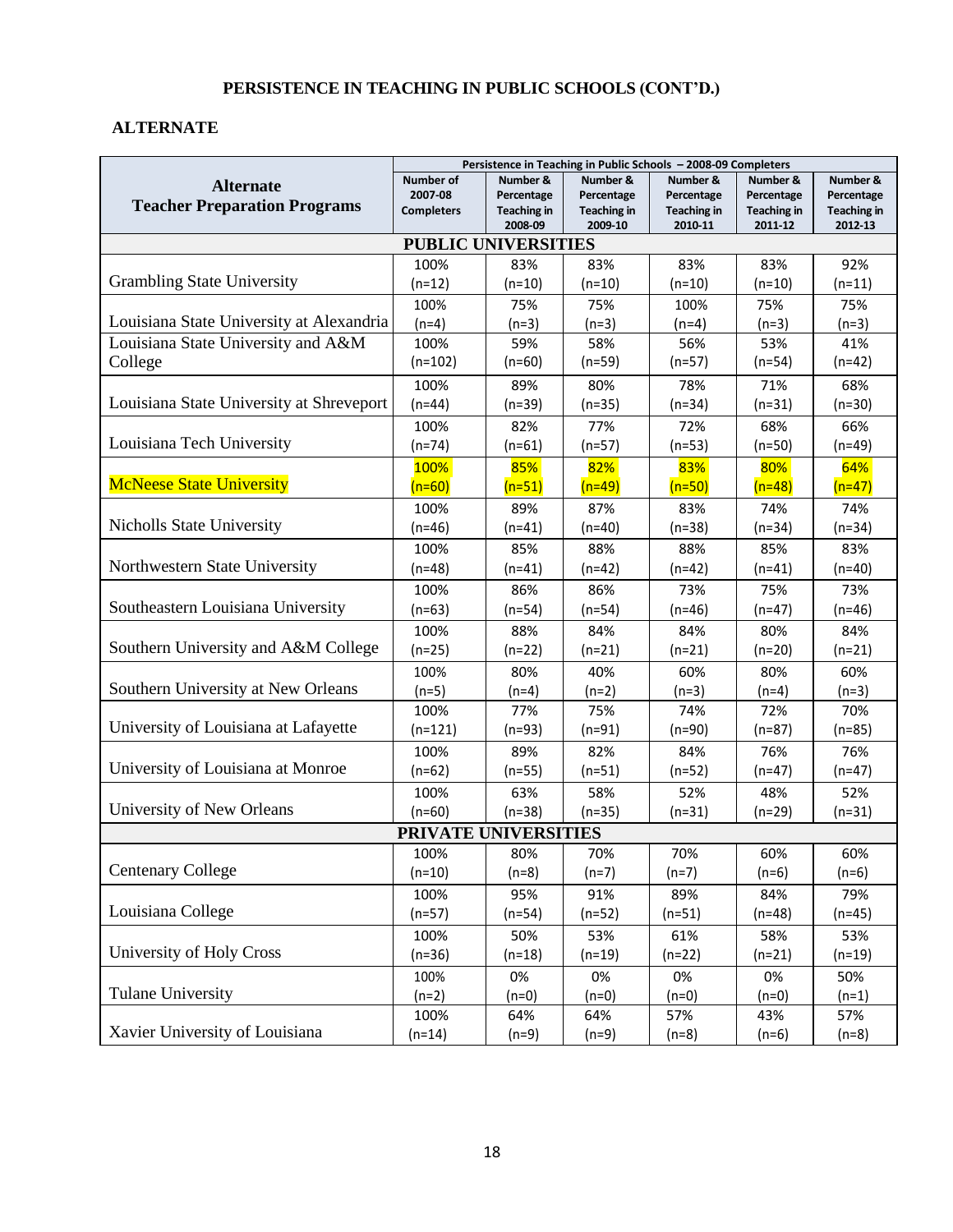# **PERSISTENCE IN TEACHING IN PUBLIC SCHOOLS (CONT'D.)**

# **ALTERNATE (CONT'D.)**

|                                         | Persistence in Teaching in Public Schools - 2008-09 Completers |             |             |             |                    |                    |  |  |
|-----------------------------------------|----------------------------------------------------------------|-------------|-------------|-------------|--------------------|--------------------|--|--|
| <b>Alternate</b>                        | Number of                                                      | Number &    | Number &    | Number &    | Number &           | Number &           |  |  |
|                                         | 2007-08                                                        | Percentage  | Percentage  | Percentage  | Percentage         | Percentage         |  |  |
| <b>Teacher Preparation Programs</b>     | <b>Completers</b>                                              | Teaching in | Teaching in | Teaching in | <b>Teaching in</b> | <b>Teaching in</b> |  |  |
|                                         |                                                                | 2008-09     | 2009-10     | 2010-11     | 2011-12            | 2012-13            |  |  |
| <b>PRIVATE PROVIDERS</b>                |                                                                |             |             |             |                    |                    |  |  |
|                                         | 100%                                                           | 74%         | 72%         | 67%         | 64%                | 61%                |  |  |
| Louisiana Resource Center for Educators | $(n=168)$                                                      | $(n=125)$   | $(n=121)$   | (n=112)     | $(n=107)$          | $(n=102)$          |  |  |
|                                         | 100%                                                           | 93%         | 56%         | 41%         | 32%                | 31%                |  |  |
| The New Teacher Project                 | $(n=288)$                                                      | $(n=268)$   | $(n=160)$   | $(n=118)$   | $(n=93)$           | $(n=90)$           |  |  |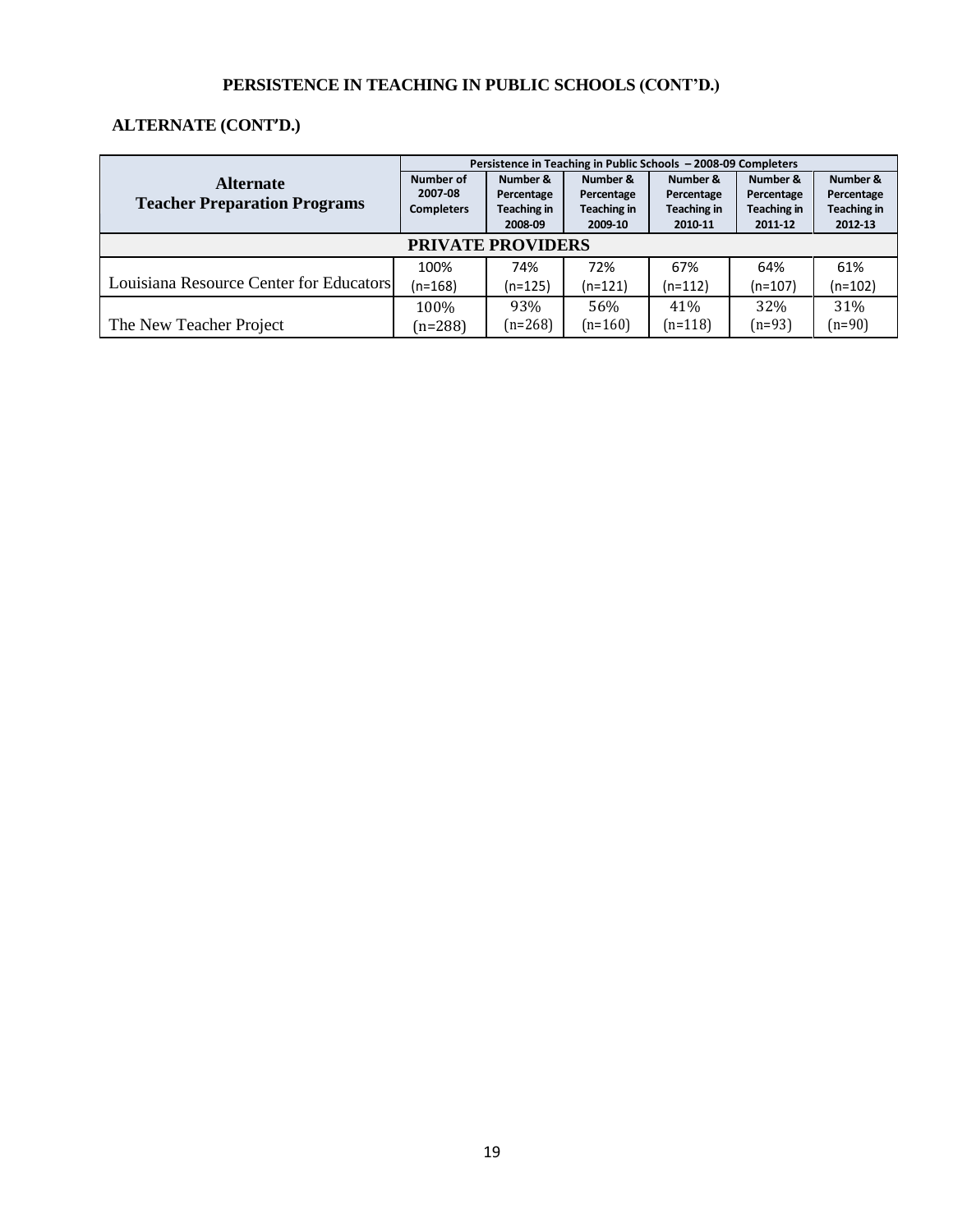#### **NUMBER AND PERCENTAGE OF 2012-13 COMPLETERS WHO BEGAN TEACHING IN PUBLIC SCHOOLS IN LOUISIANA DURING 2013-14**

The numbers of undergraduate and alternate completers who completed in 2012-13 and began teaching in public schools in Louisiana in 2013-14 are listed below. **Teacher candidates completers who began teaching in private schools in Louisiana or began teaching in other states during 2013-14 are not listed below.**

|                                               | <b>Undergraduate Completers</b>                          |                                                                                     | <b>Alternate Completers</b>                              |                                                                                     |  |  |  |  |
|-----------------------------------------------|----------------------------------------------------------|-------------------------------------------------------------------------------------|----------------------------------------------------------|-------------------------------------------------------------------------------------|--|--|--|--|
| <b>Teacher Preparation Programs</b>           | Number &<br>Percentage<br><b>Completed in</b><br>2012-13 | Number &<br>Percentage<br><b>Teaching in</b><br><b>Public Schools</b><br>in 2013-14 | Number &<br>Percentage<br><b>Completed in</b><br>2012-13 | Number &<br>Percentage<br><b>Teaching in</b><br><b>Public Schools</b><br>in 2013-14 |  |  |  |  |
| <b>PUBLIC UNIVERSITIES</b>                    |                                                          |                                                                                     |                                                          |                                                                                     |  |  |  |  |
| <b>Grambling State University</b>             | 100% (n=19)                                              | 47% (n=9)                                                                           | 100% (n=4)                                               | 75% (n=3)                                                                           |  |  |  |  |
| Louisiana State University at<br>Alexandria   | 100% (n=18)                                              | 78% (n=14)                                                                          | $100\%$ (n=4)                                            | $100\%$ (n=4)                                                                       |  |  |  |  |
| Louisiana State University and<br>A&M College | 100% (n=240)                                             | 50% (n=120)                                                                         | 100% (n=83)                                              | 60% (n=50)                                                                          |  |  |  |  |
| Louisiana State University at<br>Shreveport   | 100% (n=47)                                              | 72% (n=34)                                                                          | 100% (n=30)                                              | 73% (n=22)                                                                          |  |  |  |  |
| Louisiana Tech University                     | 100% (n=79)                                              | 63% (n=50)                                                                          | 100% (n=96)                                              | 68% (n=65)                                                                          |  |  |  |  |
| <b>McNeese State University</b>               | $100\%$ (n=116)                                          | $74%$ (n=86)                                                                        | $100\%$ (n=50)                                           | $76%$ (n=38)                                                                        |  |  |  |  |
| Nicholls State University                     | 100% (n=101)                                             | 88% (n=89)                                                                          | 100% (n=38)                                              | 79% (n=30)                                                                          |  |  |  |  |
| Northwestern State University                 | 100% (n=69)                                              | 64% (n=44)                                                                          | 100% (n=67)                                              | 84%(n=56)                                                                           |  |  |  |  |
| Southeastern Louisiana University             | 100% (n=231)                                             | 72% (n=167)                                                                         | 100% (n=46)                                              | 76% (n=35)                                                                          |  |  |  |  |
| Southern University and A&M<br>College        | 100% (n=20)                                              | 80% (n=16)                                                                          | 100% (n=25)                                              | 88% (n=22)                                                                          |  |  |  |  |
| Southern University at New<br>Orleans         | 100% (n=12)                                              | 92% (n=11)                                                                          | 100% (n=14)                                              | 71% (n=10)                                                                          |  |  |  |  |
| University of Louisiana at<br>Lafayette       | 100% (n=200)                                             | 72% (n=143)                                                                         | 100% (n=96)                                              | 64% (n=61)                                                                          |  |  |  |  |
| University of Louisiana at Monroe             | 100% (n=66)                                              | 65% (n=43)                                                                          | 100% (n=32)                                              | 69% (n=22)                                                                          |  |  |  |  |
| University of New Orleans                     | 100% (n=45)                                              | 62% (n=28)                                                                          | 100% (n=81)                                              | 73% (n=59)                                                                          |  |  |  |  |
|                                               | PRIVATE UNIVERSITIES                                     |                                                                                     |                                                          |                                                                                     |  |  |  |  |
| <b>Centenary College</b>                      | 100% (n=12)                                              | 75% (n=9)                                                                           | 100% (n=24)                                              | 67% (n=16)                                                                          |  |  |  |  |
| Louisiana College                             | 100% (n=10)                                              | 80% (n=8)                                                                           | 100% (n=141)                                             | 82% (n=116)                                                                         |  |  |  |  |
| <b>Tulane University</b>                      |                                                          |                                                                                     | 100% (n=29)                                              | 45% (n=13)                                                                          |  |  |  |  |
| University of Holy Cross                      | 100% (n=22)                                              | 41% (n=9)                                                                           | 100% (n=39)                                              | 26% (n=10)                                                                          |  |  |  |  |
| Xavier University of Louisiana                | $100\%$ (n=3)                                            | 33% (n=1)                                                                           | 100% (n=14)                                              | 71% (n=10)                                                                          |  |  |  |  |
|                                               | <b>PRIVATE PROVIDERS</b>                                 |                                                                                     |                                                          |                                                                                     |  |  |  |  |
| Louisiana Resource Center for<br>Educators    |                                                          |                                                                                     | 100% (n=157)                                             | 73% (n=115)                                                                         |  |  |  |  |
| The New Teacher Project                       |                                                          |                                                                                     | 100% (n=163)                                             | 83% (n=135)                                                                         |  |  |  |  |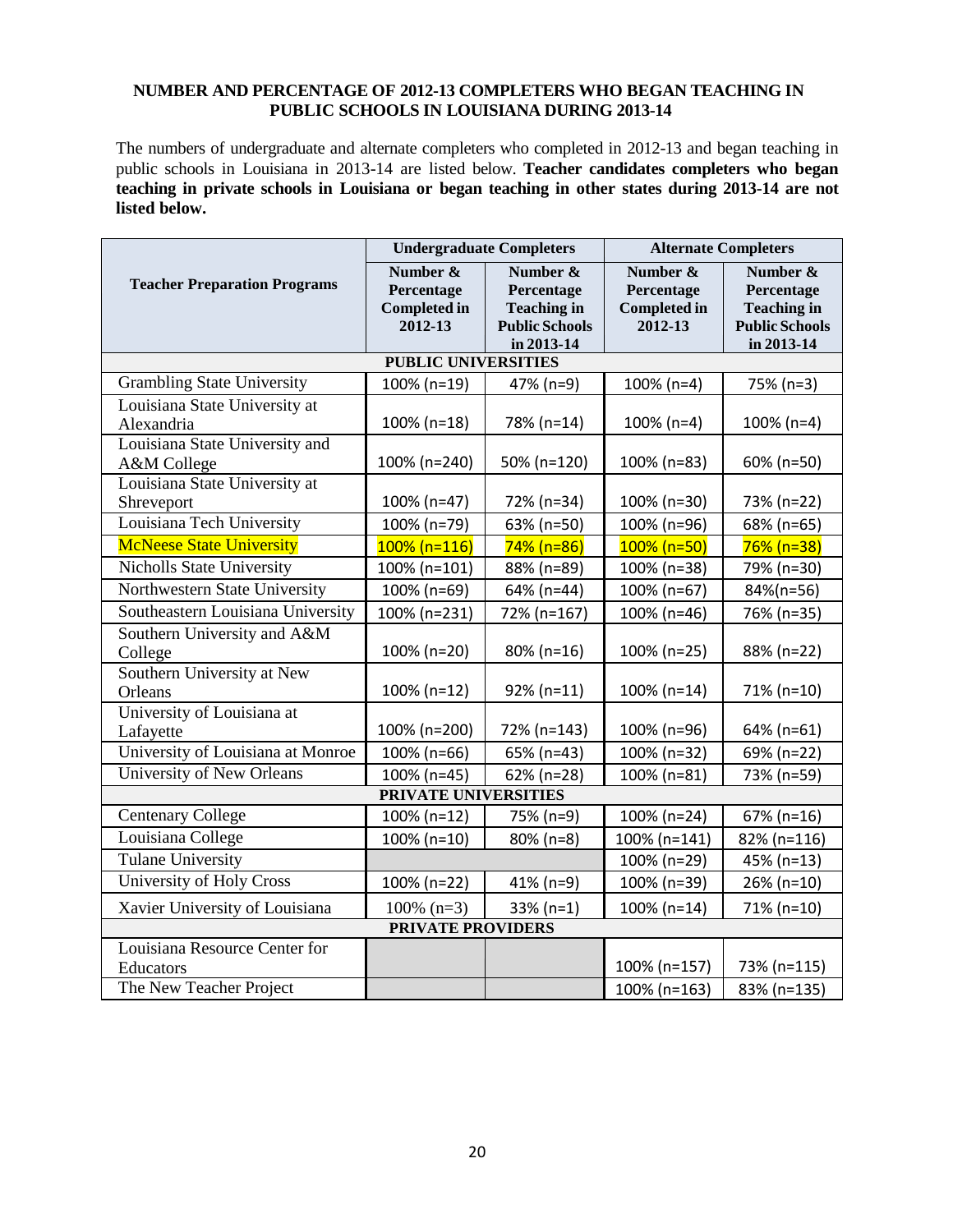#### **MEANS AND EFFECTIVENESS LEVELS FOR COMPASS FINAL EVALUATION SCORES BY UNDERGRADUATE PROGRAMS FOR FIRST AND SECOND YEAR TEACHERS IN 2012-13 AND 2013-14**

The Louisiana Department of Education states that "Compass" is Louisiana's educator support and evaluation system designed to provide all educators with regular, meaningful feedback on their performance [\(http://www.louisianabelieves.com/teaching/compass\)](http://www.louisianabelieves.com/teaching/compass). Under this system, every teacher in public schools in Louisiana is evaluated annually using a four-tiered rating – Highly Effective, Effective: Proficient, Effective: Emerging, and Ineffective. Half of the evaluation is based on achievement of student learning targets to generate the Compass Student Outcome score and half of the evaluation is based on observations by teachers' supervisors using the appropriate Compass rubric to generate a Compass Professional Practice score. The two scores are combined to generate Compass Final Evaluation Scores that range from 1.00 to 4.00.

The first chart on the next page identifies the mean Compass Final Evaluation scores of all first and second year teachers who taught in 2012-13 and 2013-14 and completed undergraduate teacher preparation programs during or before 2012-13. In addition, it identifies the percentage of first and second year teachers who obtained Compass Final Evaluation scores in each of the four effectiveness levels after completing their undergraduate teacher preparation programs.

The next chart identifies the mean Compass Professional Practice scores of all first and second year teachers who taught in 2012-13 a n d 2 0 1 3 - 14 and completed undergraduate teacher preparation programs during or before 2012-13. In addition, it identifies the percentage of first and second year teachers who obtained Compass Professional Practices scores in each of the four effectiveness levels after completing their undergraduate teacher preparation programs.

The third chart identifies the mean Compass Student Growth scores of all first and second year teachers who taught in 2012-13 and 2013-14 and completed undergraduate teacher preparation programs during or before 2012-2013. In addition, it identifies the percentage of first and second year teachers who obtained Compass Student Growth scores in each of the four effectiveness levels after completing their undergraduate teacher preparation programs.

.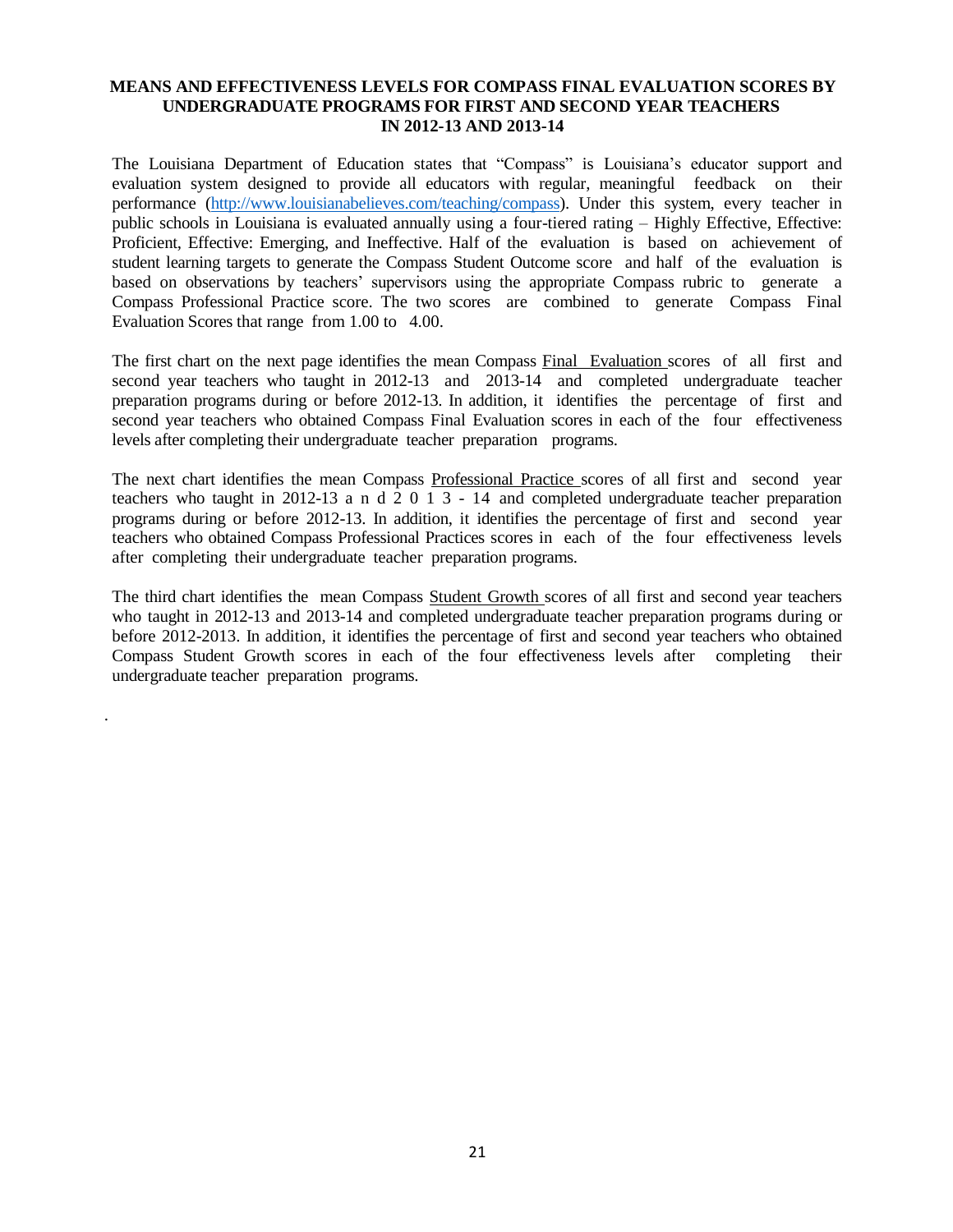#### **UNDERGRADUATE PROGRAMS**

# **COMPASS FINAL EVALUATION**

|                                 | <b>Compass Final Evaluation</b> |                            |                                     |                   |                  |
|---------------------------------|---------------------------------|----------------------------|-------------------------------------|-------------------|------------------|
| <b>Undergraduate</b> Teacher    |                                 |                            | <b>Compass Effectiveness Levels</b> |                   |                  |
| <b>Preparation Programs</b>     | <b>Mean</b>                     |                            | <b>Effective:</b>                   | <b>Effective:</b> | <b>Highly</b>    |
|                                 |                                 | <b>Ineffective</b>         | <b>Emerging</b>                     | <b>Proficient</b> | <b>Effective</b> |
|                                 |                                 | <b>PUBLIC UNIVERSITIES</b> |                                     |                   |                  |
| <b>Grambling State</b>          | 3.0                             |                            |                                     |                   |                  |
| University                      | $(n=30)$                        | 3%                         | 10%                                 | 67%               | 20%              |
| Louisiana State University      | 2.9                             |                            |                                     |                   |                  |
| at Alexandria                   | $(n=42)$                        | 10%                        | 10%                                 | 62%               | 19%              |
| Louisiana State University      | 3.0                             |                            |                                     |                   |                  |
| and A&M College                 | $(n=409)$                       | 3%                         | 14%                                 | 60%               | 24%              |
| Louisiana State University      | 3.2                             |                            |                                     |                   |                  |
| at Shreveport                   | $(n=132)$                       | 2%                         | 14%                                 | 49%               | 35%              |
| Louisiana Tech University       | 3.2                             |                            |                                     |                   |                  |
|                                 | $(n=203)$                       | 3%                         | 9%                                  | 51%               | 37%              |
| <b>McNeese State University</b> | 3.2                             |                            |                                     |                   |                  |
|                                 | $(n=322)$                       | 3%                         | 6%                                  | 54%               | 37%              |
| Nicholls State University       | 3.1                             |                            |                                     |                   |                  |
|                                 | $(n=309)$                       | 3%                         | 9%                                  | 68%               | 20%              |
| Northwestern State              | 3.0                             |                            |                                     |                   |                  |
| University                      | $(n=151)$                       | 5%                         | 11%                                 | 62%               | 23%              |
| Southeastern Louisiana          | 3.0                             |                            |                                     |                   |                  |
| University                      | $(n=586)$                       | 4%                         | 11%                                 | 65%               | 21%              |
| Southern University and         | 3.0                             |                            |                                     |                   |                  |
| A&M College                     | $(n=83)$                        | 4%                         | 17%                                 | 57%               | 23%              |
| Southern University at          | 2.8                             |                            |                                     |                   |                  |
| New Orleans                     | $(n=25)$                        | 8%                         | 16%                                 | 64%               | 12%              |
| University of Louisiana at      | 3.1                             |                            |                                     |                   |                  |
| Lafayette                       | $(n=555)$                       | 5%                         | 8%                                  | 61%               | 26%              |
| University of Louisiana at      | 3.2                             |                            |                                     |                   |                  |
| Monroe                          | $(n=174)$                       | 4%                         | 9%                                  | 56%               | 32%              |
| University of New Orleans       | 3.0                             |                            |                                     |                   |                  |
|                                 | $(n=125)$                       | 2%                         | 10%                                 | 78%               | 10%              |
|                                 |                                 | PRIVATE UNIVERSITIES       |                                     |                   |                  |
| Louisiana College               | 3.2                             | 3%                         | 6%                                  | 61%               | 31%              |
|                                 | $(n=36)$                        |                            |                                     |                   |                  |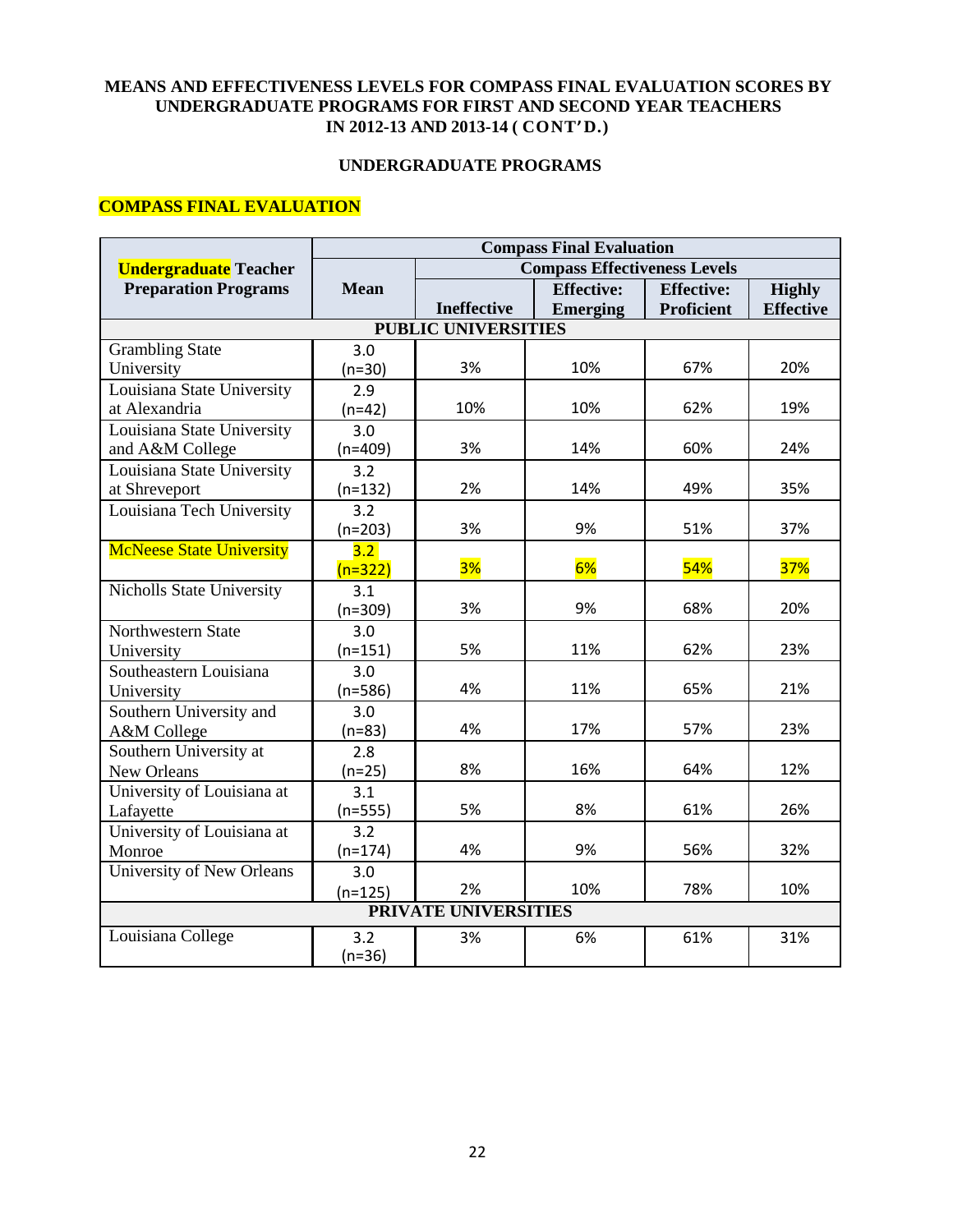# **UNDERGRADUATE PROGRAMS (CONT'D.)**

## **COMPASS PROFESSIONAL PRACTICE**

|                                  | <b>Compass Professional Practice</b> |                             |                                     |                   |                  |
|----------------------------------|--------------------------------------|-----------------------------|-------------------------------------|-------------------|------------------|
| <b>Undergraduate</b> Teacher     |                                      |                             | <b>Compass Effectiveness Levels</b> |                   |                  |
| <b>Preparation Programs</b>      | <b>Mean</b>                          |                             | <b>Effective:</b>                   | <b>Effective:</b> | <b>Highly</b>    |
|                                  |                                      | <b>Ineffective</b>          | <b>Emerging</b>                     | <b>Proficient</b> | <b>Effective</b> |
|                                  |                                      | <b>PUBLIC UNIVERSITIES</b>  |                                     |                   |                  |
| <b>Grambling State</b>           | 3.1                                  |                             |                                     |                   |                  |
| University                       | $(n=30)$                             | 0%                          | 7%                                  | 70%               | 23%              |
| Louisiana State University       | 3.0                                  |                             |                                     |                   |                  |
| at Alexandria                    | $(n=42)$                             | 2%                          | 7%                                  | 79%               | 12%              |
| Louisiana State University       | 3.0                                  |                             |                                     |                   |                  |
| and A&M College                  | $(n=409)$                            | 1%                          | 17%                                 | 65%               | 17%              |
| Louisiana State University       | 3.1                                  |                             |                                     |                   |                  |
| at Shreveport                    | $(n=132)$                            | 1%                          | 13%                                 | 54%               | 33%              |
| Louisiana Tech University        | 3.2                                  |                             |                                     |                   |                  |
|                                  | $(n=203)$                            | 0%                          | 12%                                 | 59%               | 30%              |
| <b>McNeese State University</b>  | 3.2                                  |                             |                                     |                   |                  |
|                                  | $(n=322)$                            | 0%                          | 8%                                  | 64%               | <b>29%</b>       |
| Nicholls State University        | 3.0                                  |                             |                                     |                   |                  |
|                                  | $(n=309)$                            | 0%                          | 12%                                 | 77%               | 11%              |
| Northwestern State               | 3.0                                  |                             |                                     |                   |                  |
| University                       | $(n=151)$                            | 1%                          | 15%                                 | 67%               | 18%              |
| Southeastern Louisiana           | 3.0                                  |                             |                                     |                   |                  |
| University                       | $(n=586)$                            | 0%                          | 18%                                 | 68%               | 13%              |
| Southern University and          | 2.9                                  |                             |                                     |                   |                  |
| A&M College                      | $(n=83)$                             | 1%                          | 25%                                 | 59%               | 15%              |
| Southern University at           | 2.9                                  |                             |                                     |                   |                  |
| New Orleans                      | $(n=25)$                             | 4%                          | 12%                                 | 68%               | 16%              |
| University of Louisiana at       | 3.0                                  |                             |                                     |                   |                  |
| Lafayette                        | $(n=555)$                            | 0%                          | 11%                                 | 70%               | 19%              |
| University of Louisiana at       | 3.2                                  |                             |                                     |                   |                  |
| Monroe                           | $(n=174)$                            | 1%                          | 7%                                  | 63%               | 30%              |
| <b>University of New Orleans</b> | 2.9                                  |                             |                                     |                   |                  |
|                                  | $(n=125)$                            | 0%                          | 13%                                 | 77%               | 10%              |
|                                  |                                      | <b>PRIVATE UNIVERSITIES</b> |                                     |                   |                  |
| Louisiana College                | 3.0                                  | 0%                          | 14%                                 | 67%               | 19%              |
|                                  | $(n=36)$                             |                             |                                     |                   |                  |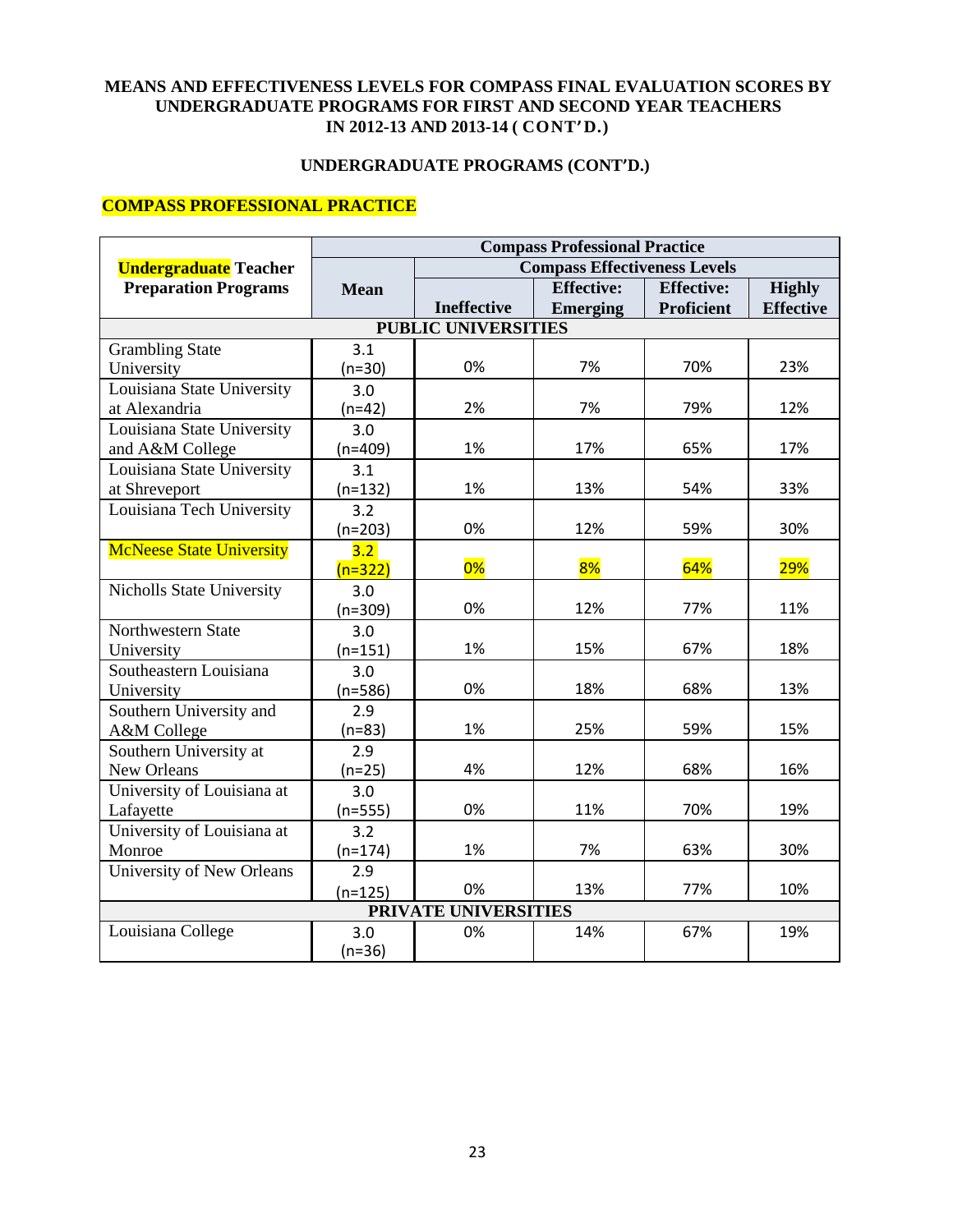## **UNDERGRADUATE PROGRAMS (CONT'D.)**

## **COMPASS STUDENT GROWTH**

|                                  | <b>Compass Student Growth</b> |                             |                                     |                   |                  |  |
|----------------------------------|-------------------------------|-----------------------------|-------------------------------------|-------------------|------------------|--|
| <b>Undergraduate</b> Teacher     |                               |                             | <b>Compass Effectiveness Levels</b> |                   |                  |  |
| <b>Preparation Programs</b>      | <b>Mean</b>                   |                             | <b>Effective:</b>                   | <b>Effective:</b> | <b>Highly</b>    |  |
|                                  |                               | <b>Ineffective</b>          | <b>Emerging</b>                     | <b>Proficient</b> | <b>Effective</b> |  |
|                                  |                               | <b>PUBLIC UNIVERSITIES</b>  |                                     |                   |                  |  |
| <b>Grambling State</b>           | 3.1                           |                             |                                     |                   |                  |  |
| University                       | $(n=30)$                      | 3%                          | 10%                                 | 43%               | 43%              |  |
| Louisiana State University       | 3.1                           |                             |                                     |                   |                  |  |
| at Alexandria                    | $(n=42)$                      | 7%                          | 12%                                 | 33%               | 48%              |  |
| Louisiana State University       | 3.2                           |                             |                                     |                   |                  |  |
| and A&M College                  | $(n=409)$                     | 2%                          | 14%                                 | 34%               | 50%              |  |
| Louisiana State University       | 3.2                           |                             |                                     |                   |                  |  |
| at Shreveport                    | $(n=132)$                     | 2%                          | 17%                                 | 28%               | 53%              |  |
| Louisiana Tech University        | 3.3                           |                             |                                     |                   |                  |  |
|                                  | $(n=203)$                     | 3%                          | 10%                                 | 28%               | 60%              |  |
| <b>McNeese State University</b>  | 3.3                           |                             |                                     |                   |                  |  |
|                                  | $(n=322)$                     | 3%                          | 7%                                  | 32%               | 58%              |  |
| <b>Nicholls State University</b> | 3.2                           |                             |                                     |                   |                  |  |
|                                  | $(n=309)$                     | 3%                          | 14%                                 | 32%               | 51%              |  |
| Northwestern State               | 3.2                           |                             |                                     |                   |                  |  |
| University                       | $(n=151)$                     | 4%                          | 13%                                 | 32%               | 52%              |  |
| Southeastern Louisiana           | 3.2                           |                             |                                     |                   |                  |  |
| University                       | $(n=586)$                     | 3%                          | 13%                                 | 35%               | 49%              |  |
| Southern University and          | 3.1                           |                             |                                     |                   |                  |  |
| A&M College                      | $(n=83)$                      | 2%                          | 19%                                 | 31%               | 47%              |  |
| Southern University at           | 2.8                           |                             |                                     |                   |                  |  |
| New Orleans                      | $(n=25)$                      | 8%                          | 16%                                 | 44%               | 32%              |  |
| University of Louisiana at       | 3.1                           |                             |                                     |                   |                  |  |
| Lafayette                        | $(n=555)$                     | 5%                          | 13%                                 | 36%               | 46%              |  |
| University of Louisiana at       | 3.2                           |                             |                                     |                   |                  |  |
| Monroe                           | $(n=174)$                     | 4%                          | 14%                                 | 32%               | 51%              |  |
| <b>University of New Orleans</b> | 3.1                           |                             |                                     |                   |                  |  |
|                                  | $(n=125)$                     | 2%                          | 17%                                 | 39%               | 42%              |  |
|                                  |                               | <b>PRIVATE UNIVERSITIES</b> |                                     |                   |                  |  |
| Louisiana College                | 3.3                           | 3%                          | 3%                                  | 39%               | 56%              |  |
|                                  | $(n=36)$                      |                             |                                     |                   |                  |  |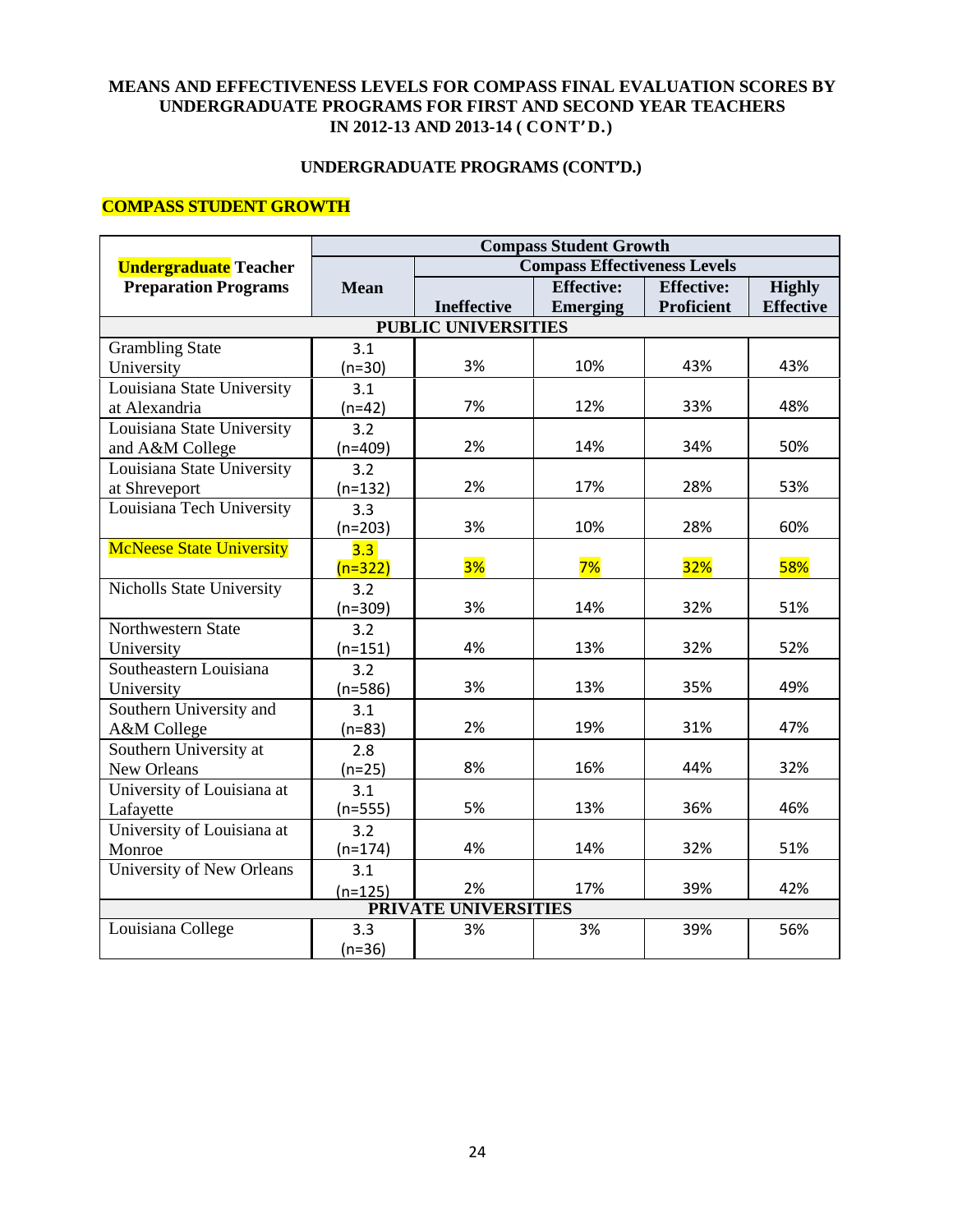The Louisiana Department of Education states that *Compass* is Louisiana's educator support and evaluation system designed to provide all educators with regular, meaningful feedback on their performance [\(http://www.louisianabelieves.com/teaching/compass\)](http://www.louisianabelieves.com/teaching/compass). Under this system, every teacher in public schools in Louisiana is evaluated annually using a four-tiered rating – Highly Effective, Effective: Proficient, Effective: Emerging, and Ineffective. Half of the evaluation is based on achievement of student learning targets to generate the Compass Student Outcome score and half of the evaluation is based on observations by their supervisor using the appropriate Compass rubric to generate a Compass Professional Practice score. The two scores are averaged to generate a Compass Final Evaluation Scores that ranges from 1.00 to 4.00.

The chart on the next page identifies the mean Compass Final Evaluation scores of all first and second year teachers who taught in 2012-13 and 2013-14 and completed alternate teacher preparation programs during or before 2012-13. In addition, it identifies the percentage of first and second year teachers who obtained Compass Final Evaluation scores in each of the four effectiveness levels after completing their alternate teacher preparation programs.

The next chart identifies the mean Compass Professional Practice scores of all first and second year teachers who taught in 2012-13 and 2013 - 14 and completed alternate teacher preparation programs during or before 2012-13. In addition, the following chart identifies the percentage of first and second year teachers who obtained Compass Professional Practices scores in each of the four effectiveness levels after completing their alternate teacher preparation programs.

The last chart identifies the mean Compass Student Growth scores of all first and second year teachers who taught in 2012-13 and 2013 -14 and completed alternate teacher preparation programs during or before 2012-13. In addition, it identifies the percentage of first and second year teachers who obtained Compass Student Growth scores in each of the four effectiveness levels after completing their alternate teacher preparation programs.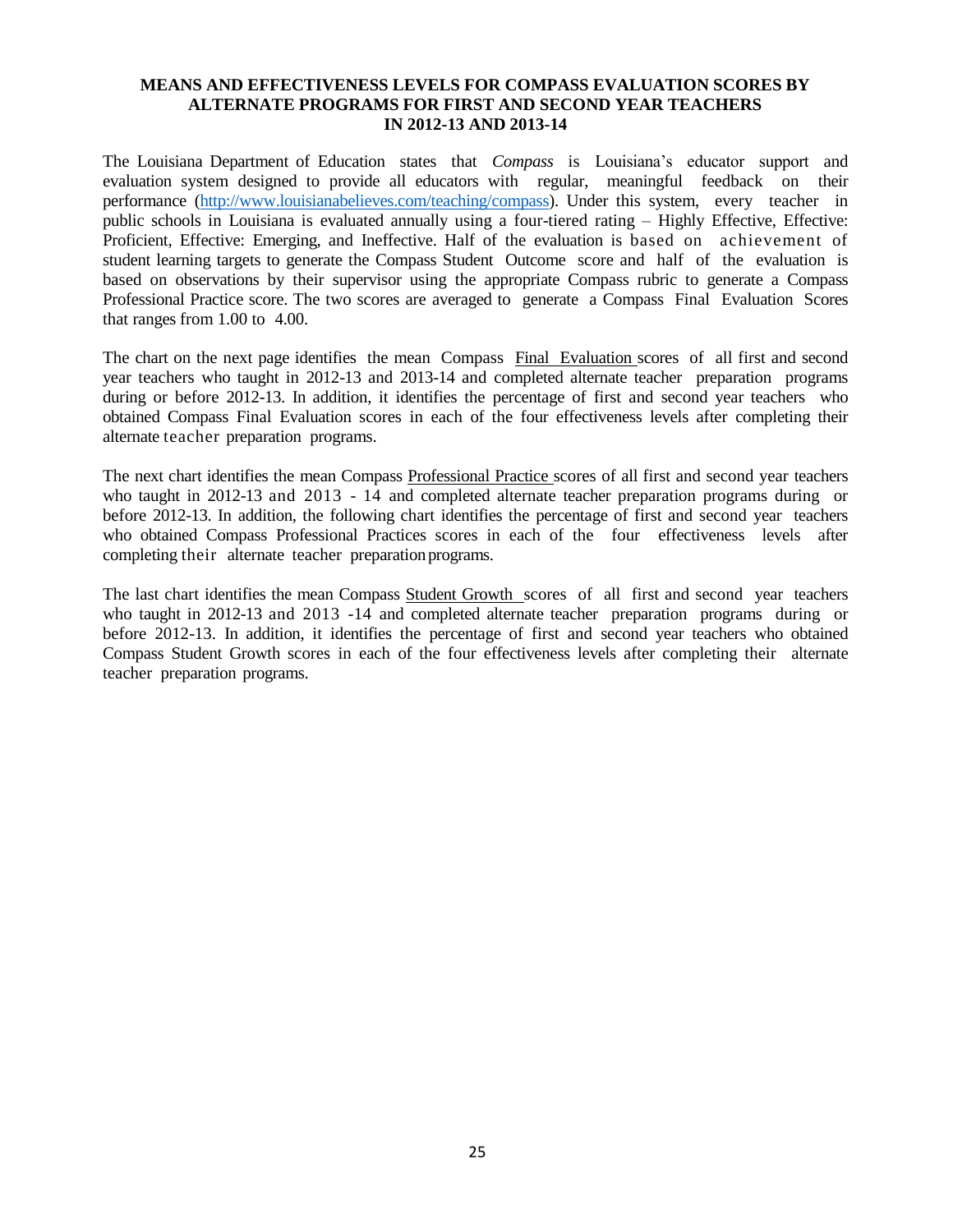#### **ALTERNATE PROGRAMS**

## **COMPASS FINAL EVALUATION**

|                                                          | <b>COMPASS FINAL EVALUATION</b> |                                     |                  |                   |                  |  |
|----------------------------------------------------------|---------------------------------|-------------------------------------|------------------|-------------------|------------------|--|
| <b>Alternate Teacher</b>                                 |                                 | <b>Compass Effectiveness Levels</b> |                  |                   |                  |  |
| <b>Preparation Programs</b>                              | <b>Mean</b>                     |                                     | <b>Effective</b> | <b>Effective</b>  | <b>Highly</b>    |  |
|                                                          |                                 | <b>Ineffective</b>                  | <b>Emerging</b>  | <b>Proficient</b> | <b>Effective</b> |  |
|                                                          |                                 | <b>PUBLIC UNIVERSITIES</b>          |                  |                   |                  |  |
| Louisiana State University                               | $3.2$ (n=156)                   | 4%                                  | 10%              | 54%               | 33%              |  |
| and A&M College - Master                                 |                                 |                                     |                  |                   |                  |  |
| of Arts in Teaching                                      |                                 |                                     |                  |                   |                  |  |
| Louisiana State University                               | $3.3(n=136)$                    | 5%                                  | 4%               | 43%               | 48%              |  |
| at Shreveport-                                           |                                 |                                     |                  |                   |                  |  |
| Certification-Only                                       |                                 |                                     |                  |                   |                  |  |
| Louisiana Tech University                                | $3.2(n=67)$                     | 5%                                  | 8%               | 48%               | 40%              |  |
| - Certification-Only                                     |                                 |                                     |                  |                   |                  |  |
| Louisiana Tech University                                | $3.4 (n=194)$                   | 4%                                  | 4%               | 41%               | 51%              |  |
| - Master of Arts in                                      |                                 |                                     |                  |                   |                  |  |
| Teaching                                                 |                                 |                                     |                  |                   |                  |  |
| <b>McNeese State University -</b>                        | $3.3 (n=148)$                   | <b>3%</b>                           | 4%               | <b>50%</b>        | 43%              |  |
| <b>Master of Arts in Teaching</b>                        |                                 |                                     |                  |                   |                  |  |
| Nicholls State University-                               | $3.0(n=195)$                    | 3%                                  | 13%              | 62%               | 22%              |  |
| Certification-Only                                       |                                 |                                     |                  |                   |                  |  |
| Northwestern State                                       | $3.0 (n=56)$                    | 7%                                  | 7%               | 64%               | 21%              |  |
| University – Practitioner                                |                                 |                                     |                  |                   |                  |  |
| <b>Teacher Program</b>                                   |                                 |                                     |                  |                   |                  |  |
| Southeastern Louisiana                                   | $3.2(n=34)$                     | 0%                                  | 3%               | 74%               | 24%              |  |
| University - Master of Arts                              |                                 |                                     |                  |                   |                  |  |
| in Teaching                                              |                                 |                                     |                  |                   |                  |  |
| Southern University and                                  | $3.1(n=97)$                     | 4%                                  | 8%               | 64%               | 24%              |  |
| A&M College-                                             |                                 |                                     |                  |                   |                  |  |
| Certification-Only                                       |                                 |                                     |                  |                   |                  |  |
| Southern University at                                   | $2.9$ (n=36)                    | 6%                                  | 17%              | 56%               | 22%              |  |
| New Orleans -                                            |                                 |                                     |                  |                   |                  |  |
| Certification-Only                                       |                                 |                                     |                  |                   |                  |  |
| University of Louisiana at                               | $3.1$ (n=287)                   | 6%                                  | 10%              | 58%               | 27%              |  |
| Lafayette - Certification-                               |                                 |                                     |                  |                   |                  |  |
| Only                                                     |                                 |                                     |                  |                   |                  |  |
| University of Louisiana at                               | $3.1(n=186)$                    | 7%                                  | 6%               | 54%               | 33%              |  |
| Monroe – Master of Arts in                               |                                 |                                     |                  |                   |                  |  |
| Teaching                                                 |                                 |                                     |                  |                   |                  |  |
|                                                          |                                 |                                     |                  |                   |                  |  |
| <b>University of New Orleans</b><br>- Certification-Only | $3.0 (n=73)$                    | 8%                                  | 10%              | 60%               | 22%              |  |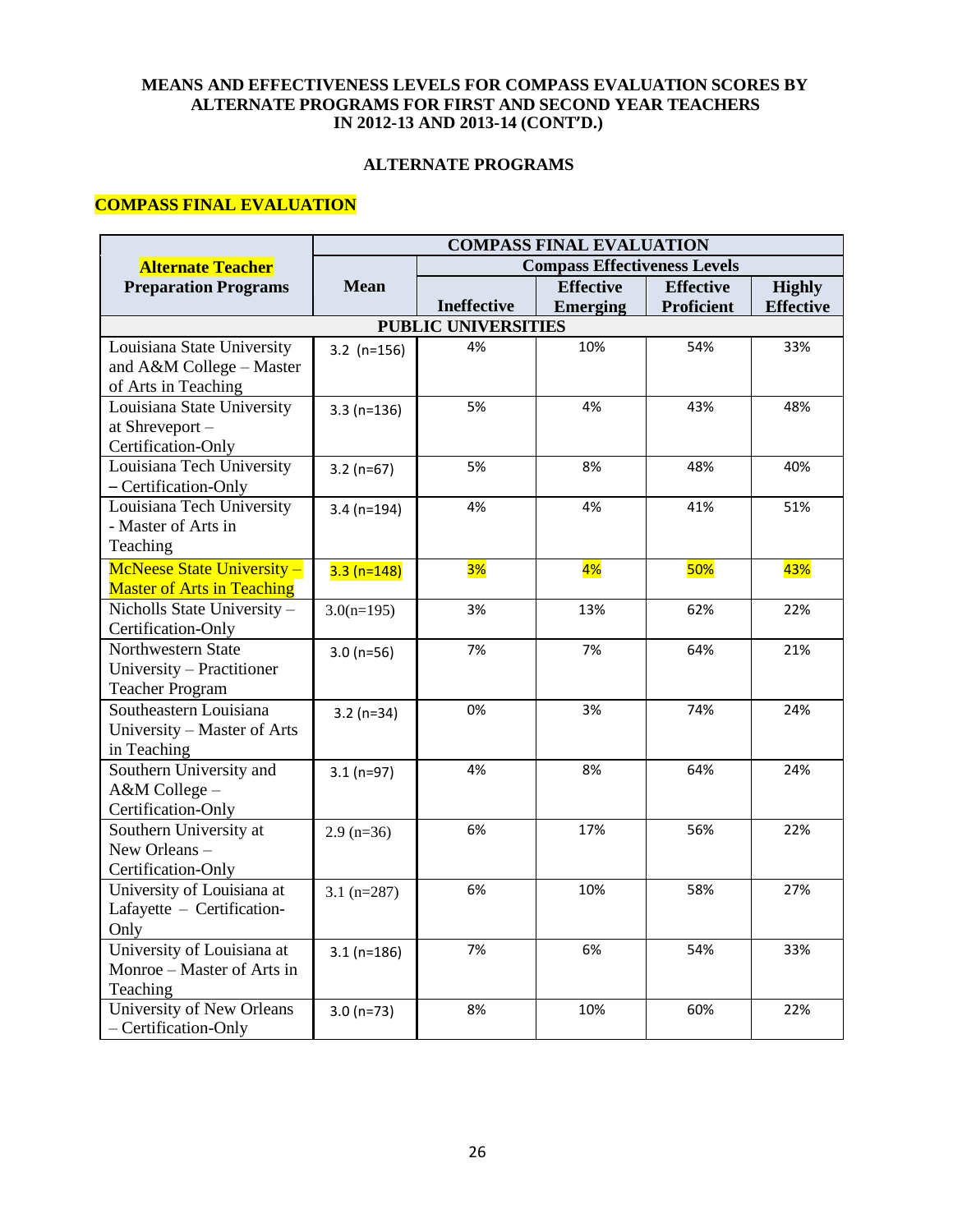# **ALTERNATE PROGRAMS (CONT'D.)**

## **COMPASS FINAL EVALUATION (CONT'D.)**

|                                                                      | <b>COMPASS FINAL EVALUATION</b> |                    |                                     |                                       |                                   |  |  |  |  |
|----------------------------------------------------------------------|---------------------------------|--------------------|-------------------------------------|---------------------------------------|-----------------------------------|--|--|--|--|
| <b>Alternate Teacher</b>                                             |                                 |                    | <b>Compass Effectiveness Levels</b> |                                       |                                   |  |  |  |  |
| <b>Preparation Programs</b>                                          | <b>Mean</b>                     | <b>Ineffective</b> | <b>Effective</b><br><b>Emerging</b> | <b>Effective</b><br><b>Proficient</b> | <b>Highly</b><br><b>Effective</b> |  |  |  |  |
| PRIVATE UNIVERSITIES                                                 |                                 |                    |                                     |                                       |                                   |  |  |  |  |
| <b>Centenary College</b><br>- Masters of Arts in<br>Teaching         | $3.3(n=32)$                     | 0%                 | 3%                                  | 63%                                   | 34%                               |  |  |  |  |
| Louisiana College -<br><b>Practitioner Teacher</b>                   | $3.2 (n=411)$                   | 2%                 | 9%                                  | 53%                                   | 37%                               |  |  |  |  |
| Tulane University -<br><b>Certification Only</b>                     | $3.0 (n=28)$                    | 4%                 | 14%                                 | 61%                                   | 21%                               |  |  |  |  |
| University of Holy<br>$Cross -$<br><b>Certification Only</b>         | $3.0 (n=45)$                    | 4%                 | 7%                                  | 76%                                   | 13%                               |  |  |  |  |
| Xavier University -<br>Master of Arts in<br>Teaching                 | $2.8(n=40)$                     | 5%                 | 20%                                 | 65%                                   | 10%                               |  |  |  |  |
| <b>PRIVATE PROVIDERS</b>                                             |                                 |                    |                                     |                                       |                                   |  |  |  |  |
| Louisiana Resource Center<br>for Educators - Practitioner<br>Teacher | $3.2 (n=373)$                   | 1%                 | 8%                                  | 65%                                   | 26%                               |  |  |  |  |
| The New Teacher Project -<br><b>Practitioner Teacher</b><br>Program  | $2.9$ (n=429)                   | 7%                 | 12%                                 | 63%                                   | 18%                               |  |  |  |  |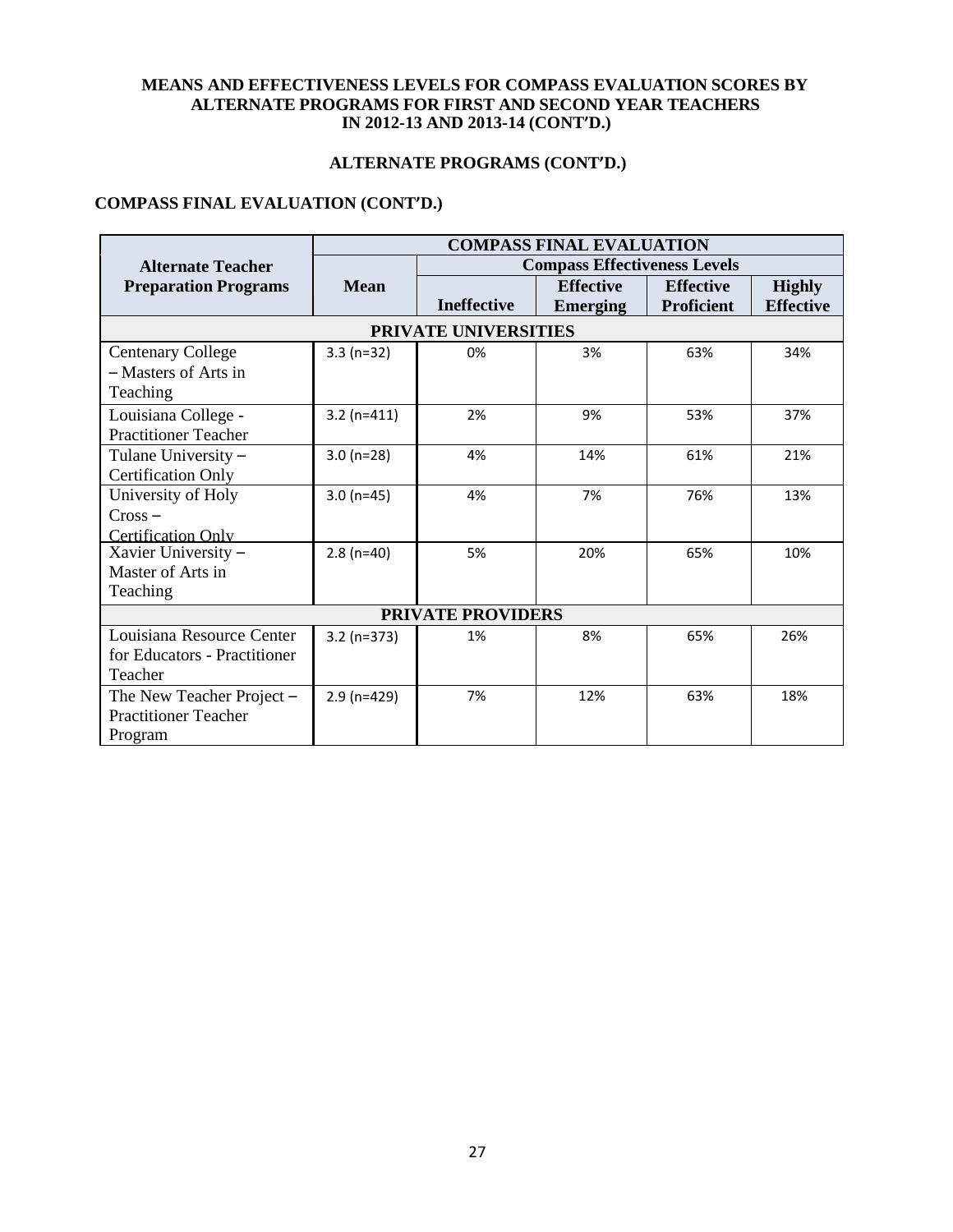## **ALTERNATE PROGRAMS (CONT'D.)**

## **COMPASS PROFESSIONAL PRACTICE**

|                                    | <b>COMPASS PROFESSIONAL PRACTICE</b> |                                     |                  |                   |                  |  |
|------------------------------------|--------------------------------------|-------------------------------------|------------------|-------------------|------------------|--|
| <b>Alternate Teacher</b>           |                                      | <b>Compass Effectiveness Levels</b> |                  |                   |                  |  |
| <b>Preparation Program</b>         | <b>Mean</b>                          |                                     | <b>Effective</b> | <b>Effective</b>  | <b>Highly</b>    |  |
|                                    |                                      | <b>Ineffective</b>                  | <b>Emerging</b>  | <b>Proficient</b> | <b>Effective</b> |  |
|                                    |                                      | <b>PUBLIC UNIVERSITIES</b>          |                  |                   |                  |  |
| Louisiana State University         | $3.0 (n=156)$                        | 1%                                  | 13%              | 67%               | 20%              |  |
| and A&M College - Master           |                                      |                                     |                  |                   |                  |  |
| of Arts in Teaching                |                                      |                                     |                  |                   |                  |  |
| Louisiana State University         | $3.4 (n=136)$                        | 0%                                  | 2%               | 52%               | 46%              |  |
| at Shreveport-                     |                                      |                                     |                  |                   |                  |  |
| Certification-Only                 |                                      |                                     |                  |                   |                  |  |
| Louisiana Tech University          | $3.3(n=67)$                          | 0%                                  | 8%               | 52%               | 40%              |  |
| - Certification-Only               |                                      |                                     |                  |                   |                  |  |
| Louisiana Tech University          | $3.3(n=194)$                         | 0%                                  | 4%               | 58%               | 38%              |  |
| Master of Arts in Teaching         |                                      |                                     |                  |                   |                  |  |
| <b>McNeese State University -</b>  | $3.3 (n=148)$                        | 0%                                  | 7%               | <b>53%</b>        | 41%              |  |
| <b>Master of Arts in Teaching</b>  |                                      |                                     |                  |                   |                  |  |
| Nicholls State University-         | $3.0 (n=195)$                        | 0%                                  | 12%              | 72%               | 16%              |  |
| Certification-Only                 |                                      |                                     |                  |                   |                  |  |
| Northwestern State                 | $3.1(n=56)$                          | 2%                                  | 11%              | 65%               | 25%              |  |
| University - Practitioner          |                                      |                                     |                  |                   |                  |  |
| Teacher                            |                                      |                                     |                  |                   |                  |  |
| Southeastern Louisiana             | $3.1(n=34)$                          | 0%                                  | 15%              | 65%               | 21%              |  |
| University - Master of Arts        |                                      |                                     |                  |                   |                  |  |
| in Teaching                        |                                      |                                     |                  |                   |                  |  |
| Southern University and            | $3.0 (n=97)$                         | 0%                                  | 118%             | 67%               | 16%              |  |
| A&M College-<br>Certification-Only |                                      |                                     |                  |                   |                  |  |
| Southern University at             |                                      | 0%                                  | 8%               | 78%               | 14%              |  |
| New Orleans                        | $3.0 (n=36)$                         |                                     |                  |                   |                  |  |
|                                    |                                      |                                     |                  |                   |                  |  |
| University of Louisiana at         | $3.0 (n=287)$                        | 1%                                  | 12%              | 70%               | 18%              |  |
| Lafayette - Certification-         |                                      |                                     |                  |                   |                  |  |
| Only                               |                                      |                                     |                  |                   |                  |  |
| University of Louisiana at         | $3.2$ (n=186)                        | 0%                                  | 5%               | 67%               | 29%              |  |
| Monroe – Master of Arts in         |                                      |                                     |                  |                   |                  |  |
| Teaching                           |                                      |                                     |                  |                   |                  |  |
| <b>University of New Orleans</b>   | $3.0 (n=73)$                         | 1%                                  | 16%              | 69%               | 23%              |  |
| - Certification-Only               |                                      |                                     |                  |                   |                  |  |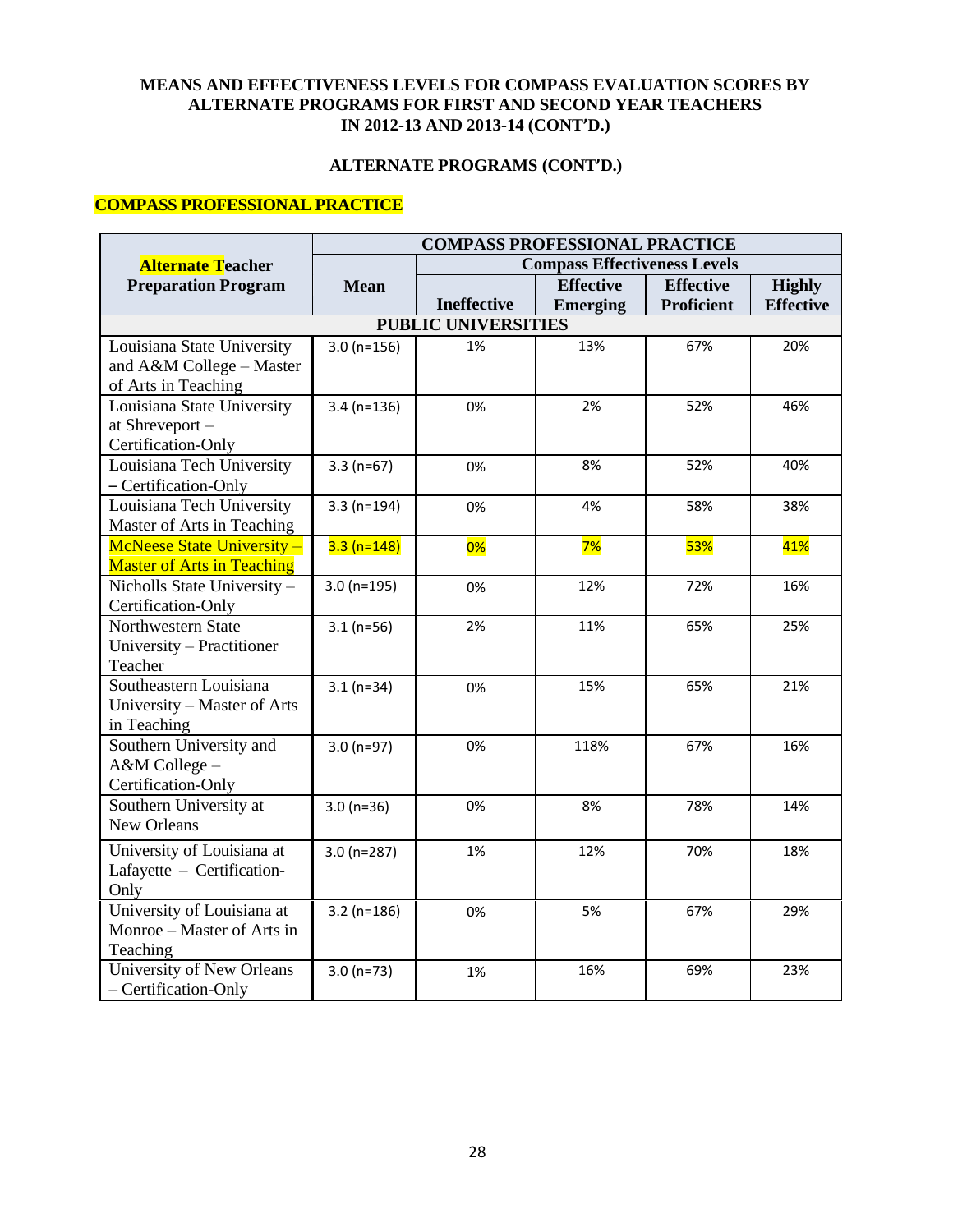# **ALTERNATE PROGRAMS (CONT'D.)**

## **COMPASS PROFESSIONAL PRACTICE (CONT'D.)**

|                              | <b>COMPASS PROFESSIONAL PRACTICE</b> |                          |                                     |                   |                  |  |  |  |  |  |
|------------------------------|--------------------------------------|--------------------------|-------------------------------------|-------------------|------------------|--|--|--|--|--|
| <b>Alternate Teacher</b>     |                                      |                          | <b>Compass Effectiveness Levels</b> |                   |                  |  |  |  |  |  |
| <b>Preparation Program</b>   | <b>Mean</b>                          |                          | <b>Effective</b>                    | <b>Effective</b>  | <b>Highly</b>    |  |  |  |  |  |
|                              |                                      | <b>Ineffective</b>       | <b>Emerging</b>                     | <b>Proficient</b> | <b>Effective</b> |  |  |  |  |  |
|                              |                                      | PRIVATE UNIVERSITIES     |                                     |                   |                  |  |  |  |  |  |
| <b>Centenary College</b>     | $3.3(n=32)$                          | 0%                       | 6%                                  | 53%               | 41%              |  |  |  |  |  |
| - Master of Arts in          |                                      |                          |                                     |                   |                  |  |  |  |  |  |
| Teaching                     |                                      |                          |                                     |                   |                  |  |  |  |  |  |
| Louisiana College -          | $32$ (n=411)                         | 0%                       | 9%                                  | 62%               | 29%              |  |  |  |  |  |
| <b>Practitioner Teacher</b>  |                                      |                          |                                     |                   |                  |  |  |  |  |  |
| <b>Tulane University</b>     | $3.0 (n=28)$                         | 0%                       | 18%                                 | 68%               | 14%              |  |  |  |  |  |
| University of Holy           | $3.1(n=45)$                          | 2%                       | 9%                                  | 67%               | 22%              |  |  |  |  |  |
| $Cross -$                    |                                      |                          |                                     |                   |                  |  |  |  |  |  |
| Certification-Only           |                                      |                          |                                     |                   |                  |  |  |  |  |  |
| Xavier University -          | $3.0 (n=40)$                         | 0%                       | 18%                                 | 73%               | 10%              |  |  |  |  |  |
| Master of Arts in            |                                      |                          |                                     |                   |                  |  |  |  |  |  |
| Teaching                     |                                      |                          |                                     |                   |                  |  |  |  |  |  |
|                              |                                      | <b>PRIVATE PROVIDERS</b> |                                     |                   |                  |  |  |  |  |  |
| Louisiana Resource Center    | $3.1(n=373)$                         | 0%                       | 12%                                 | 67%               | 21%              |  |  |  |  |  |
| for Educators - Practitioner |                                      |                          |                                     |                   |                  |  |  |  |  |  |
| Teacher                      |                                      |                          |                                     |                   |                  |  |  |  |  |  |
| The New Teacher Project      | $3.0 (n=429)$                        | 0%                       | 12%                                 | 73%               | 15%              |  |  |  |  |  |
| - Practitioner Teacher       |                                      |                          |                                     |                   |                  |  |  |  |  |  |
| Program                      |                                      |                          |                                     |                   |                  |  |  |  |  |  |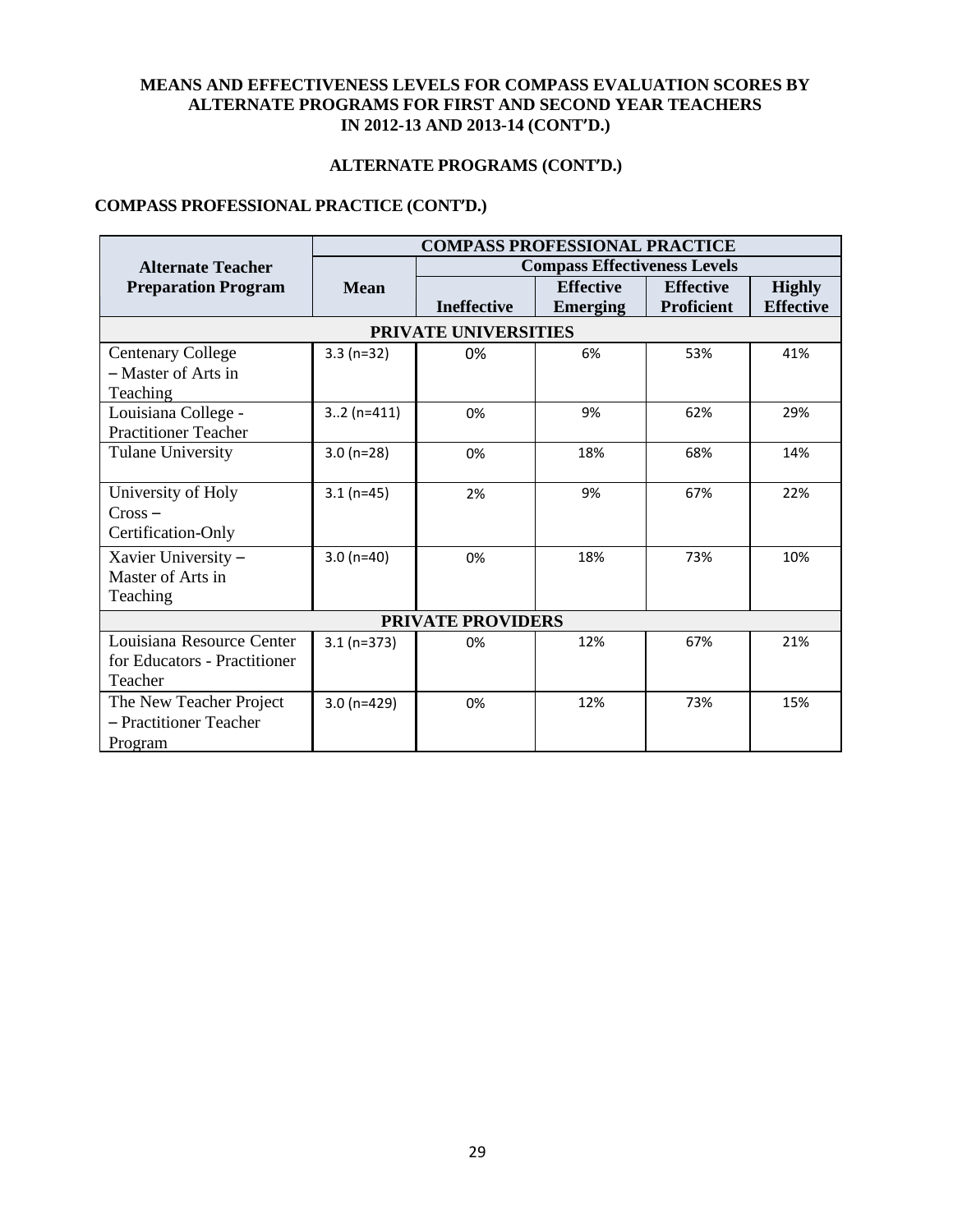## **ALTERNATE PROGRAMS (CONT'D.)**

## **COMPASS STUDENT GROWTH**

|                                                                               | <b>COMPASS STUDENT GROWTH</b> |                            |                                     |                                       |                                   |  |  |  |  |  |  |
|-------------------------------------------------------------------------------|-------------------------------|----------------------------|-------------------------------------|---------------------------------------|-----------------------------------|--|--|--|--|--|--|
| <b>Alternate Teacher</b>                                                      |                               |                            | <b>Compass Effectiveness Levels</b> |                                       |                                   |  |  |  |  |  |  |
| <b>Preparation Programs</b>                                                   | <b>Mean</b>                   |                            | <b>Effective</b><br><b>Emerging</b> | <b>Effective</b><br><b>Proficient</b> | <b>Highly</b><br><b>Effective</b> |  |  |  |  |  |  |
|                                                                               |                               | <b>PUBLIC UNIVERSITIES</b> |                                     |                                       |                                   |  |  |  |  |  |  |
| <b>Grambling State University</b><br>- Certification-Only                     | $3.1(n=30)$                   | 3%                         | 10%                                 | 43%                                   | 43%                               |  |  |  |  |  |  |
| Louisiana State University<br>and A&M College - Master<br>of Arts in Teaching | $3.2(n=156)$                  | 3%                         | 14%                                 | 28%                                   | 55%                               |  |  |  |  |  |  |
| Louisiana State University<br>at Shreveport-<br>Certification-Only            | $3.4$ (n=136)                 | 5%                         | 6%                                  | 27%                                   | 63%                               |  |  |  |  |  |  |
| Louisiana Tech University<br>Master of Arts in Teaching                       | $3.4(n=194)$                  | 4%                         | 7%                                  | 23%                                   | 67%                               |  |  |  |  |  |  |
| <b>McNeese State University -</b><br><b>Master of Arts in Teaching</b>        | $3.4 (n=148)$                 | 3%                         | 7%                                  | 29%                                   | 61%                               |  |  |  |  |  |  |
| Nicholls State University-<br>Certification-Only                              | $3.1(n=195)$                  | 3%                         | 16%                                 | 36%                                   | 45%                               |  |  |  |  |  |  |
| Northwestern State<br>University - Practitioner<br>Teacher                    | $3.0 (n=56)$                  | 5%                         | 16%                                 | 36%                                   | 43%                               |  |  |  |  |  |  |
| Southeastern Louisiana<br>University - Master of Arts<br>in Teaching          | $3.1(n=34)$                   | 0%                         | 21%                                 | 32%                                   | 47%                               |  |  |  |  |  |  |
| Southern University and<br>A&M College-<br>Certification-Only                 | $3.2(n=97)$                   | 4%                         | 12%                                 | 35%                                   | 49%                               |  |  |  |  |  |  |
| Southern University of<br>New Orleans-<br>Certification-Only                  | $3.0 (n=36)$                  | 6%                         | 22%                                 | 25%                                   | 47%                               |  |  |  |  |  |  |
| University of Louisiana at<br>Lafayette - Certification-<br>Only              | $3.1(n=287)$                  | 6%                         | 15%                                 | 31%                                   | 48%                               |  |  |  |  |  |  |
| University of Louisiana at<br>Monroe – Master of Arts in<br>Teaching          | $3.1(n=186)$                  | 7%                         | 14%                                 | 31%                                   | 48%                               |  |  |  |  |  |  |
| University of New Orleans<br>- Certification-Only                             | $2.9(n=73)$                   | 7%                         | 16%                                 | 41%                                   | 36%                               |  |  |  |  |  |  |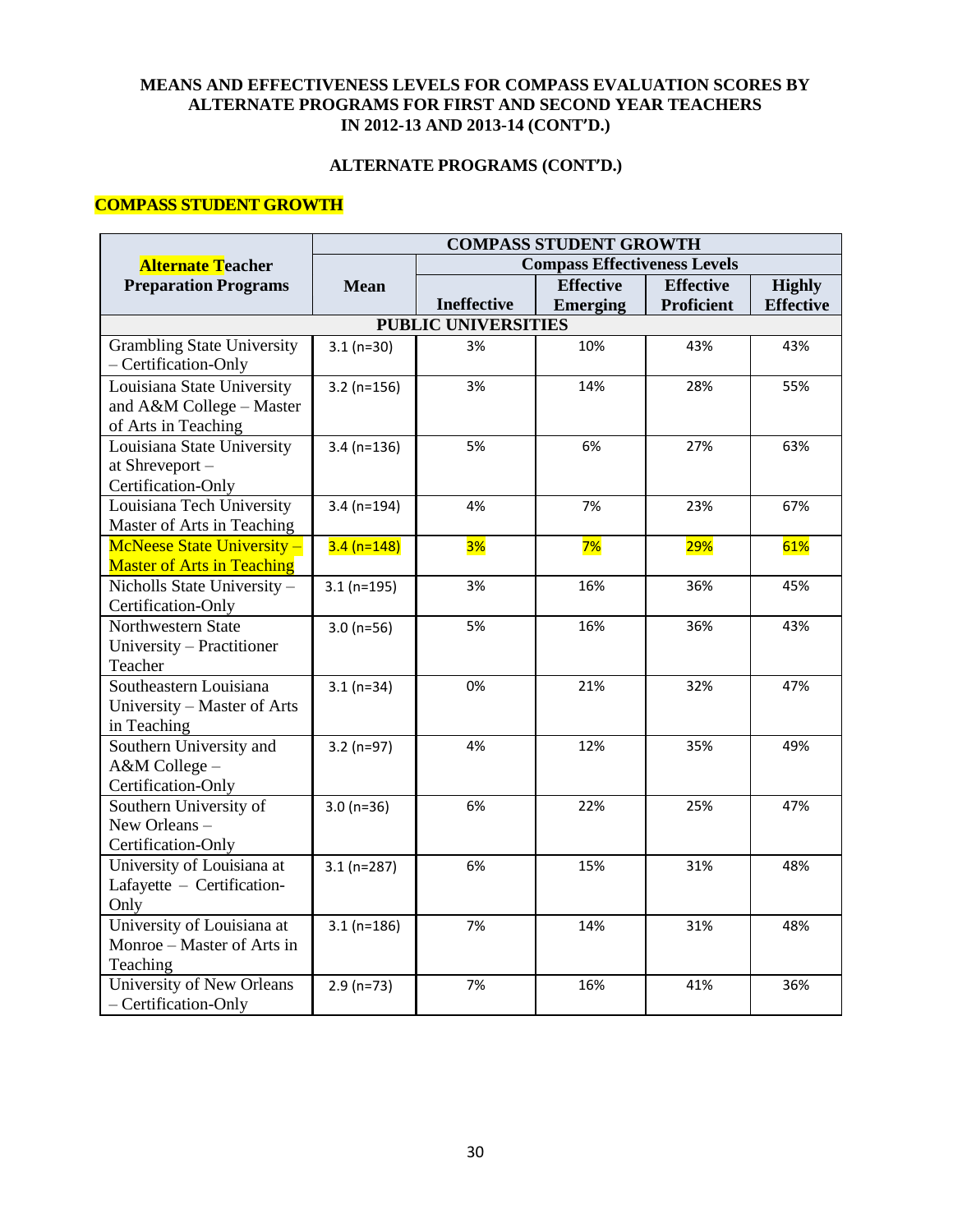## **ALTERNATE PROGRAMS (CONT'D.)**

## **COMPASS STUDENT GROWTH (CONT'D.)**

|                              | <b>COMPASS STUDENT GROWTH</b> |                          |                                     |                  |                  |  |  |  |  |  |
|------------------------------|-------------------------------|--------------------------|-------------------------------------|------------------|------------------|--|--|--|--|--|
| <b>Alternate Teacher</b>     |                               |                          | <b>Compass Effectiveness Levels</b> |                  |                  |  |  |  |  |  |
| <b>Preparation Programs</b>  | <b>Mean</b>                   |                          | <b>Effective</b>                    | <b>Effective</b> | <b>Highly</b>    |  |  |  |  |  |
|                              |                               | <b>Ineffective</b>       | <b>Emerging</b>                     | Proficient       | <b>Effective</b> |  |  |  |  |  |
| PRIVATE UNIVERSITIES         |                               |                          |                                     |                  |                  |  |  |  |  |  |
| <b>Centenary College-</b>    | $3.2$ (n=32)                  | 0%                       | 13%                                 | 41%              | 47%              |  |  |  |  |  |
| Master of Arts in            |                               |                          |                                     |                  |                  |  |  |  |  |  |
| Teaching                     |                               |                          |                                     |                  |                  |  |  |  |  |  |
| Louisiana College -          | $3.20(n=411)$                 | 2%                       | 13%                                 | 34%              | 52%              |  |  |  |  |  |
| <b>Practitioner Teacher</b>  |                               |                          |                                     |                  |                  |  |  |  |  |  |
| Tulane University -          | $3.2$ (n=28)                  | 4%                       | 18%                                 | 25%              | 54%              |  |  |  |  |  |
| <b>Certification Only</b>    |                               |                          |                                     |                  |                  |  |  |  |  |  |
| University of Holy           | $2.9$ (n=45)                  | 4%                       | 24%                                 | 42%              | 29%              |  |  |  |  |  |
| <b>Cross</b>                 |                               |                          |                                     |                  |                  |  |  |  |  |  |
| Xavier University            | $2.8(n=40)$                   | 5%                       | 23%                                 | 48%              | 25%              |  |  |  |  |  |
|                              |                               |                          |                                     |                  |                  |  |  |  |  |  |
|                              |                               | <b>PRIVATE PROVIDERS</b> |                                     |                  |                  |  |  |  |  |  |
| Louisiana Resource Center    | $3.2 (n=373)$                 | 1%                       | 16%                                 | 36%              | 52%              |  |  |  |  |  |
| for Educators – Practitioner |                               |                          |                                     |                  |                  |  |  |  |  |  |
| Teacher                      |                               |                          |                                     |                  |                  |  |  |  |  |  |
| The New Teacher Project $-$  | $2.9$ (n=429)                 | 7%                       | 18%                                 | 41%              | 34%              |  |  |  |  |  |
| <b>Practitioner Teacher</b>  |                               |                          |                                     |                  |                  |  |  |  |  |  |
| Program                      |                               |                          |                                     |                  |                  |  |  |  |  |  |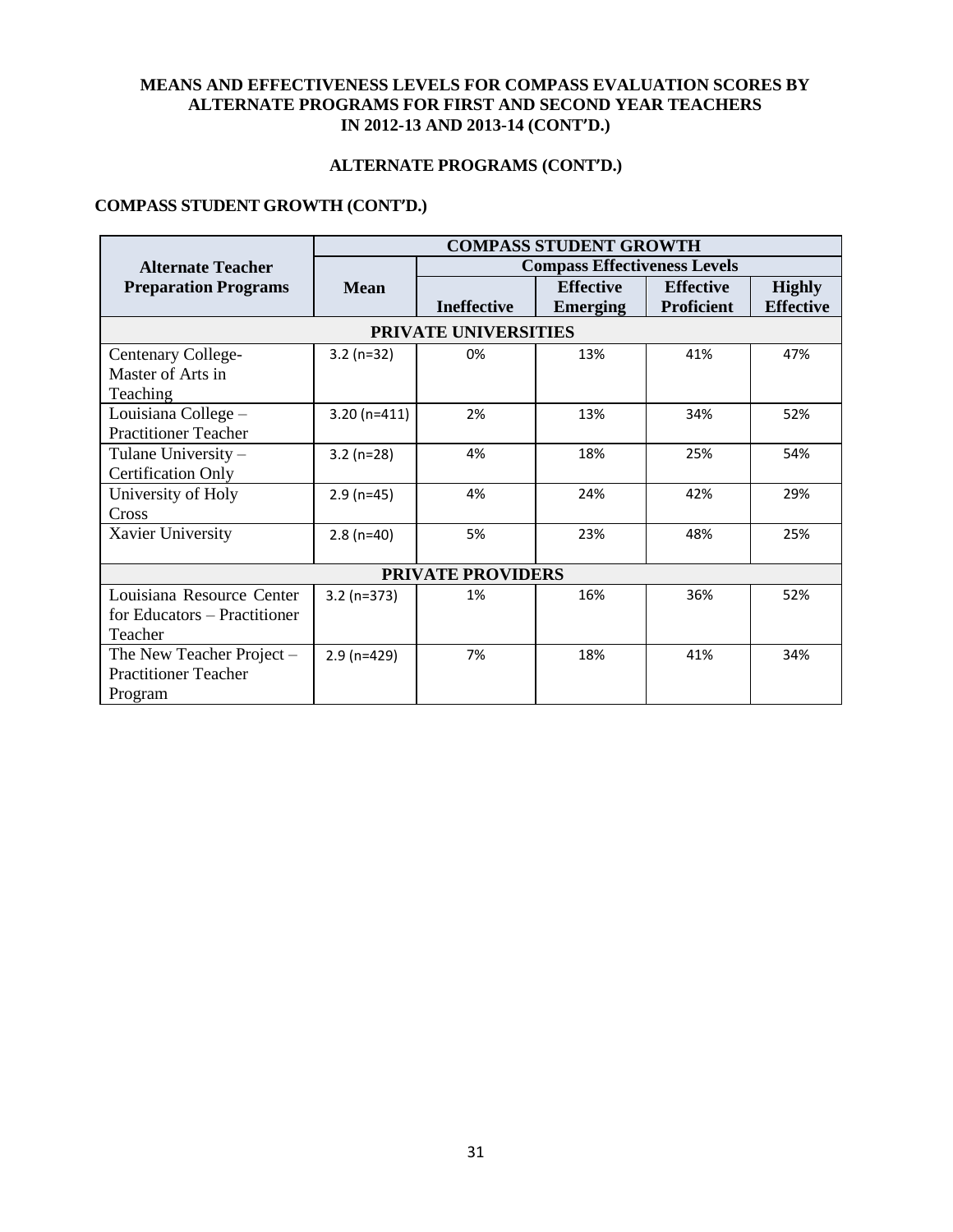#### **VALUE-ADDED EVALUATION OF LOUISIANA TEACHER PREPARATION PROGRAMS FOR ACADEMIC YEARS 2009-2010, 2010-11, 2011-12, 2012-13, AND 2013-2014**

Value-added scores have been calculated by the Louisiana Department of Education for all teachers whose students are assessed for mathematics (grades 4-10), science (grades 4-8), social studies (grades 4-8), and English language arts (grades 4-8). Value-added scores have been identified for first and second year teachers who have completed Elementary (Grades 1-5), Middle School (Grades 4-8), or Secondary (Grades 6-12) teacher preparation programs and are teaching in the areas of certification that they were prepared to teach. Data have only been provided if there are 25 or more value-added scores for first and second year teachers for each content area. In some cases, the same teacher may have value-added scores for different content areas. As an example, an elementary teacher is responsible for teaching math, science, social studies, and language arts and the same teacher may have a value-added score listed for each of those areas. Thus, 25 scores listed for math, 25 scores listed for science, 25 scores listed for social studies, and 25 scores listed for English language arts may actually represent 25 elementary teachers instead of 100 different teachers. In the case of a middle school teacher responsible for teaching science, they will have a value-added score calculated for their students just in the area of science and scores could represent different teachers.

The value-added score means were calculated using the Louisiana department of Education hierarchical linear model which is described at the following URL: [http://www.louisianabelieves.com/teaching/value](http://www.louisianabelieves.com/teaching/value-added-model)[added-model.](http://www.louisianabelieves.com/teaching/value-added-model)

On the following pages, all means describe the performance of the teacher preparation programs listed in the left column. The means, *N*s, and standard errors of the mean appear in the same row for each group. The value added score means were calculated using the Louisiana department of Education hierarchical linear model which is described at the following URL: [http://www.louisianabelieves.com/teaching/value](http://www.louisianabelieves.com/teaching/value-added-model)[added-model.](http://www.louisianabelieves.com/teaching/value-added-model) The value-added scores are rounded to the nearest tenth of a point. The means for new teachers are calculated for *all* teachers in a given content area who are teaching in their first or second year. If a program had 25 or more new teachers with 3 years of data, the 3-year means are reported. If four- or five-years of data were needed to generate a minimum of 25 scores for a content area, the means represented the four- or five-years of data. Teachers from Louisiana teacher preparation programs are only counted as new from a teacher preparation program if they entered as a first year teacher within five years or less from their program completion date. Data are not reported if institutions have less than 25 new teachers in a content area.

The Louisiana Department of Education has prepared tables that identify the distribution of value-added scores for all individual teachers for each academic year across the four teacher effectiveness levels for the Compass teacher evaluation system. The distribution table for 2013-14 has been provided below. As an example, if a teacher obtained a value-added score of 1.9 in Language Arts based upon the growth of achievement of their students, the score would be in the Effective Proficient range. If they obtained a valueadded score of -11.6 in Language Arts, their value-added score would be in the Ineffective range.

| Transitional Student Growth Data for All Individual Teachers (Compass) in Public Schools in Louisiana |                      |                                                                                                         |                                                                   |                       |                                                          |  |  |  |  |  |
|-------------------------------------------------------------------------------------------------------|----------------------|---------------------------------------------------------------------------------------------------------|-------------------------------------------------------------------|-----------------------|----------------------------------------------------------|--|--|--|--|--|
| <b>Individual Teacher Labels For State</b><br><b>Teacher Evaluation System</b>                        |                      | Distribution of Transitional Student Growth Data Scores for all Individual<br><b>Teachers (2013-14)</b> | <b>Percentile Ranges of</b><br><b>Transitional Student Growth</b> |                       |                                                          |  |  |  |  |  |
| (Compass)                                                                                             | <b>Language Arts</b> | <b>Mathematics</b>                                                                                      | <b>Science</b>                                                    | <b>Social Studies</b> | <b>Data Scores for all Individual</b><br><b>Teachers</b> |  |  |  |  |  |
| <b>Highly Effective</b>                                                                               | 7.5 and higher       | 12.5 & higher                                                                                           | 6.5 & higher                                                      | 6.5 & higher          | 80 <sup>th</sup> percentile and above                    |  |  |  |  |  |
| <b>Effective Proficient</b>                                                                           | $0.5$ to 7.4         | $-0.4$ to 12.4                                                                                          | $-0.4$ to $6.4$                                                   | $-0.4$ to $6.4$       | 50 <sup>th</sup> to 79 <sup>th</sup> percentile          |  |  |  |  |  |
| <b>Effective Emerging</b>                                                                             | $-11.4$ to 0.4       | $-19.4$ to $-0.5$                                                                                       | $-9.4$ to $-0.5$                                                  | -10.4 to -0.5         | 11 <sup>th</sup> to 49 <sup>th</sup> percentile          |  |  |  |  |  |
| <b>Ineffective</b>                                                                                    | -11.5 & Lower        | -19.5 & Lower                                                                                           | -9.5 & lower                                                      | -10.5 & Lower         | At or below 10 <sup>th</sup> percentile                  |  |  |  |  |  |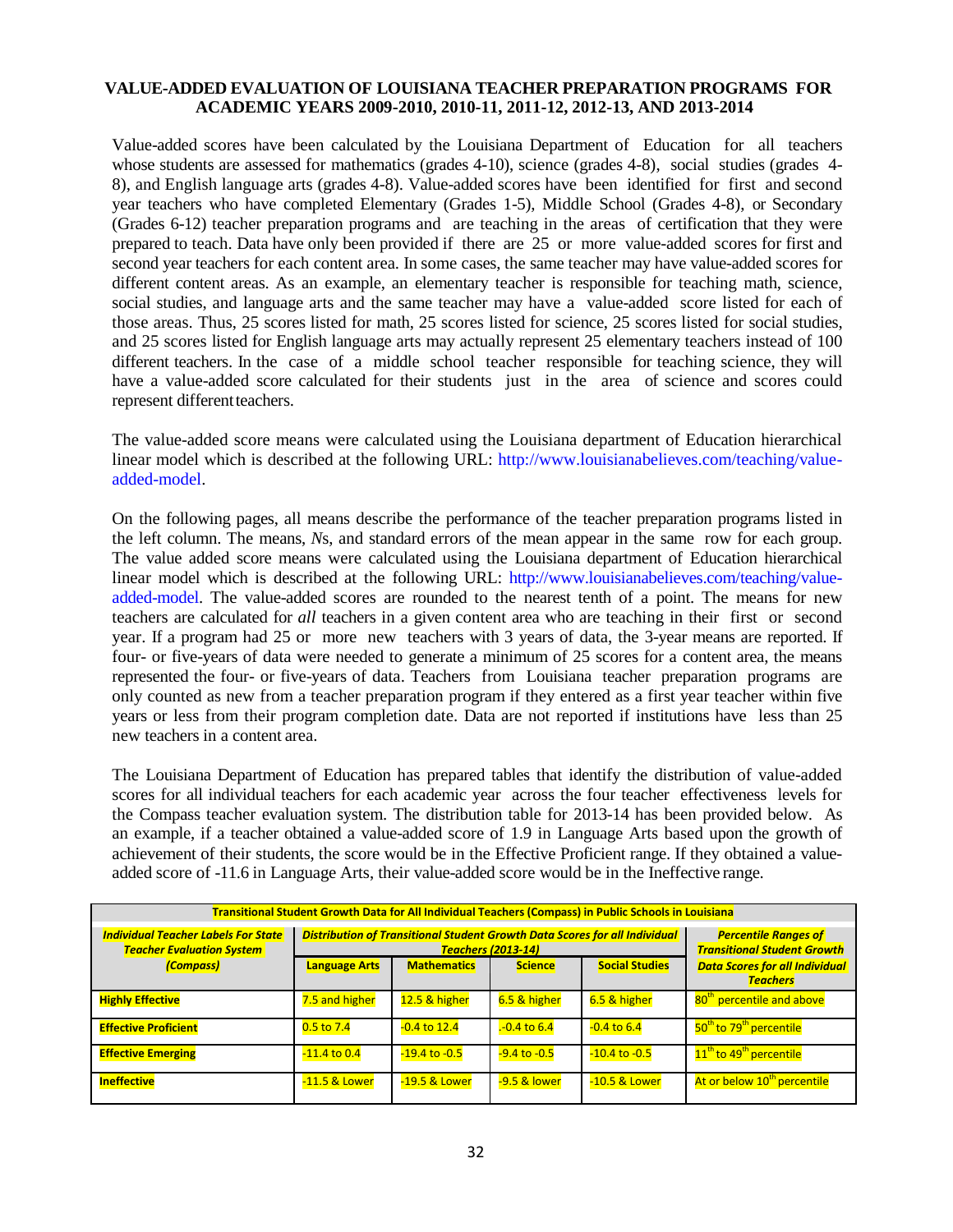#### **UNDERGRADUATE**

# **MATHEMATICS (GRADES 4-10)**

| <b>Teacher Preparation</b><br><b>Programs</b>    | 3 years<br>2011-12 to 2013-14 |                  |            | 4 years<br>2010-11 to 2013-14 |                  |            | 5 years<br>2009-10 to 2013-14 |                  |            |  |  |
|--------------------------------------------------|-------------------------------|------------------|------------|-------------------------------|------------------|------------|-------------------------------|------------------|------------|--|--|
|                                                  | <b>Mean</b>                   | $\boldsymbol{N}$ | <b>SEM</b> | <b>Mean</b>                   | $\boldsymbol{N}$ | <b>SEM</b> | <b>Mean</b>                   | $\boldsymbol{N}$ | <b>SEM</b> |  |  |
| <b>PUBLIC UNIVERSITIES</b>                       |                               |                  |            |                               |                  |            |                               |                  |            |  |  |
| Louisiana State<br>University and A&M<br>College | 1.1                           | 77               | 1.6        |                               |                  |            |                               |                  |            |  |  |
| Louisiana State<br>University - Shreveport       | $-0.9$                        | 33               | 2.6        |                               |                  |            |                               |                  |            |  |  |
| Louisiana Tech<br>University                     | $-4.0$                        | 52               | 1.8        |                               |                  |            |                               |                  |            |  |  |
| <b>McNeese State</b><br><b>University</b>        | $-9.9$                        | 41               | 1.7        |                               |                  |            |                               |                  |            |  |  |
| <b>Nicholls State University</b>                 | 0.1                           | 40               | 1.8        |                               |                  |            |                               |                  |            |  |  |
| Northwestern State<br>University                 |                               |                  |            | $-3.7$                        | 29               | 2.5        |                               |                  |            |  |  |
| Southeastern Louisiana<br>University             | $-4.0$                        | 75               | 1.5        |                               |                  |            |                               |                  |            |  |  |
| Southern University and<br>A&M College           |                               |                  |            | 3.3                           | 25               | 2.5        |                               |                  |            |  |  |
| University of Louisiana<br>Lafayette             | $-4.1$                        | 123              | 1.3        |                               |                  |            |                               |                  |            |  |  |
| University of Louisiana<br>Monroe                | $-4.6$                        | 33               | 2.2        |                               |                  |            |                               |                  |            |  |  |
| University of New Orleans                        |                               |                  |            |                               |                  |            | 1.0                           | 34               | 2.1        |  |  |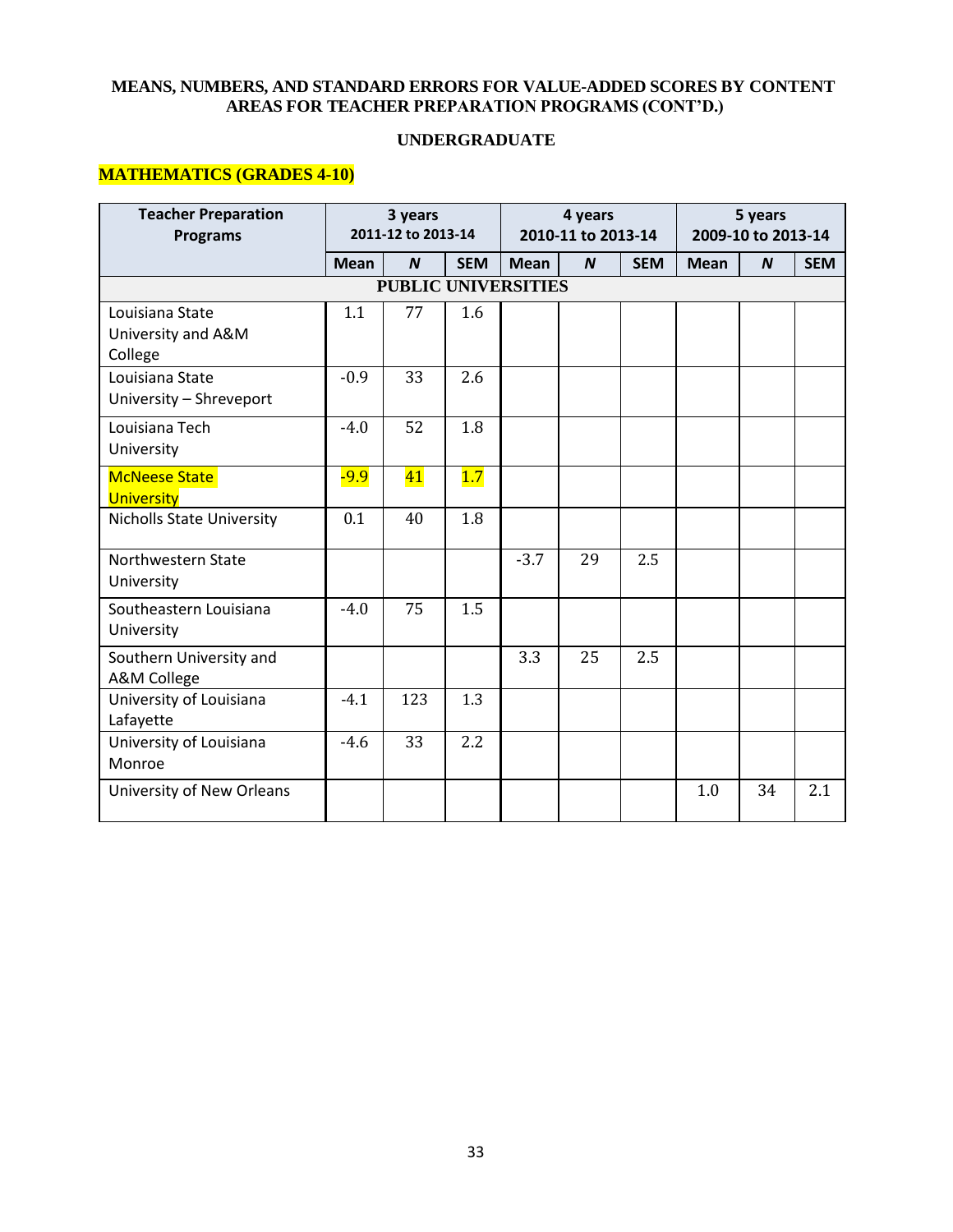# **UNDERGRADUATE (CONT'D.)**

# **SCIENCE (GRADES 4-8)**

| <b>Teacher Preparation</b>       |             | 3 years                    |            | 4 years<br>2010-11 to 2013-14 |                  |            |             | 5 years            |            |
|----------------------------------|-------------|----------------------------|------------|-------------------------------|------------------|------------|-------------|--------------------|------------|
| <b>Programs</b>                  |             | 2011-12 to 2013-14         |            |                               |                  |            |             | 2009-10 to 2013-14 |            |
|                                  | <b>Mean</b> | $\boldsymbol{N}$           | <b>SEM</b> | <b>Mean</b>                   | $\boldsymbol{N}$ | <b>SEM</b> | <b>Mean</b> | $\boldsymbol{N}$   | <b>SEM</b> |
|                                  |             | <b>PUBLIC UNIVERSITIES</b> |            |                               |                  |            |             |                    |            |
| Louisiana State                  | 0.0         | 57                         | 0.9        |                               |                  |            |             |                    |            |
| University and A&M               |             |                            |            |                               |                  |            |             |                    |            |
| College                          |             |                            |            |                               |                  |            |             |                    |            |
| Louisiana State                  |             |                            |            | 0.3                           | 34               | 1.5        |             |                    |            |
| University - Shreveport          |             |                            |            |                               |                  |            |             |                    |            |
| Louisiana Tech                   | $-1.2$      | 35                         | 1.5        |                               |                  |            |             |                    |            |
| University                       |             |                            |            |                               |                  |            |             |                    |            |
| <b>McNeese State</b>             |             |                            |            | $-2.7$                        | 34               | 1.0        |             |                    |            |
| <b>University</b>                |             |                            |            |                               |                  |            |             |                    |            |
| <b>Nicholls State University</b> | $-1.2$      | 34                         | 1.2        |                               |                  |            |             |                    |            |
| Northwestern State               |             |                            |            |                               |                  |            | $-0.4$      | 31                 | 1.3        |
| University                       |             |                            |            |                               |                  |            |             |                    |            |
| Southeastern Louisiana           | $-1.3$      | 62                         | 0.9        |                               |                  |            |             |                    |            |
| University                       |             |                            |            |                               |                  |            |             |                    |            |
| Southern University and          |             |                            |            |                               |                  |            | $-1.6$      | 34                 | 1.7        |
| A&M College                      |             |                            |            |                               |                  |            |             |                    |            |
| University of Louisiana          | $-2.2$      | 92                         | 0.8        |                               |                  |            |             |                    |            |
| Lafayette                        |             |                            |            |                               |                  |            |             |                    |            |
| University of Louisiana          | $-1.3$      | 27                         | 1.5        |                               |                  |            |             |                    |            |
| Monroe                           |             |                            |            |                               |                  |            |             |                    |            |
| University of New Orleans        |             |                            |            | 1.7                           | 26               | 1.2        |             |                    |            |
|                                  |             |                            |            |                               |                  |            |             |                    |            |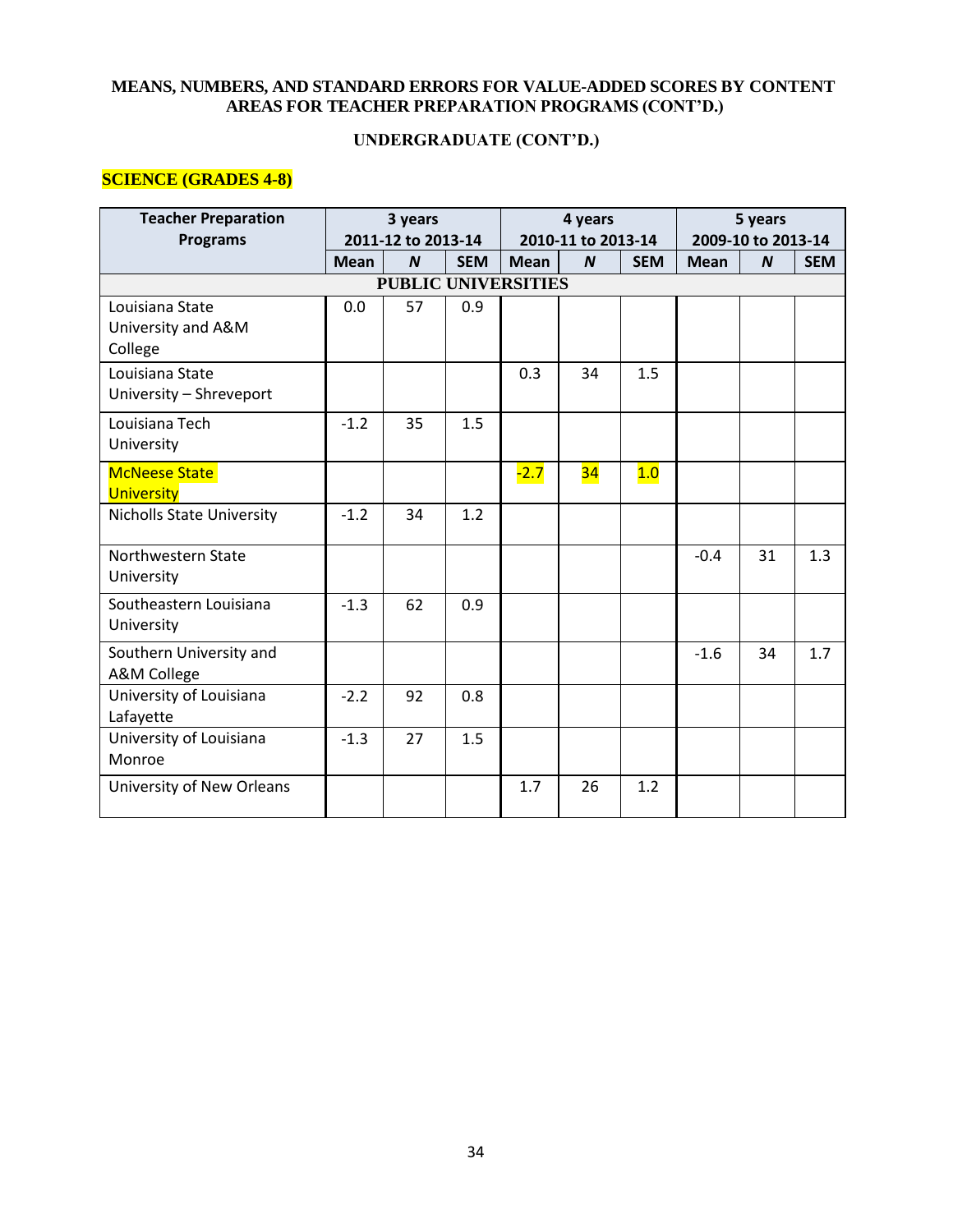# **UNDERGRADUATE (CONT'D.)**

# **SOCIAL STUDIES (GRADES 4-8)**

| <b>Teacher Preparation</b><br><b>Programs</b>    |             | 3 years<br>2011-12 to 2013-14 |            | 4 years<br>2010-11 to 2013-14 |                  |            | 5 years<br>2009-10 to 2013-14 |                  |            |  |
|--------------------------------------------------|-------------|-------------------------------|------------|-------------------------------|------------------|------------|-------------------------------|------------------|------------|--|
|                                                  | <b>Mean</b> | $\boldsymbol{N}$              | <b>SEM</b> | <b>Mean</b>                   | $\boldsymbol{N}$ | <b>SEM</b> | <b>Mean</b>                   | $\boldsymbol{N}$ | <b>SEM</b> |  |
| <b>PUBLIC UNIVERSITIES</b>                       |             |                               |            |                               |                  |            |                               |                  |            |  |
| Louisiana State<br>University and A&M<br>College | $-0.3$      | 57                            | 1.0        |                               |                  |            |                               |                  |            |  |
| Louisiana State<br>University - Shreveport       |             |                               |            | $-2.5$                        | 30               | 1.8        |                               |                  |            |  |
| Louisiana Tech<br>University                     | $-3.4$      | 32                            | 1.4        |                               |                  |            |                               |                  |            |  |
| <b>McNeese State</b><br><b>University</b>        | $-2.6$      | 31                            | 1.3        |                               |                  |            |                               |                  |            |  |
| <b>Nicholls State University</b>                 | $-3.1$      | 47                            | 1.4        |                               |                  |            |                               |                  |            |  |
| Northwestern State<br>University                 | 0.3         | 31                            | 1.5        |                               |                  |            |                               |                  |            |  |
| Southeastern Louisiana<br>University             | $-2.6$      | 89                            | 1.0        |                               |                  |            |                               |                  |            |  |
| Southern University and<br>A&M College           |             |                               |            | 0.6                           | 28               | 2.2        |                               |                  |            |  |
| University of Louisiana<br>Lafayette             | $-4.6$      | 99                            | 1.1        |                               |                  |            |                               |                  |            |  |
| University of Louisiana<br>Monroe                |             |                               |            | $-3.1$                        | 27               | 2.0        |                               |                  |            |  |
| University of New Orleans                        |             |                               |            |                               |                  |            | $-0.9$                        | 27               | 1.4        |  |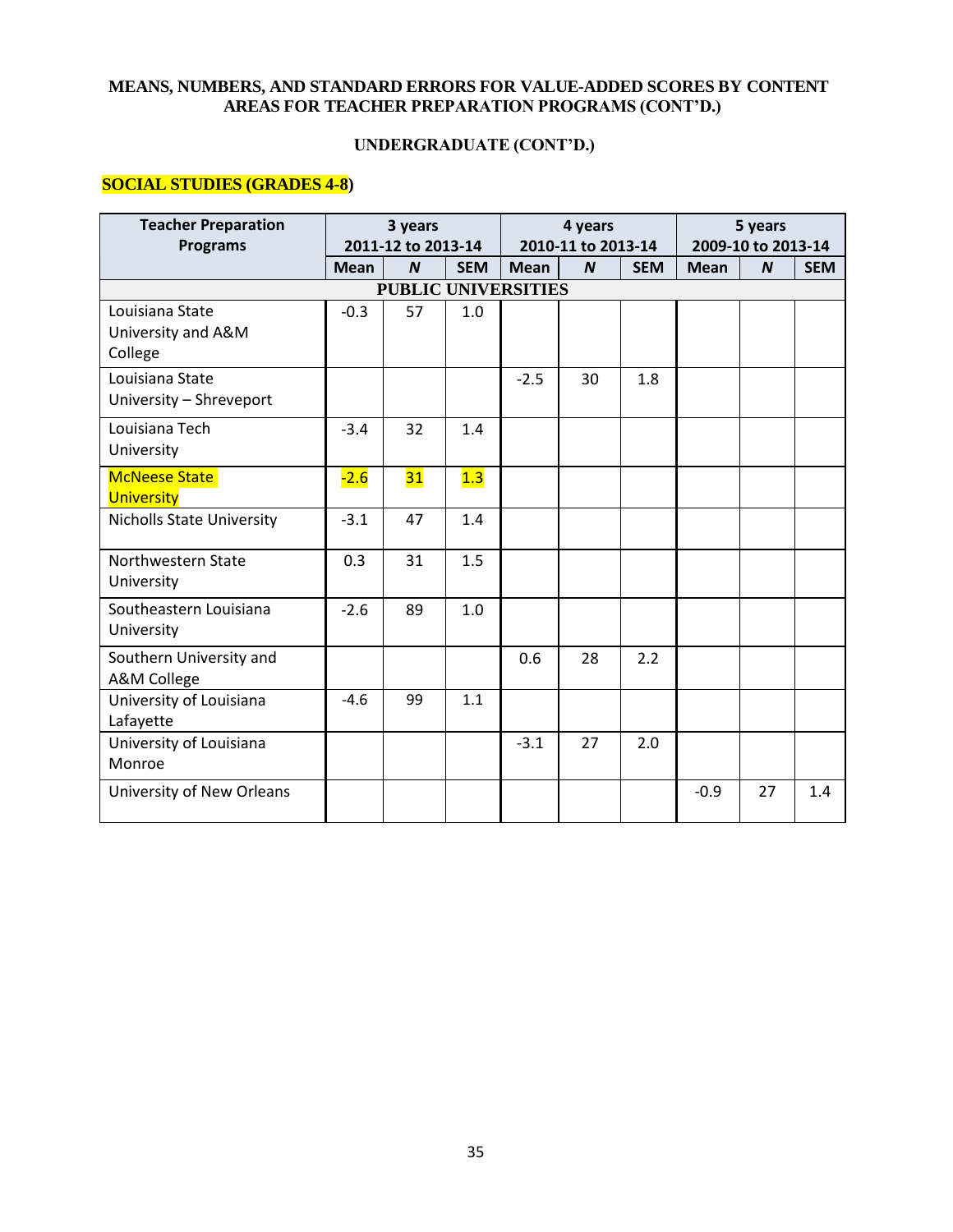# **UNDERGRADUATE (CONT'D.)**

# **ENGLISH LANGUAGE ARTS (GRADES 4-8)**

| <b>Teacher Preparation</b>                       |             | 3 years                                |            | 4 years<br>2010-11 to 2013-14 |                  |            | 5 years<br>2009-10 to 2013-14 |                  |            |
|--------------------------------------------------|-------------|----------------------------------------|------------|-------------------------------|------------------|------------|-------------------------------|------------------|------------|
| <b>Programs</b>                                  | <b>Mean</b> | 2011-12 to 2013-14<br>$\boldsymbol{N}$ | <b>SEM</b> | <b>Mean</b>                   | $\boldsymbol{N}$ | <b>SEM</b> | <b>Mean</b>                   | $\boldsymbol{N}$ | <b>SEM</b> |
|                                                  |             | <b>PUBLIC UNIVERSITIES</b>             |            |                               |                  |            |                               |                  |            |
| Louisiana State<br>University and A&M<br>College | $-2.1$      | 81                                     | 0.8        |                               |                  |            |                               |                  |            |
| Louisiana State<br>University - Shreveport       | $-2.9$      | 32                                     | 1.5        |                               |                  |            |                               |                  |            |
| Louisiana Tech<br>University                     | $-3.9$      | 49                                     | 1.5        |                               |                  |            |                               |                  |            |
| <b>McNeese State</b><br><b>University</b>        | $-6.4$      | 40                                     | 1.5        |                               |                  |            |                               |                  |            |
| <b>Nicholls State University</b>                 | $-1.3$      | 57                                     | 1.2        |                               |                  |            |                               |                  |            |
| Northwestern State<br>University                 | $-1.4$      | 38                                     | 1.7        |                               |                  |            |                               |                  |            |
| Southeastern Louisiana<br>University             | $-1.8$      | 109                                    | 0.8        |                               |                  |            |                               |                  |            |
| Southern University and<br>A&M College           |             |                                        |            | $-0.6$                        | 35               | 1.6        |                               |                  |            |
| University of Louisiana<br>Lafayette             | $-3.6$      | 131                                    | 0.8        |                               |                  |            |                               |                  |            |
| University of Louisiana<br>Monroe                | $-2.7$      | 47                                     | 1.4        |                               |                  |            |                               |                  |            |
| University of New Orleans                        | $-0.6$      | 26                                     | 1.3        |                               |                  |            |                               |                  |            |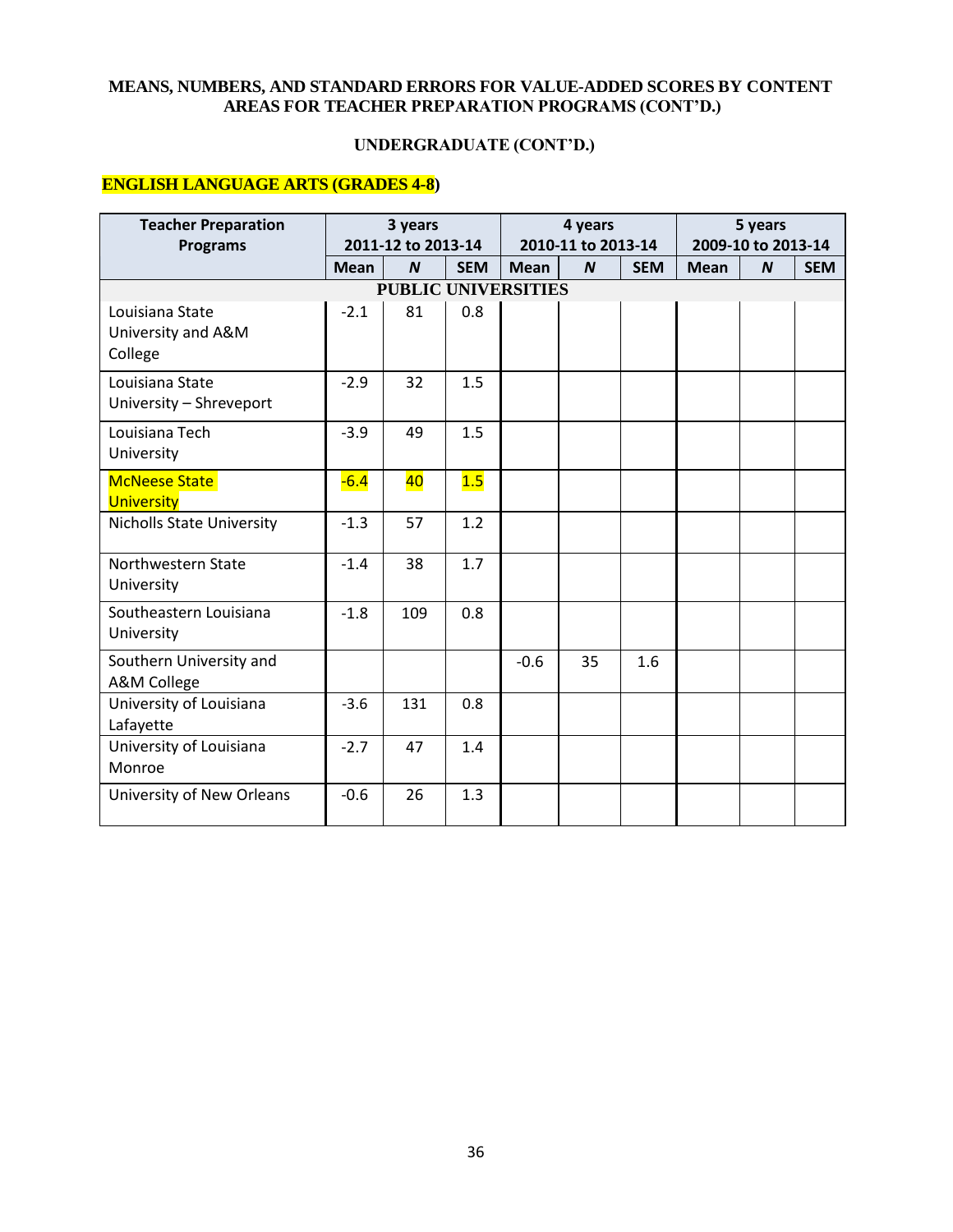#### **ALTERNATE**

# **MATHEMATICS (GRADES 4-10)**

|                                                                                                               | 5 years            |            |  |
|---------------------------------------------------------------------------------------------------------------|--------------------|------------|--|
| <b>Programs</b><br>2011-12 to 2013-14<br>2010-11 to 2013-14                                                   | 2009-10 to 2013-14 |            |  |
| $\boldsymbol{N}$<br><b>SEM</b><br>$\boldsymbol{N}$<br><b>Mean</b><br><b>Mean</b><br><b>SEM</b><br><b>Mean</b> | $\boldsymbol{N}$   | <b>SEM</b> |  |
| <b>PUBLIC UNIVERSITIES</b>                                                                                    |                    |            |  |
| 4.8<br>39<br>2.6<br>Louisiana State University                                                                |                    |            |  |
| - Master of Arts in                                                                                           |                    |            |  |
| Teaching                                                                                                      |                    |            |  |
| $-3.5$<br>2.4<br>26<br>Louisiana State University                                                             |                    |            |  |
| - Shreveport -                                                                                                |                    |            |  |
| Certification-Only                                                                                            |                    |            |  |
| Louisiana Tech University -<br>$-6.4$<br>25<br>2.4                                                            |                    |            |  |
| Certification-Only                                                                                            |                    |            |  |
| Louisiana Tech University -<br>2.0<br>$-4.2$<br>37                                                            |                    |            |  |
| Master of Arts in Teaching                                                                                    |                    |            |  |
| <b>McNeese State University</b><br>31<br>2.1<br>$-2.7$                                                        |                    |            |  |
| - Master of Arts in                                                                                           |                    |            |  |
| Teaching                                                                                                      |                    |            |  |
| Nicholls State University -<br>$-0.2$<br>47<br>2.0                                                            |                    |            |  |
| Certification-Only                                                                                            |                    |            |  |
| Northwestern State<br>0.1                                                                                     | 31                 | 1.8        |  |
| University - Practitioner                                                                                     |                    |            |  |
| <b>Teacher Program</b>                                                                                        |                    |            |  |
| Southeastern Louisiana<br>$-1.6$                                                                              | 33                 | 2.4        |  |
| University - Master of Arts in                                                                                |                    |            |  |
| Teaching<br>Southern University and A&M<br>2.3                                                                |                    |            |  |
| 1.6<br>26<br>College - Certification-Only                                                                     |                    |            |  |
| University of Louisiana -<br>1.7<br>$-3.5$<br>57                                                              |                    |            |  |
| Lafayette - Certification-Only                                                                                |                    |            |  |
| University of Louisiana -<br>2.3<br>$-2.9$<br>35                                                              |                    |            |  |
| Monroe - Master of Arts in                                                                                    |                    |            |  |
| Teaching                                                                                                      |                    |            |  |
| 3.2<br>25<br>University of New Orleans-<br>2.0                                                                |                    |            |  |
| Certification-Only                                                                                            |                    |            |  |
| PRIVATE UNIVERSITIES                                                                                          |                    |            |  |
| Louisiana College - Practitioner<br>0.1<br>93<br>1.8                                                          |                    |            |  |
| <b>Teacher Program</b>                                                                                        |                    |            |  |
| PRIVATE PROVIDERS                                                                                             |                    |            |  |
| Louisiana Resource Center for<br>1.5<br>95<br>1.3                                                             |                    |            |  |
| <b>Educators - Practitioner</b>                                                                               |                    |            |  |
| <b>Teacher Program</b><br>The New Teacher Project -<br>107<br>7.6<br>1.5                                      |                    |            |  |
| Practitioner Teacher Program                                                                                  |                    |            |  |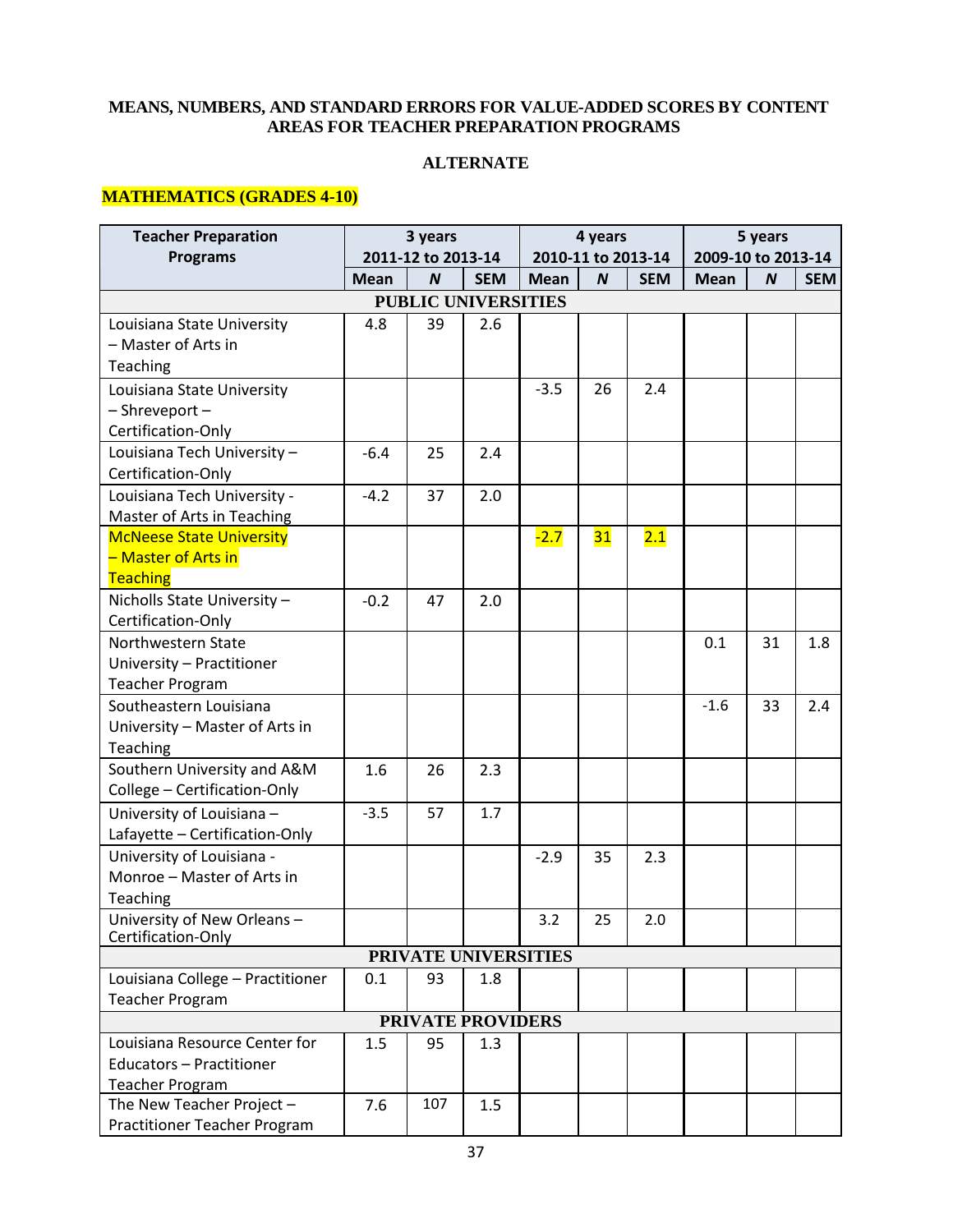# **ALTERNATE PROGRAMS (CONT'D.)**

## **SCIENCE (GRADES 4-8)**

| <b>Teacher Preparation</b>       | 3 years<br>4 years |                            |            |             |                    | 5 years    |             |                    |            |
|----------------------------------|--------------------|----------------------------|------------|-------------|--------------------|------------|-------------|--------------------|------------|
| <b>Programs</b>                  |                    | 2011-12 to 2013-14         |            |             | 2010-11 to 2013-14 |            |             | 2009-10 to 2013-14 |            |
|                                  | <b>Mean</b>        | $\boldsymbol{N}$           | <b>SEM</b> | <b>Mean</b> | $\boldsymbol{N}$   | <b>SEM</b> | <b>Mean</b> | $\boldsymbol{N}$   | <b>SEM</b> |
|                                  |                    | <b>PUBLIC UNIVERSITIES</b> |            |             |                    |            |             |                    |            |
| Louisiana State                  | 2.3                | 30                         | 1.4        |             |                    |            |             |                    |            |
| University - Master of           |                    |                            |            |             |                    |            |             |                    |            |
| Arts in Teaching                 |                    |                            |            |             |                    |            |             |                    |            |
| Louisiana State                  | $-0.3$             | 28                         | 1.4        |             |                    |            |             |                    |            |
| University - Shreveport          |                    |                            |            |             |                    |            |             |                    |            |
| - Certification-Only             |                    |                            |            |             |                    |            |             |                    |            |
| Louisiana Tech                   | $-1.6$             | 25                         | 1.0        |             |                    |            |             |                    |            |
| University-                      |                    |                            |            |             |                    |            |             |                    |            |
| Certification-Only               |                    |                            |            |             |                    |            |             |                    |            |
| Louisiana Tech                   |                    |                            |            | $-2.3$      | 28                 | 1.8        |             |                    |            |
| University - Master of           |                    |                            |            |             |                    |            |             |                    |            |
| Arts in Teaching                 |                    |                            |            |             |                    |            |             |                    |            |
| <b>McNeese State</b>             |                    |                            |            |             |                    |            | $-2.0$      | 31                 | 1.4        |
| University - Master of           |                    |                            |            |             |                    |            |             |                    |            |
| <b>Arts in Teaching</b>          |                    |                            |            |             |                    |            |             |                    |            |
| <b>Nicholls State University</b> | $-2.4$             | 35                         | 1.0        |             |                    |            |             |                    |            |
| - Certification-Only             |                    |                            |            |             |                    |            |             |                    |            |
| Northwestern State               |                    |                            |            |             |                    |            | 1.1         | 30                 | 1.5        |
| University - Practitioner        |                    |                            |            |             |                    |            |             |                    |            |
| <b>Teacher Program</b>           |                    |                            |            |             |                    |            |             |                    |            |
| University of Louisiana -        | 0.1                | 48                         | 0.9        |             |                    |            |             |                    |            |
| Lafayette - Certification-Only   |                    |                            |            |             |                    |            |             |                    |            |
| University of Louisiana -        | $-1.3$             | 38                         | 0.8        |             |                    |            |             |                    |            |
| Monroe - Master of Arts in       |                    |                            |            |             |                    |            |             |                    |            |
| Teaching                         |                    |                            |            |             |                    |            |             |                    |            |
|                                  |                    | PRIVATE UNIVERSITIES       |            |             |                    |            |             |                    |            |
| Louisiana College -              | $-1.6$             | 75                         | 0.9        |             |                    |            |             |                    |            |
| Practitioner Teacher Program     |                    |                            |            |             |                    |            |             |                    |            |
|                                  |                    | <b>PRIVATE PROVIDERS</b>   |            |             |                    |            |             |                    |            |
| Louisiana Resource Center for    | 1.7                | 62                         | 0.9        |             |                    |            |             |                    |            |
| <b>Educators - Practitioner</b>  |                    |                            |            |             |                    |            |             |                    |            |
| <b>Teacher Program</b>           |                    |                            |            |             |                    |            |             |                    |            |
| The New Teacher Project -        | 2.4                | 68                         | 1.3        |             |                    |            |             |                    |            |
| <b>Practitioner Teacher</b>      |                    |                            |            |             |                    |            |             |                    |            |
| Program                          |                    |                            |            |             |                    |            |             |                    |            |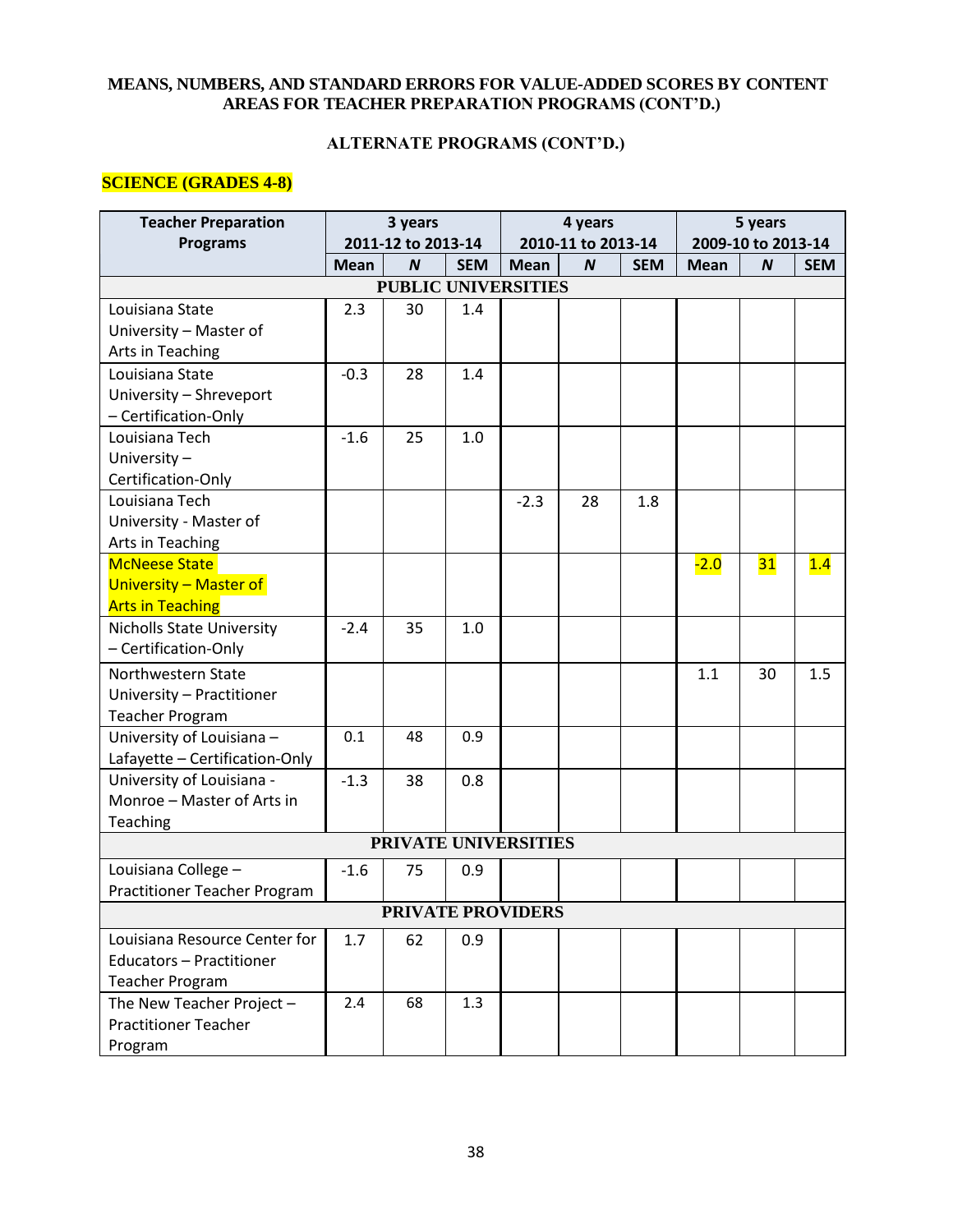# **ALTERNATE (CONT'D.)**

## **SOCIAL STUDIES (GRADES 4-8)**

| <b>Teacher Preparation</b>       |             | 3 years            |            |                            | 4 years            |            | 5 years     |                    |            |
|----------------------------------|-------------|--------------------|------------|----------------------------|--------------------|------------|-------------|--------------------|------------|
| <b>Programs</b>                  |             | 2011-12 to 2013-14 |            |                            | 2010-11 to 2013-14 |            |             | 2009-10 to 2013-14 |            |
|                                  | <b>Mean</b> | $\boldsymbol{N}$   | <b>SEM</b> | <b>Mean</b>                | $\boldsymbol{N}$   | <b>SEM</b> | <b>Mean</b> | $\boldsymbol{N}$   | <b>SEM</b> |
|                                  |             |                    |            | <b>PUBLIC UNIVERSITIES</b> |                    |            |             |                    |            |
| Louisiana State                  | 4.2         | 34                 | 1.4        |                            |                    |            |             |                    |            |
| University - Master of           |             |                    |            |                            |                    |            |             |                    |            |
| Arts in Teaching                 |             |                    |            |                            |                    |            |             |                    |            |
| Louisiana State                  | 1.3         | 34                 | 1.7        |                            |                    |            |             |                    |            |
| University - Shreveport          |             |                    |            |                            |                    |            |             |                    |            |
| - Certification-Only             |             |                    |            |                            |                    |            |             |                    |            |
| Louisiana Tech                   |             |                    |            | $-5.6$                     | 25                 | 2.0        |             |                    |            |
| University-                      |             |                    |            |                            |                    |            |             |                    |            |
| Certification-Only               |             |                    |            |                            |                    |            |             |                    |            |
| Louisiana Tech                   |             |                    |            |                            |                    |            | $-4.8$      | 31                 | 1.7        |
| <b>University Master of</b>      |             |                    |            |                            |                    |            |             |                    |            |
| Arts in Teaching                 |             |                    |            |                            |                    |            |             |                    |            |
| <b>McNeese State</b>             |             |                    |            |                            |                    |            | $-1.7$      | 31                 | 1.9        |
| University - Master of           |             |                    |            |                            |                    |            |             |                    |            |
| <b>Arts in Teaching</b>          |             |                    |            |                            |                    |            |             |                    |            |
| <b>Nicholls State University</b> | $-4.3$      | 31                 | 1.7        |                            |                    |            |             |                    |            |
| - Certification-Only             |             |                    |            |                            |                    |            |             |                    |            |
| Southern University and          |             |                    |            | 3.4                        | 25                 | 1.5        |             |                    |            |
| A&M College                      |             |                    |            |                            |                    |            |             |                    |            |
| University of Louisiana -        | $-2.1$      | 66                 | 1.2        |                            |                    |            |             |                    |            |
| Lafayette - Certification-Only   |             |                    |            |                            |                    |            |             |                    |            |
| University of Louisiana -        | $-4.6$      | 26                 | 1.8        |                            |                    |            |             |                    |            |
| Monroe - Master of Arts in       |             |                    |            |                            |                    |            |             |                    |            |
| Teaching                         |             |                    |            |                            |                    |            |             |                    |            |
|                                  |             |                    |            | PRIVATE UNIVERSITIES       |                    |            |             |                    |            |
| Louisiana College -              | $-0.2$      | 76                 | 1.2        |                            |                    |            |             |                    |            |
| Practitioner Teacher Program     |             |                    |            |                            |                    |            |             |                    |            |
|                                  |             |                    |            | <b>PRIVATE PROVIDERS</b>   |                    |            |             |                    |            |
| Louisiana Resource Center for    | 0.7         | 57                 | 1.3        |                            |                    |            |             |                    |            |
| <b>Educators - Practitioner</b>  |             |                    |            |                            |                    |            |             |                    |            |
| <b>Teacher Program</b>           |             |                    |            |                            |                    |            |             |                    |            |
| The New Teacher Project -        | 9.7         | 55                 | 1.8        |                            |                    |            |             |                    |            |
| <b>Practitioner Teacher</b>      |             |                    |            |                            |                    |            |             |                    |            |
| Program                          |             |                    |            |                            |                    |            |             |                    |            |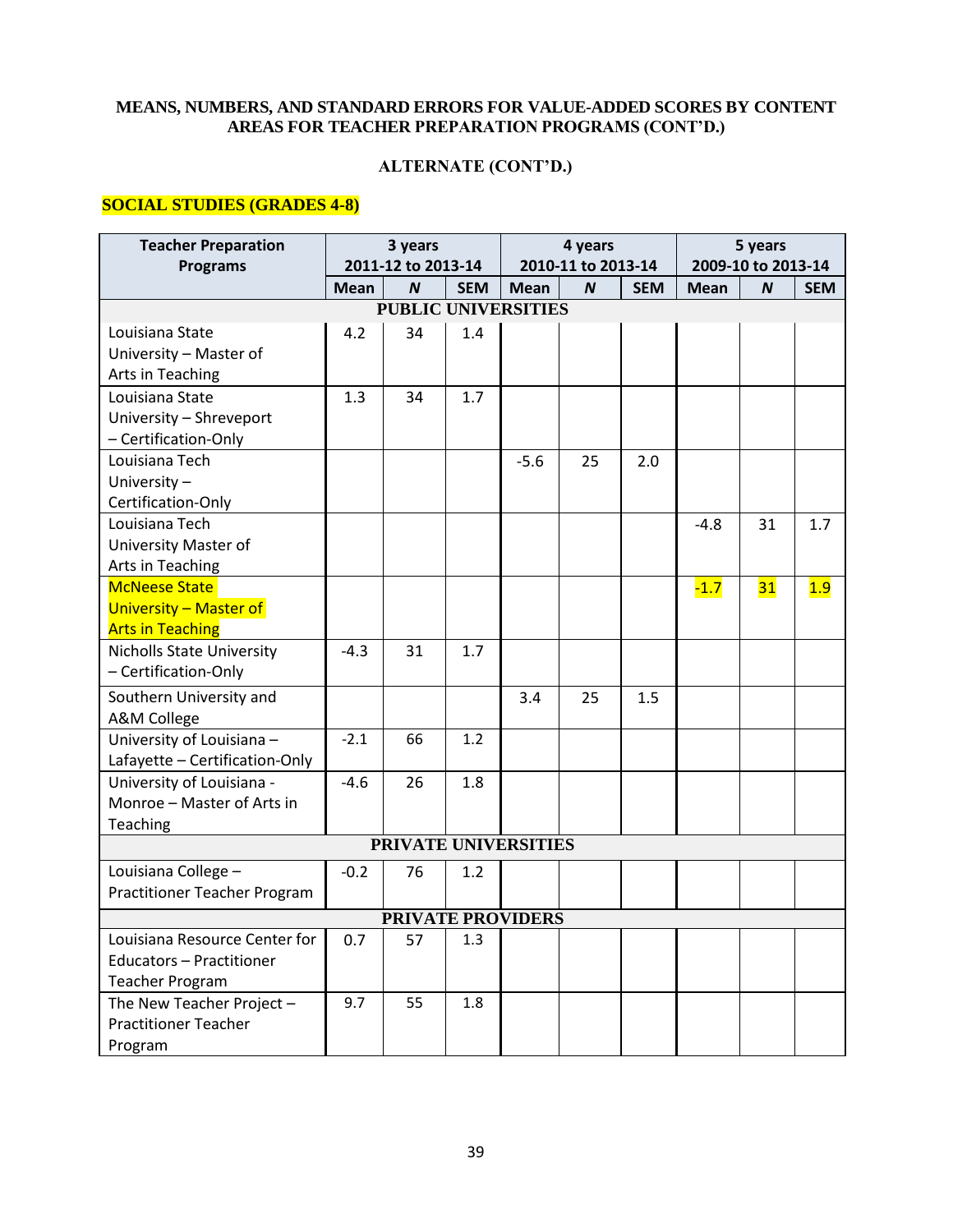# **ALTERNATE PROGRAMS (CONT'D.)**

# **ENGLISH LANGUAGE ARTS (GRADES 4-8)**

| <b>Teacher Preparation</b>          | 3 years     |                            |            |             | 4 years            |            | 5 years     |                    |            |
|-------------------------------------|-------------|----------------------------|------------|-------------|--------------------|------------|-------------|--------------------|------------|
| <b>Programs</b>                     |             | 2011-12 to 2013-14         |            |             | 2010-11 to 2013-14 |            |             | 2009-10 to 2013-14 |            |
|                                     | <b>Mean</b> | $\boldsymbol{N}$           | <b>SEM</b> | <b>Mean</b> | $\boldsymbol{N}$   | <b>SEM</b> | <b>Mean</b> | $\boldsymbol{N}$   | <b>SEM</b> |
|                                     |             | <b>PUBLIC UNIVERSITIES</b> |            |             |                    |            |             |                    |            |
| Louisiana State                     | 1.4         | 33                         | 1.3        |             |                    |            |             |                    |            |
| University - Master of              |             |                            |            |             |                    |            |             |                    |            |
| Arts in Teaching                    |             |                            |            |             |                    |            |             |                    |            |
| Louisiana State                     | 0.3         | 39                         | 1.6        |             |                    |            |             |                    |            |
| University - Shreveport             |             |                            |            |             |                    |            |             |                    |            |
| - Certification-Only                |             |                            |            |             |                    |            |             |                    |            |
| Louisiana Tech                      |             |                            |            |             |                    |            | $-2.2$      | 32                 | 1.4        |
| University-                         |             |                            |            |             |                    |            |             |                    |            |
| Certification-Only                  |             |                            |            |             |                    |            |             |                    |            |
| Louisiana Tech                      | $-1.9$      | 35                         | 1.6        |             |                    |            |             |                    |            |
| University Master of                |             |                            |            |             |                    |            |             |                    |            |
| Arts in Teaching                    |             |                            |            |             |                    |            |             |                    |            |
| <b>McNeese State</b>                | $-3.7$      | 32                         | 1.6        |             |                    |            |             |                    |            |
| University - Master of              |             |                            |            |             |                    |            |             |                    |            |
| <b>Arts in Teaching</b>             |             |                            |            |             |                    |            |             |                    |            |
| <b>Nicholls State University</b>    | $-1.4$      | 52                         | 1.1        |             |                    |            |             |                    |            |
| - Certification-Only                |             |                            |            |             |                    |            |             |                    |            |
| Northwestern State                  |             |                            |            |             |                    |            | $-0.5$      | 36                 | 1.8        |
| University - Practitioner           |             |                            |            |             |                    |            |             |                    |            |
| <b>Teacher Program</b>              |             |                            |            |             |                    |            |             |                    |            |
| Southeastern Louisiana              |             |                            |            |             |                    |            | 2.1         | 27                 | 2.2        |
| University - Master of Arts in      |             |                            |            |             |                    |            |             |                    |            |
| Teaching                            |             |                            |            |             |                    |            |             |                    |            |
| Southern University and             |             |                            |            |             |                    |            | 0.6         | 27                 | 1.2        |
| A&M College                         |             |                            |            |             |                    |            |             |                    |            |
| University of Holy Cross -          |             |                            |            |             |                    |            | 0.4         | 25                 | 1.8        |
| Certification-Only                  |             |                            |            |             |                    |            |             |                    |            |
| University of Louisiana -           | $-2.0$      | $-81$                      | 0.9        |             |                    |            |             |                    |            |
| Lafayette - Certification-Only      |             |                            |            |             |                    |            |             |                    |            |
| University of Louisiana -           | $-1.5$      | 33                         | 1.3        |             |                    |            |             |                    |            |
| Monroe - Master of Arts in          |             |                            |            |             |                    |            |             |                    |            |
| Teaching                            |             |                            |            |             |                    |            |             |                    |            |
| University of New Orleans           |             |                            |            |             |                    |            | 1.7         | 26                 | 1.8        |
| - Certification-Only                |             |                            |            |             |                    |            |             |                    |            |
|                                     |             | PRIVATE UNIVERSITIES       |            |             |                    |            |             |                    |            |
| Louisiana College -                 | $-2.0$      | 99                         | 1.3        |             |                    |            |             |                    |            |
| <b>Practitioner Teacher Program</b> |             |                            |            |             |                    |            |             |                    |            |
| University of Holy Cross -          |             |                            |            |             |                    |            | 0.4         | 25                 | 1.8        |
| Certification-Only                  |             |                            |            |             |                    |            |             |                    |            |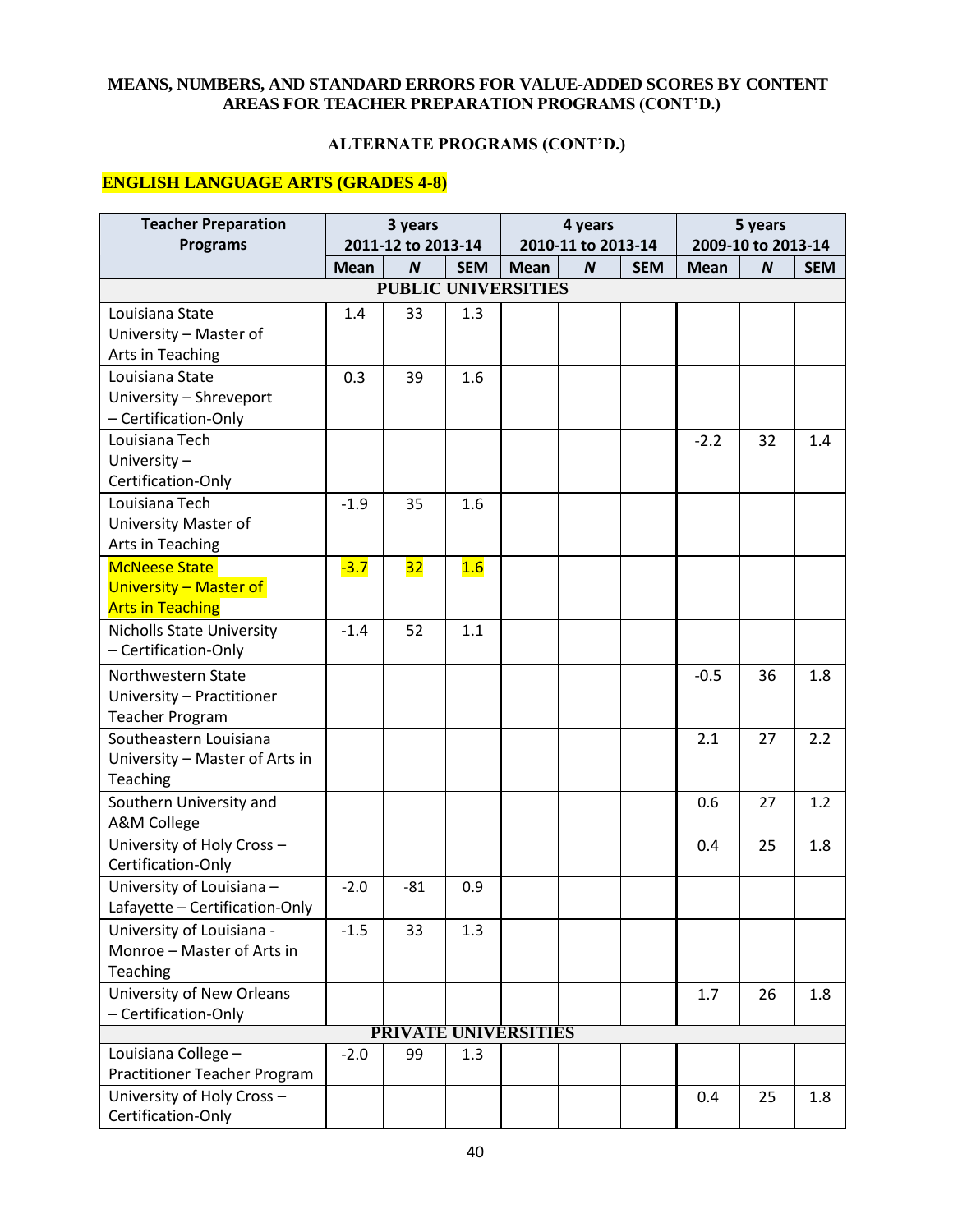# **ALTERNATE PROGRAMS (CONT'D.)**

# **ENGLISH LANGUAGE ARTS (GRADES 4-8) (CONT'D.)**

| <b>Teacher Preparation</b><br><b>Programs</b>                                       |             | 3 years<br>2011-12 to 2013-14 |            |      | 4 years<br>2010-11 to 2013-14 |            |             | 5 years<br>2009-10 to 2013-14 |            |
|-------------------------------------------------------------------------------------|-------------|-------------------------------|------------|------|-------------------------------|------------|-------------|-------------------------------|------------|
|                                                                                     | <b>Mean</b> | N                             | <b>SEM</b> | Mean | <sub>N</sub>                  | <b>SEM</b> | <b>Mean</b> | N                             | <b>SEM</b> |
|                                                                                     |             | <b>PRIVATE PROVIDERS</b>      |            |      |                               |            |             |                               |            |
| Louisiana Resource Center for<br>Educators - Practitioner<br><b>Teacher Program</b> | $-0.7$      | 82                            | 0.9        |      |                               |            |             |                               |            |
| The New Teacher Project $-$<br><b>Practitioner Teacher</b>                          | 2.5         | 99                            | 0.9        |      |                               |            |             |                               |            |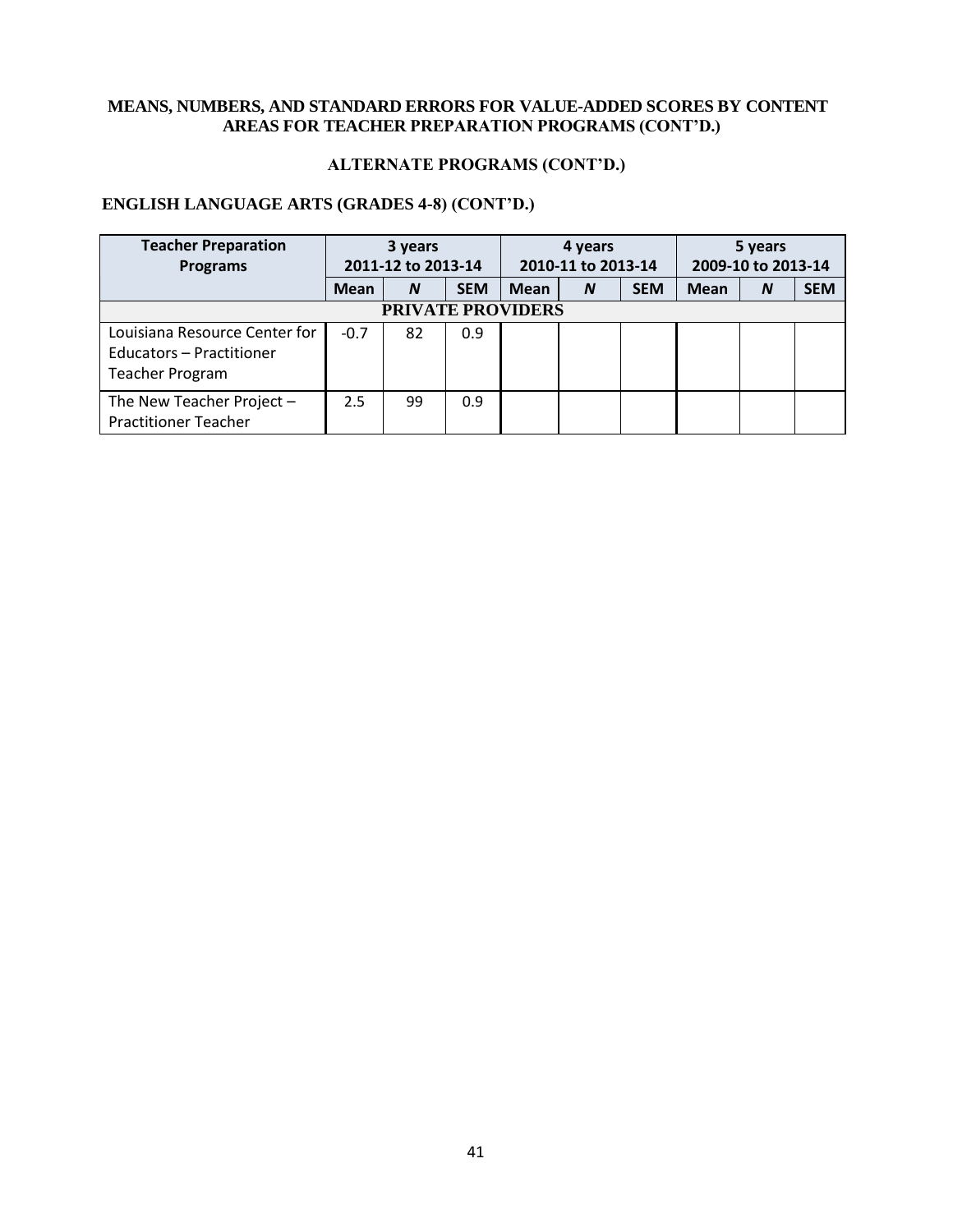# **PERCENTAGE OF UNDERGRADUATE COMPLETERS OBTAINING VALUE-ADDED SCORES IN THE TEACHER EFFECTIVENESS LEVELS DURING THEIR FIRST AND/OR SECOND YEAR OF TEACHING**

The following charts identify the percentage of first and second year teachers who completed undergraduate teacher preparation programs and obtained value-added scores in each of the four levels of effectiveness for each of the four content areas. A minimum of 25 scores were required for each content area for percentages to be listed. The 25 scores were generated over a three year time period as new teachers taught during (2011-12 to 2013-14), four year time period as new teachers taught during (2010-11 to 2013-14), or five year time period as new teachers taught during (2009-2014) depending upon the sizes of the programs. The previous section of the fact book provides the means and numbers of teachers for each of the institutions listed below for each of the content areas.

## **UNDERGRADUATE PROGRAMS**

## **MATHEMATICS**

| <b>UNDERGRADUATE</b>                 | <b>Levels of Effectiveness for Value-added Scores</b> |                   |                   |                  |  |  |
|--------------------------------------|-------------------------------------------------------|-------------------|-------------------|------------------|--|--|
| <b>TEACHER PREPARATION</b>           |                                                       | <b>Effective:</b> | <b>Effective:</b> | <b>Highly</b>    |  |  |
| <b>PROGRAMS</b>                      | <b>Ineffective</b>                                    | <b>Emerging</b>   | <b>Proficient</b> | <b>Effective</b> |  |  |
|                                      | <b>PUBLIC UNIVERSITIES</b>                            |                   |                   |                  |  |  |
| Louisiana State University and A&M   | 10%                                                   | 35%               | 35%               | 20%              |  |  |
| College                              |                                                       |                   |                   |                  |  |  |
| Louisiana State University at        | 12%                                                   | 42%               | 24%               | 21%              |  |  |
| Shreveport                           |                                                       |                   |                   |                  |  |  |
| Louisiana Tech University            | 15%                                                   | 44%               | 27%               | 14%              |  |  |
|                                      |                                                       |                   |                   |                  |  |  |
| <b>McNeese State University</b>      | <b>32%</b>                                            | 46%               | <b>20%</b>        | 2%               |  |  |
|                                      |                                                       |                   |                   |                  |  |  |
| Nicholls State University            | 8%                                                    | 40%               | 28%               | 25%              |  |  |
|                                      |                                                       |                   |                   |                  |  |  |
| Northwestern State University        | 14%                                                   | 48%               | 28%               | 10%              |  |  |
|                                      |                                                       |                   |                   |                  |  |  |
| Southeastern Louisiana University    | 17%                                                   | 40%               | 33%               | 9%               |  |  |
|                                      |                                                       |                   |                   |                  |  |  |
| Southern University and A&M          | 4%                                                    | 40%               | 20%               | 36%              |  |  |
| College                              |                                                       |                   |                   |                  |  |  |
| University of Louisiana at Lafayette | 20%                                                   | 44%               | 24%               | 13%              |  |  |
|                                      |                                                       |                   |                   |                  |  |  |
| University of Louisiana at Monroe    | 18%                                                   | 33%               | 42%               | 6%               |  |  |
|                                      |                                                       |                   |                   |                  |  |  |
| University of New Orleans            | 9%                                                    | 35%               | 27%               | 29%              |  |  |
|                                      |                                                       |                   |                   |                  |  |  |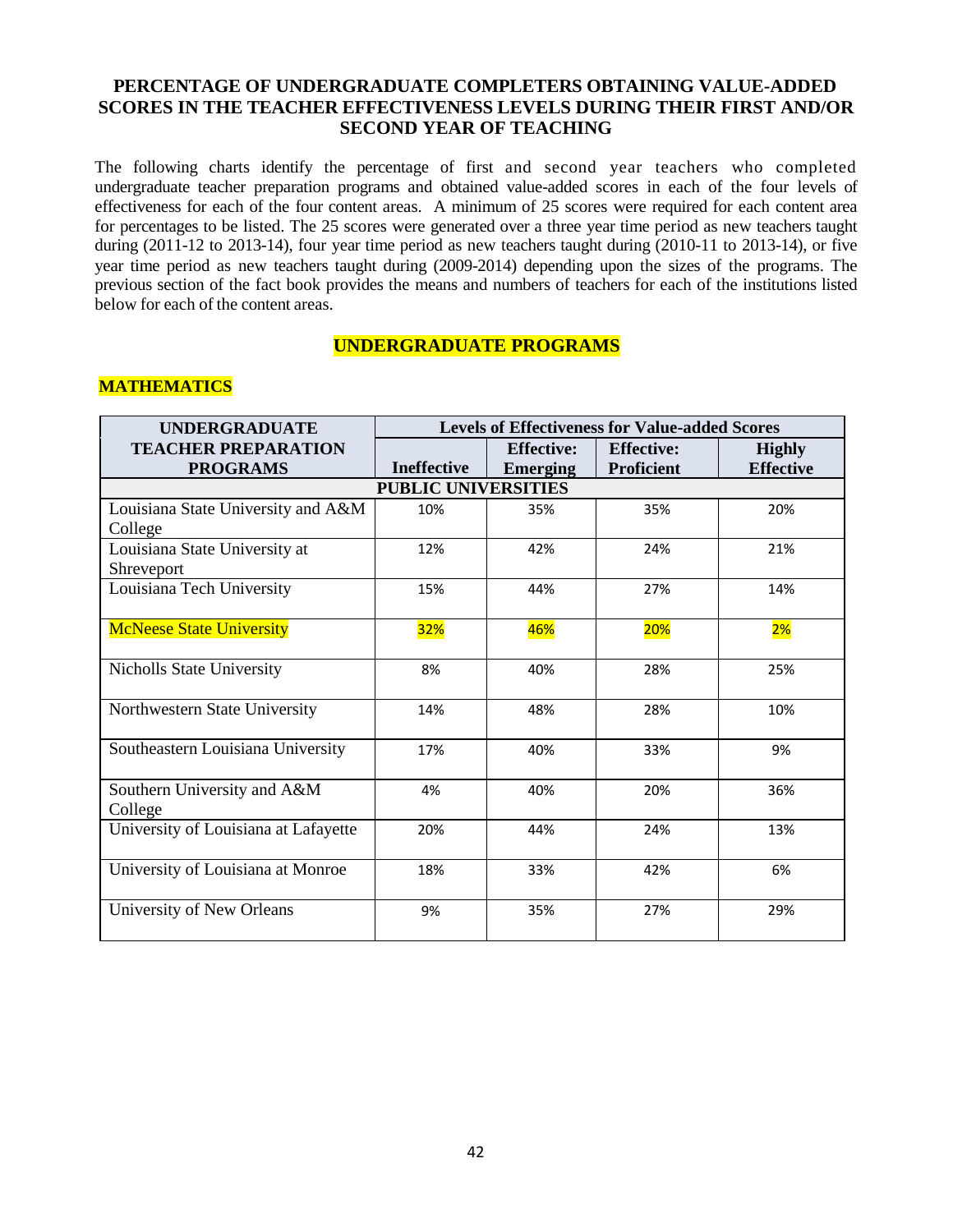# **PERCENTAGE OF UNDERGRADUATE COMPLETERS OBTAINING VALUE-ADDED SCORES IN THE TEACHER EFFECTIVENESS LEVELS DURING THEIR FIRST AND/OR SECOND YEAR OF TEACHING (CONT'D.)**

## **UNDERGRADUATE PROGRAMS (CONT'D.)**

#### **SCIENCE**

| <b>UNDERGRADUATE</b>                            | <b>Levels of Effectiveness for Value-added Scores</b> |                   |                   |                  |  |  |
|-------------------------------------------------|-------------------------------------------------------|-------------------|-------------------|------------------|--|--|
| <b>TEACHER PREPARATION</b>                      |                                                       | <b>Effective:</b> | <b>Effective:</b> | <b>Highly</b>    |  |  |
| <b>PROGRAMS</b>                                 | <b>Ineffective</b>                                    | <b>Emerging</b>   | <b>Proficient</b> | <b>Effective</b> |  |  |
|                                                 | <b>PUBLIC UNIVERSITIES</b>                            |                   |                   |                  |  |  |
| Louisiana State University and A&M              | 11%                                                   | 33%               | 37%               | 19%              |  |  |
| College                                         |                                                       |                   |                   |                  |  |  |
| Louisiana State University at                   | 12%                                                   | 24%               | 38%               | 27%              |  |  |
| Shreveport                                      |                                                       |                   |                   |                  |  |  |
| Louisiana Tech University                       | 14%                                                   | 40%               | 26%               | 20%              |  |  |
|                                                 |                                                       |                   |                   |                  |  |  |
| <b>McNeese State University</b>                 | <b>12%</b>                                            | <b>50%</b>        | <b>35%</b>        | 3%               |  |  |
|                                                 |                                                       |                   |                   |                  |  |  |
| <b>Nicholls State University</b>                | 6%                                                    | 47%               | 38%               | 9%               |  |  |
|                                                 |                                                       |                   |                   |                  |  |  |
| Northwestern State University                   | 10%                                                   | 42%               | 23%               | 26%              |  |  |
|                                                 |                                                       |                   |                   |                  |  |  |
| Southeastern Louisiana University               | 8%                                                    | 44%               | 40%               | 8%               |  |  |
|                                                 |                                                       |                   |                   |                  |  |  |
| Southern University and A&M                     | 18%                                                   | 38%               | 24%               | 21%              |  |  |
| College<br>University of Louisiana at Lafayette | 11%                                                   | 48%               | 29%               | 12%              |  |  |
|                                                 |                                                       |                   |                   |                  |  |  |
| University of Louisiana at Monroe               | 11%                                                   | 33%               | 41%               | 15%              |  |  |
|                                                 |                                                       |                   |                   |                  |  |  |
| University of New Orleans                       | 0%                                                    | 39%               | 46%               | 15%              |  |  |
|                                                 |                                                       |                   |                   |                  |  |  |
|                                                 |                                                       |                   |                   |                  |  |  |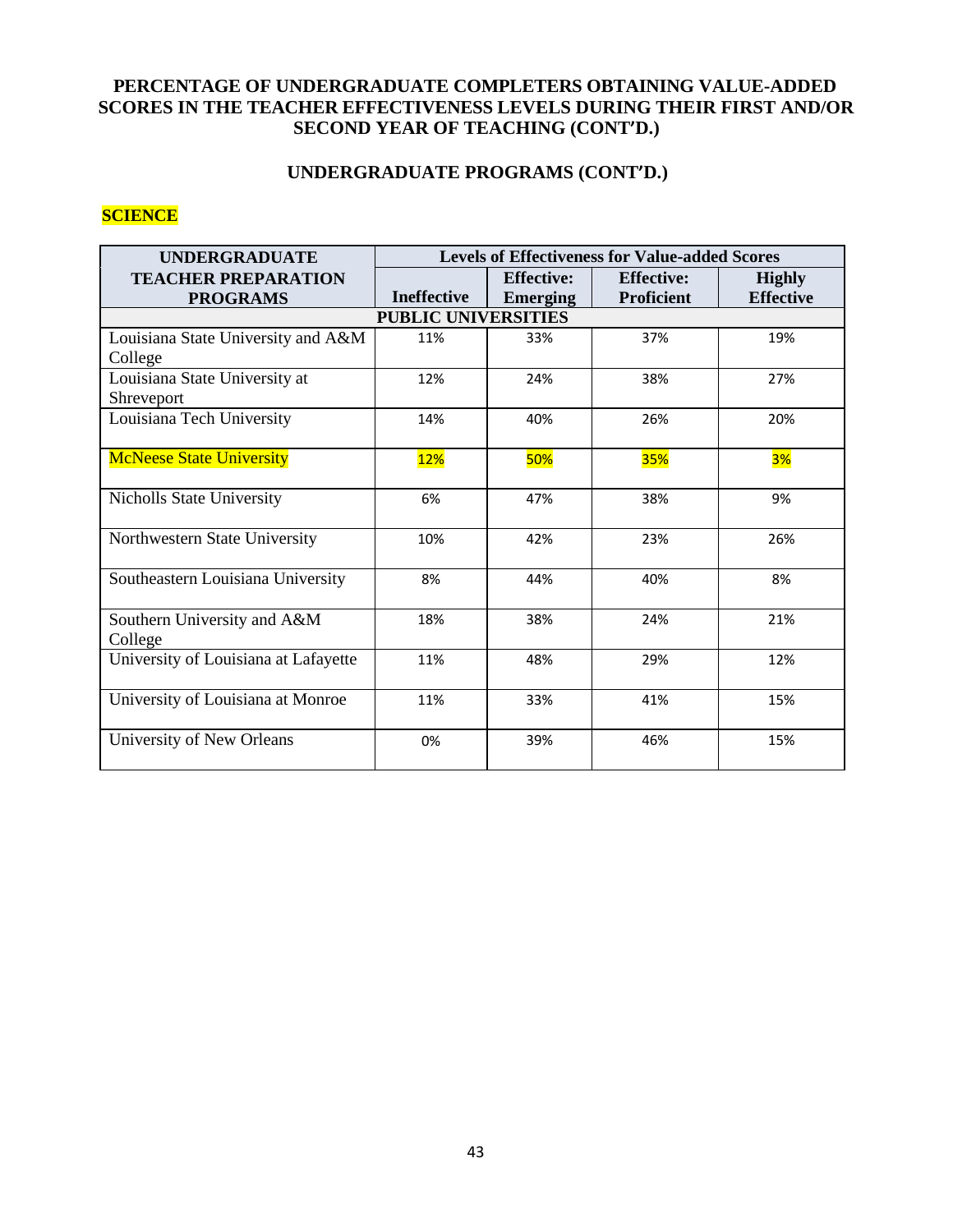# **PERCENTAGE OF UNDERGRADUATE COMPLETERS OBTAINING VALUE-ADDED SCORES IN THE TEACHER EFFECTIVENESS LEVELS DURING THEIR FIRSTAND/OR SECOND YEAR OF TEACHING(CONT'D.)**

# **UNDERGRADUATE PROGRAMS (CONT'D.)**

## **SOCIAL STUDIES**

| <b>UNDERGRADUATE</b>                          | <b>Levels of Effectiveness for Value-added Scores</b> |                   |                   |                  |  |  |
|-----------------------------------------------|-------------------------------------------------------|-------------------|-------------------|------------------|--|--|
| <b>TEACHER PREPARATION</b>                    |                                                       | <b>Effective:</b> | <b>Effective:</b> | <b>Highly</b>    |  |  |
| <b>PROGRAMS</b>                               | <b>Ineffective</b>                                    | <b>Emerging</b>   | <b>Proficient</b> | <b>Effective</b> |  |  |
|                                               | <b>PUBLIC UNIVERSITIES</b>                            |                   |                   |                  |  |  |
| Louisiana State University and A&M<br>College | 4%                                                    | 51%               | 33%               | 12%              |  |  |
| Louisiana State University at<br>Shreveport   | 7%                                                    | 57%               | 27%               | 10%              |  |  |
| Louisiana Tech University                     | 9%                                                    | 59%               | 19%               | 13%              |  |  |
| <b>McNeese State University</b>               | 7%                                                    | <b>55%</b>        | 26%               | <b>13%</b>       |  |  |
| Nicholls State University                     | 15%                                                   | 47%               | 21%               | 17%              |  |  |
| Northwestern State University                 | 0%                                                    | 45%               | 39%               | 16%              |  |  |
| Southeastern Louisiana University             | 15%                                                   | 48%               | 26%               | 11%              |  |  |
| Southern University and A&M<br>College        | 11%                                                   | 36%               | 29%               | 25%              |  |  |
| University of Louisiana at Lafayette          | 16%                                                   | 47%               | 25%               | 12%              |  |  |
| University of Louisiana at Monroe             | 7%                                                    | 59%               | 15%               | 19%              |  |  |
| University of New Orleans                     | 7%                                                    | 41%               | 44%               | 7%               |  |  |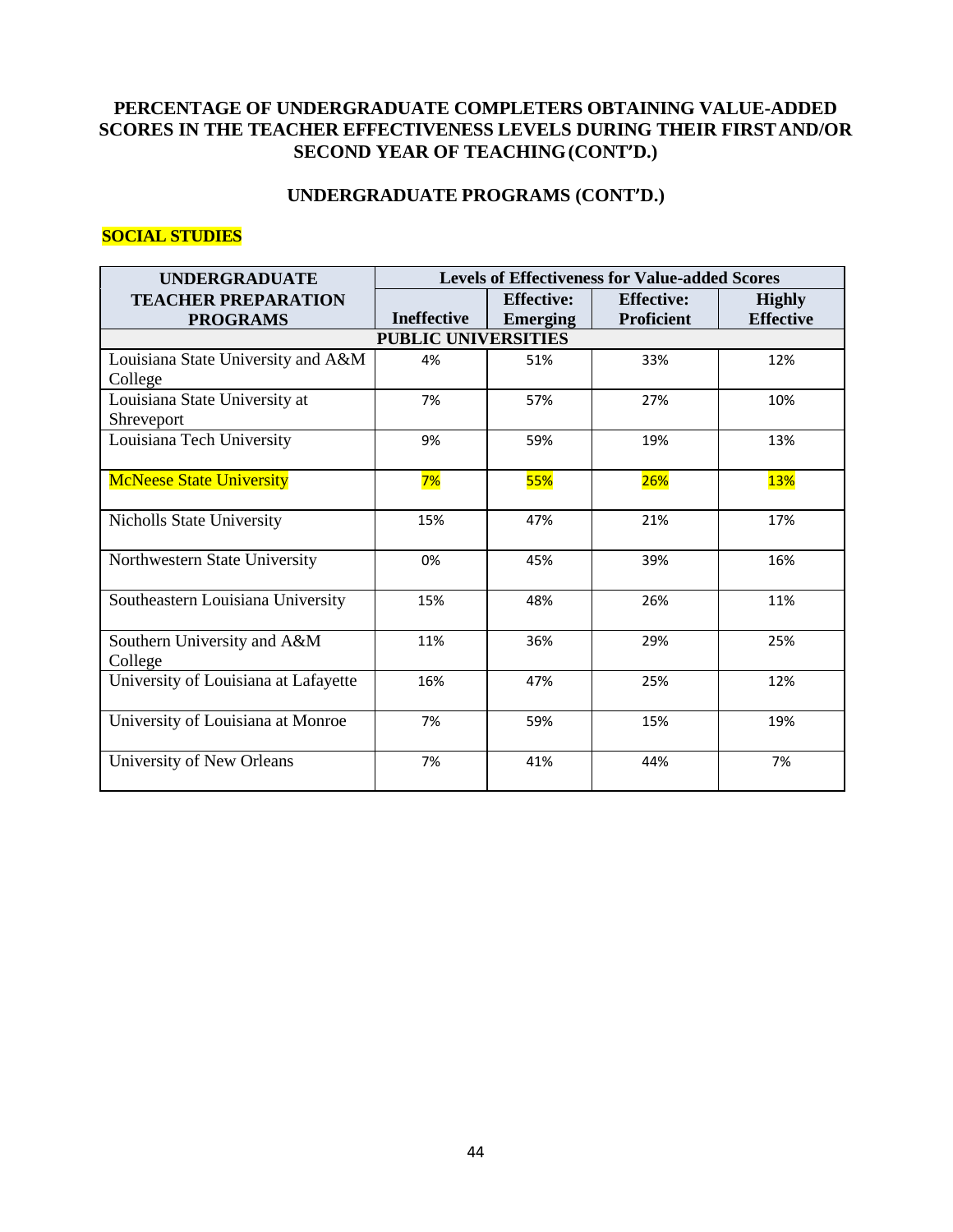# **PERCENTAGE OF UNDERGRADUATE COMPLETERS OBTAINING VALUE-ADDED SCORES IN THE TEACHER EFFECTIVENESS LEVELS DURING THEIR FIRSTAND/OR SECOND YEAR OF TEACHING(CONT'D.)**

# **UNDERGRADUATE PROGRAMS (CONT'D.)**

## **ENGLISH LANGUAGE ARTS**

| <b>UNDERGRADUATE</b>                 | <b>Levels of Effectiveness for Value-added Scores</b> |                   |                   |                  |  |  |
|--------------------------------------|-------------------------------------------------------|-------------------|-------------------|------------------|--|--|
| <b>TEACHER PREPATION</b>             |                                                       | <b>Effective:</b> | <b>Effective:</b> | <b>Highly</b>    |  |  |
| <b>PROGRAMS</b>                      | <b>Ineffective</b>                                    | <b>Emerging</b>   | <b>Proficient</b> | <b>Effective</b> |  |  |
|                                      | <b>PUBLIC UNIVERSITIES</b>                            |                   |                   |                  |  |  |
| Louisiana State University and A&M   | 12%                                                   | 53%               | 25%               | 10%              |  |  |
| College                              |                                                       |                   |                   |                  |  |  |
| Louisiana State University at        | 13%                                                   | 60%               | 13%               | 16%              |  |  |
| Shreveport                           |                                                       |                   |                   |                  |  |  |
| Louisiana Tech University            | 14%                                                   | 57%               | 12%               | 16%              |  |  |
|                                      |                                                       |                   |                   |                  |  |  |
| <b>McNeese State University</b>      | <b>28%</b>                                            | 48%               | <b>23%</b>        | 3%               |  |  |
| <b>Nicholls State University</b>     | 16%                                                   | 37%               | 26%               | 21%              |  |  |
|                                      |                                                       |                   |                   |                  |  |  |
| Northwestern State University        | 13%                                                   | 40%               | 29%               | 18%              |  |  |
|                                      |                                                       |                   |                   |                  |  |  |
| Southeastern Louisiana University    | 10%                                                   | 50%               | 29%               | 11%              |  |  |
|                                      |                                                       |                   |                   |                  |  |  |
| Southern University and A&M          | 9%                                                    | 46%               | 20%               | 26%              |  |  |
| College                              |                                                       |                   |                   |                  |  |  |
| University of Louisiana at Lafayette | 18%                                                   | 47%               | 23%               | 12%              |  |  |
|                                      |                                                       |                   |                   |                  |  |  |
| University of Louisiana at Monroe    | 17%                                                   | 47%               | 23%               | 13%              |  |  |
|                                      |                                                       |                   |                   |                  |  |  |
| University of New Orleans            | 8%                                                    | 39%               | 42%               | 12%              |  |  |
|                                      |                                                       |                   |                   |                  |  |  |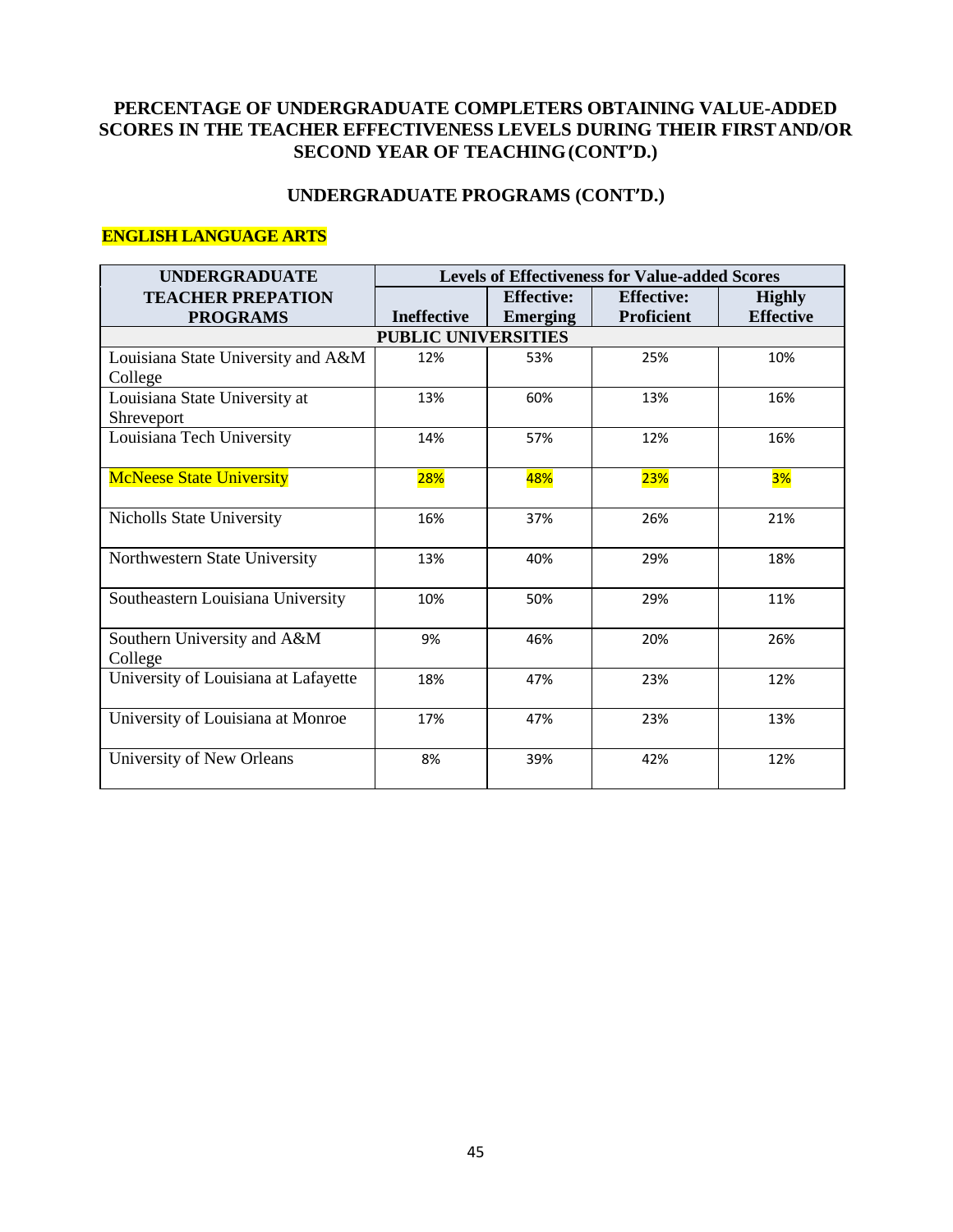## **PERCENTAGE OF ALTERNATE COMPLETERS OBTAINING VALUE-ADDED SCORES IN THE TEACHER EFFECTIVENESS LEVELS DURING THEIR FIRST AND/OR SECOND YEAR OF TEACHING**

The following charts identify the percentage of first and second year teachers who completed alternate teacher preparation programs and obtained value-added scores in each of the four levels of effectiveness for each of the four content areas. A minimum of 25 scores were required for each content area for percentages to be listed. The 25 scores were generated over a three year time period as new teachers taught during (2011-12 to 2013-14), four year time period as new teachers taught during (2010-11 to 2013-14), or five year time period as new teachers taught during (2009-10 to 2013-14) depending upon the sizes of the programs. The previous section of the fact book provides the means and numbers of teachers for each of the institutions listed below for each of the content areas.

# **ALTERNATE PROGRAMS**

## **MATHEMATICS**

| <b>ALTERNATE</b>                       | <b>Levels of Effectiveness for Value-added Scores</b> |                   |                   |                  |  |  |
|----------------------------------------|-------------------------------------------------------|-------------------|-------------------|------------------|--|--|
| <b>TEACHER PREPARATION</b>             |                                                       | <b>Effective:</b> | <b>Effective:</b> | <b>Highly</b>    |  |  |
| <b>PROGRAMS</b>                        | <b>Ineffective</b>                                    | <b>Emerging</b>   | <b>Proficient</b> | <b>Effective</b> |  |  |
|                                        | <b>PUBLIC UNIVERSITIES</b>                            |                   |                   |                  |  |  |
| Louisiana State University and A&M     | 10%                                                   | 23%               | 33%               | 33%              |  |  |
| College – Master of Arts in Teaching   |                                                       |                   |                   |                  |  |  |
| Louisiana State University at          | 23%                                                   | 27%               | 35%               | 15%              |  |  |
| Shreveport - Certification-            |                                                       |                   |                   |                  |  |  |
| Only                                   |                                                       |                   |                   |                  |  |  |
| Louisiana Tech University - Master     | 11%                                                   | 60%               | 19%               | 11%              |  |  |
| of Arts in Teaching                    |                                                       |                   |                   |                  |  |  |
| Louisiana Tech University -            | 20%                                                   | 44%               | 28%               | 8%               |  |  |
| Certification-Only                     |                                                       |                   |                   |                  |  |  |
| McNeese State University - Master of   | <b>13%</b>                                            | <b>55%</b>        | <b>16%</b>        | <b>16%</b>       |  |  |
| <b>Arts in Teaching</b>                |                                                       |                   |                   |                  |  |  |
| Nicholls State University -            | 13%                                                   | 34%               | 34%               | 19%              |  |  |
| Certification-Only                     |                                                       |                   |                   |                  |  |  |
| Northwestern State University -        | 3%                                                    | 52%               | 29%               | 16%              |  |  |
| Practitioner Teacher Program           |                                                       |                   |                   |                  |  |  |
| Southeastern Louisiana University -    | 9%                                                    | 49%               | 27%               | 15%              |  |  |
| Master of Arts in Teaching             |                                                       |                   |                   |                  |  |  |
| Southern University and A&M            | 8%                                                    | 39%               | 19%               | 35%              |  |  |
| College - Certification-Only           |                                                       |                   |                   |                  |  |  |
| University of Louisiana at Lafayette - | 14%                                                   | 44%               | 26%               | 11%              |  |  |
| Certification-Only                     |                                                       |                   |                   |                  |  |  |
| University of Louisiana at Monroe -    | 23%                                                   | 34%               | 31%               | 11%              |  |  |
| Master of Arts in Teaching             |                                                       |                   |                   |                  |  |  |
| University of New Orleans -            | 0%                                                    | 36%               | 44%               | 20%              |  |  |
| Certification-Only                     |                                                       |                   |                   |                  |  |  |
|                                        | PRIVATE UNIVERSITIES                                  |                   |                   |                  |  |  |
| Louisiana College - Practitioner       | 15%                                                   | 40%               | 22%               | 24%              |  |  |
| <b>Teacher Program</b>                 |                                                       |                   |                   |                  |  |  |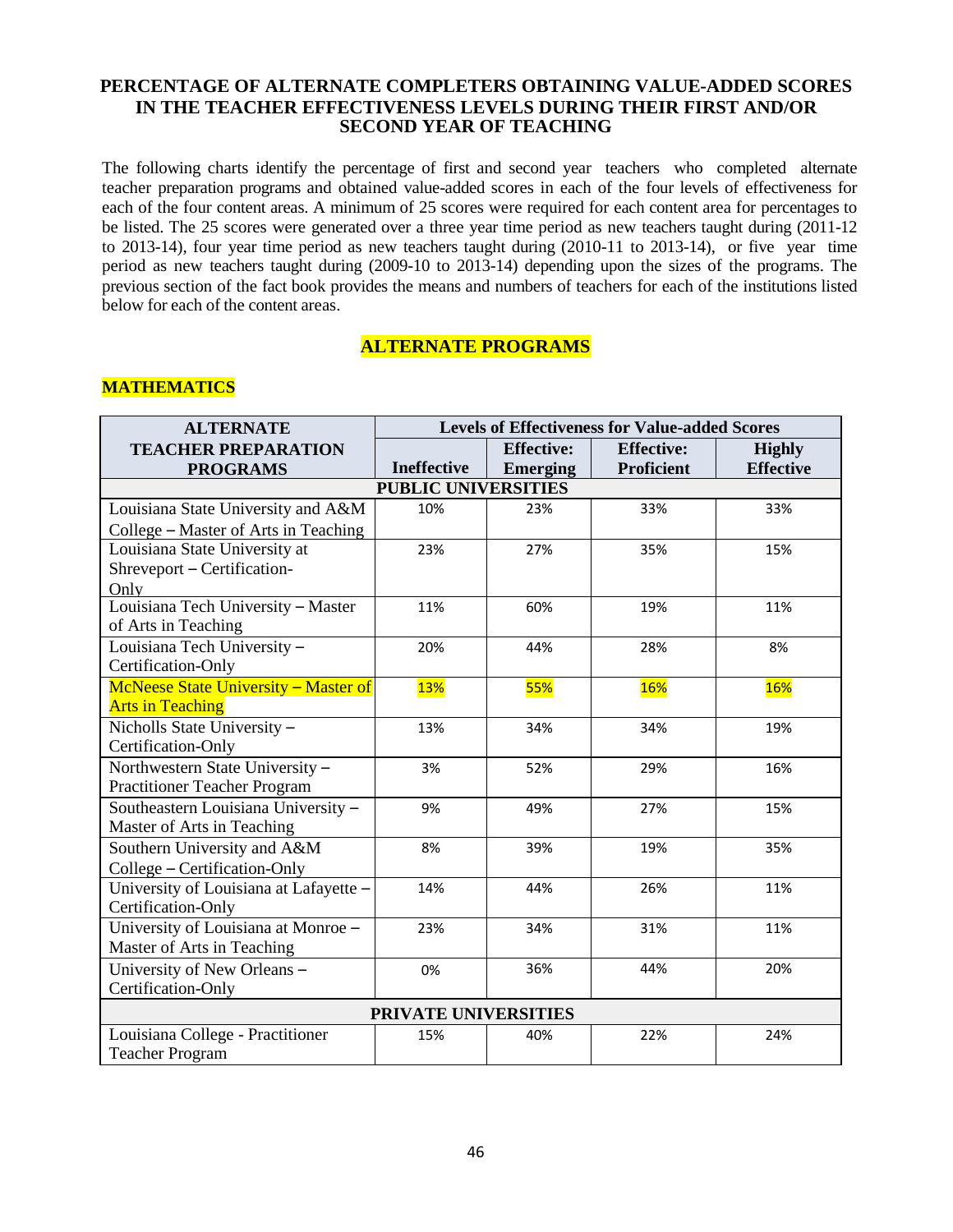# **PERCENTAGE OF ALTERNATE COMPLETERS OBTAINING VALUE-ADDED SCORES IN THE TEACHER EFFECTIVENESS LEVELS DURING THEIR FIRST AND/OR SECOND YEAR OF TEACHING (CONT'D.)**

## **ALTERNATE PROGRAMS (CONT'D.)**

# **MATHEMATICS (CONT'D.)**

| <b>ALTERNATE</b>                                                 | <b>Levels of Effectiveness for Value-added Scores</b> |                   |                   |                  |  |
|------------------------------------------------------------------|-------------------------------------------------------|-------------------|-------------------|------------------|--|
| <b>TEACHER PREPARATION</b>                                       |                                                       | <b>Effective:</b> | <b>Effective:</b> | <b>Highly</b>    |  |
| <b>PROGRAMS</b>                                                  | <b>Ineffective</b>                                    | <b>Emerging</b>   | <b>Proficient</b> | <b>Effective</b> |  |
| <b>PRIVATE PROVIDERS</b>                                         |                                                       |                   |                   |                  |  |
| Louisiana Resource Center for                                    | 6%                                                    | 43%               | 28%               | 22%              |  |
| Educators – Practitioner                                         |                                                       |                   |                   |                  |  |
| <b>Teacher Program</b>                                           |                                                       |                   |                   |                  |  |
| The New Teacher Project -<br><b>Practitioner Teacher Program</b> | 7%                                                    | 22%               | 27%               | 45%              |  |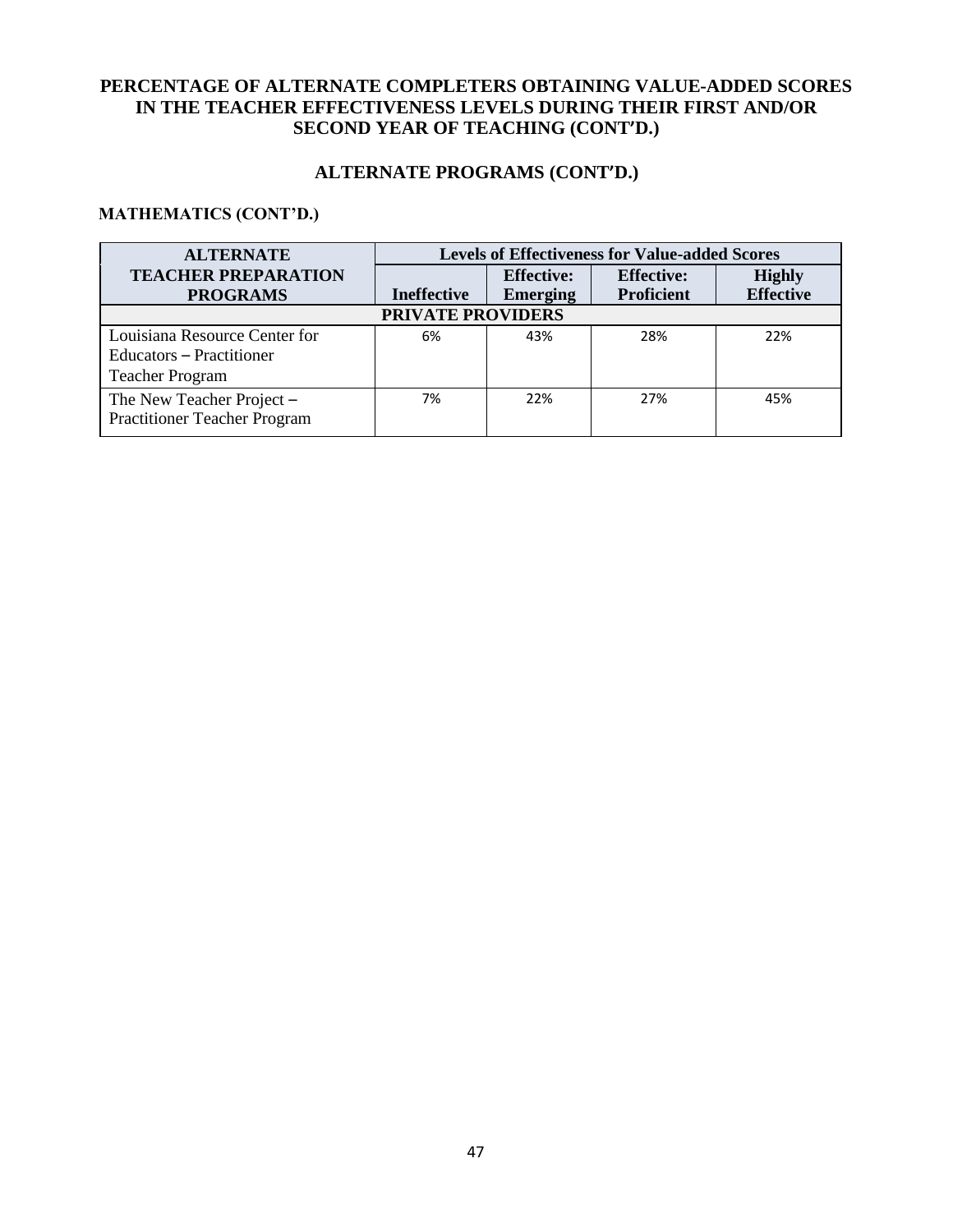# **PERCENTAGE OF ALTERNATE COMPLETERS OBTAINING VALUE-ADDED SCORES IN THE TEACHER EFFECTIVENESS LEVELS DURING THEIR FIRST AND/OR SECOND YEAR OF TEACHING (CONT'D.)**

# **ALTERNATE PROGRAMS (CONT'D.)**

# **SCIENCE**

| <b>ALTERNATE</b>                       | <b>Levels of Effectiveness for Value-added Scores</b> |                   |                   |                  |  |  |
|----------------------------------------|-------------------------------------------------------|-------------------|-------------------|------------------|--|--|
| <b>TEACHER PREPARATION</b>             |                                                       | <b>Effective:</b> | <b>Effective:</b> | <b>Highly</b>    |  |  |
| <b>PROGRAMS</b>                        | <b>Ineffective</b>                                    | <b>Emerging</b>   | <b>Proficient</b> | <b>Effective</b> |  |  |
|                                        | <b>PUBLIC UNIVERSITIES</b>                            |                   |                   |                  |  |  |
| Louisiana State University and A&M     | 7%                                                    | 40%               | 20%               | 33%              |  |  |
| College – Master of Arts in Teaching   |                                                       |                   |                   |                  |  |  |
| Louisiana State University at          | 11%                                                   | 29%               | 50%               | 11%              |  |  |
| Shreveport - Certification-            |                                                       |                   |                   |                  |  |  |
| Only                                   |                                                       |                   |                   |                  |  |  |
| Louisiana Tech University - Master of  | 14%                                                   | 46%               | 25%               | 14%              |  |  |
| Arts in Teaching                       |                                                       |                   |                   |                  |  |  |
| Louisiana Tech University -            | 12%                                                   | 40%               | 48%               | 0%               |  |  |
| Certification-Only                     |                                                       |                   |                   |                  |  |  |
| McNeese State University - Master      | <b>13%</b>                                            | <b>52%</b>        | <b>19%</b>        | <b>16%</b>       |  |  |
| of Arts in Teaching                    |                                                       |                   |                   |                  |  |  |
| Nicholls State University-             | 9%                                                    | 51%               | 31%               | 9%               |  |  |
| Certification-Only                     |                                                       |                   |                   |                  |  |  |
| Northwestern State University -        | 3%                                                    | 50%               | 27%               | 20%              |  |  |
| <b>Practitioner Teacher Program</b>    |                                                       |                   |                   |                  |  |  |
| Southeastern Louisiana University -    | N/A                                                   | N/A               | N/A               | N/A              |  |  |
| Master of Arts in Teaching             |                                                       |                   |                   |                  |  |  |
| University of Louisiana at Lafayette - | 6%                                                    | 44%               | 31%               | 19%              |  |  |
| Certification-Only                     |                                                       |                   |                   |                  |  |  |
| University of Louisiana at Monroe -    | 5%                                                    | 55%               | 34%               | 5%               |  |  |
| Master of Arts in Teaching             |                                                       |                   |                   |                  |  |  |
| PRIVATE UNIVERSITIES                   |                                                       |                   |                   |                  |  |  |
| Louisiana College - Practitioner       | 19%                                                   | 39%               | 29%               | 13%              |  |  |
| <b>Teacher Program</b>                 |                                                       |                   |                   |                  |  |  |
| <b>PRIVATE PROVIDERS</b>               |                                                       |                   |                   |                  |  |  |
| Louisiana Resource Center for          | 5%                                                    | 31%               | 42%               | 23%              |  |  |
| Educators - Practitioner               |                                                       |                   |                   |                  |  |  |
| <b>Teacher Program</b>                 |                                                       |                   |                   |                  |  |  |
| The New Teacher Project -              | 13%                                                   | 25%               | 24%               | 38%              |  |  |
| Practitioner Teacher Program           |                                                       |                   |                   |                  |  |  |
|                                        |                                                       |                   |                   |                  |  |  |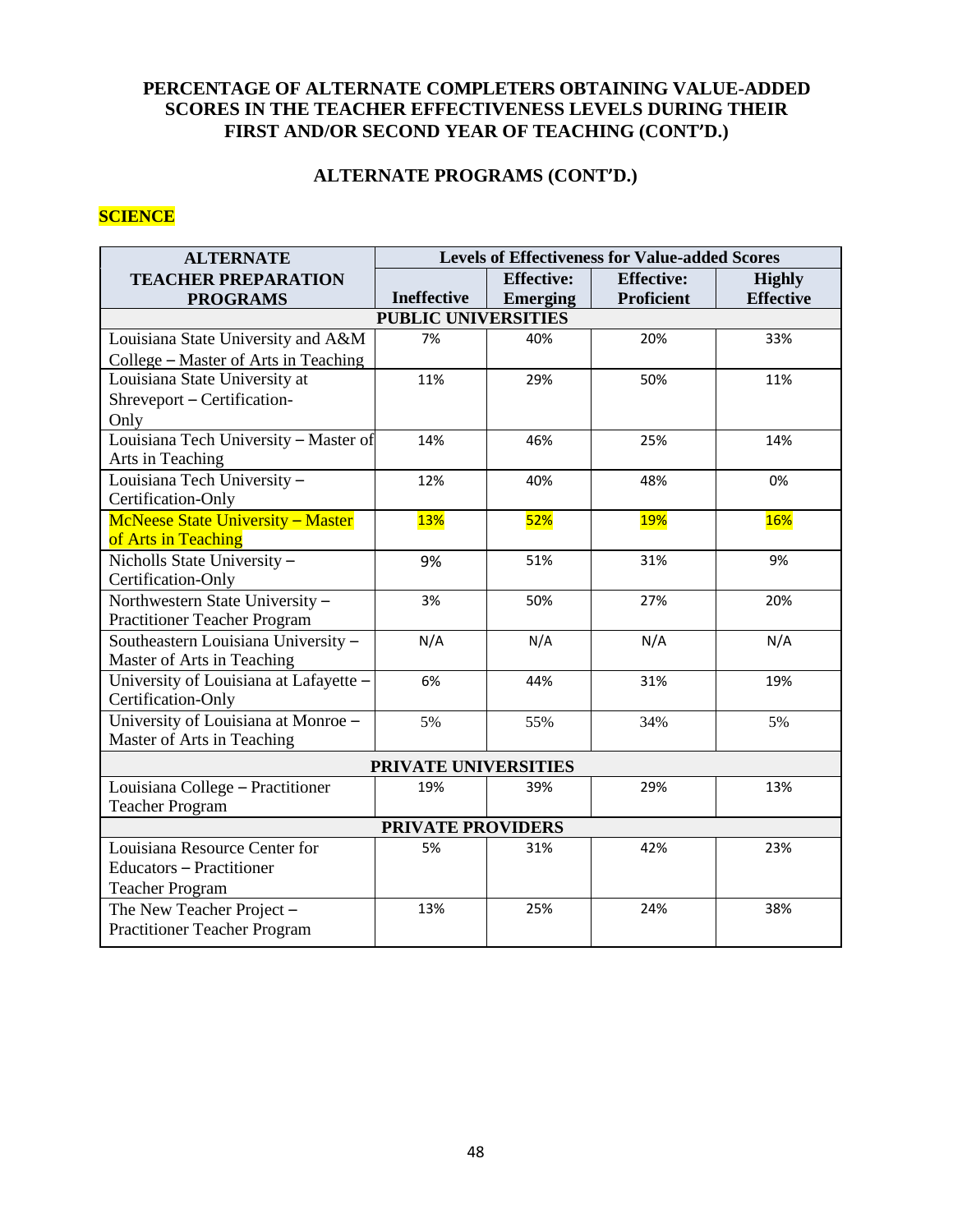# **PERCENTAGE OF ALTERNATE COMPLETERS OBTAINING VALUE-ADDED SCORES IN THE TEACHER EFFECTIVENESS LEVELS DURING THEIR FIRST AND/OR SECOND YEAR OF TEACHING (CONT'D.)**

# **ALTERNATE PROGRAMS (CONT'D.)**

# **SOCIAL STUDIES**

| <b>ALTERNATE</b>                       | <b>Levels of Effectiveness for Value-added Scores</b> |                   |                   |                  |  |  |
|----------------------------------------|-------------------------------------------------------|-------------------|-------------------|------------------|--|--|
| <b>TEACHER PREPARATION</b>             |                                                       | <b>Effective:</b> | <b>Effective:</b> | <b>Highly</b>    |  |  |
| <b>PROGRAMS</b>                        | <b>Ineffective</b>                                    | <b>Emerging</b>   | <b>Proficient</b> | <b>Effective</b> |  |  |
|                                        | <b>PUBLIC UNIVERSITIES</b>                            |                   |                   |                  |  |  |
| Louisiana State University and A&M     | 6%                                                    | 24%               | 38%               | 32%              |  |  |
| College - Master of Arts in Teaching   |                                                       |                   |                   |                  |  |  |
| Louisiana State University at          | 6%                                                    | 29%               | 41%               | 24%              |  |  |
| Shreveport - Certification-            |                                                       |                   |                   |                  |  |  |
| Only                                   |                                                       |                   |                   |                  |  |  |
| Louisiana Tech University - Master     | 19%                                                   | 52%               | 19%               | 10%              |  |  |
| of Arts in Teaching                    |                                                       |                   |                   |                  |  |  |
| Louisiana Tech University -            | 32%                                                   | 40%               | 20%               | 8%               |  |  |
| Certification-Only                     |                                                       |                   |                   |                  |  |  |
| McNeese State University - Master      | <b>13%</b>                                            | 42%               | <mark>32%</mark>  | <b>13%</b>       |  |  |
| of Arts in Teaching                    |                                                       |                   |                   |                  |  |  |
| Nicholls State University -            | 16%                                                   | 48%               | 23%               | 13%              |  |  |
| Certification-Only                     |                                                       |                   |                   |                  |  |  |
| Southern University and A&M            | 0%                                                    | 36%               | 32%               | 32%              |  |  |
| College - Certification-Only           |                                                       |                   |                   |                  |  |  |
| University of Louisiana at Lafayette - | 14%                                                   | 44%               | 29%               | 14%              |  |  |
| Certification-Only                     |                                                       |                   |                   |                  |  |  |
| University of Louisiana at Monroe -    | 15%                                                   | 58%               | 15%               | 12%              |  |  |
| Master of Arts in Teaching             |                                                       |                   |                   |                  |  |  |
| PRIVATE UNIVERSITIES                   |                                                       |                   |                   |                  |  |  |
| Louisiana College - Practitioner       | 8%                                                    | 36%               | 37%               | 20%              |  |  |
| <b>Teacher Program</b>                 |                                                       |                   |                   |                  |  |  |
| <b>PRIVATE PROVIDERS</b>               |                                                       |                   |                   |                  |  |  |
| Louisiana Resource Center for          | 9%                                                    | 37%               | 32%               | 23%              |  |  |
| <b>Educators - Practitioner</b>        |                                                       |                   |                   |                  |  |  |
| <b>Teacher Program</b>                 |                                                       |                   |                   |                  |  |  |
| The New Teacher Project -              | 2%                                                    | 16%               | 33%               | 49%              |  |  |
| <b>Practitioner Teacher Program</b>    |                                                       |                   |                   |                  |  |  |